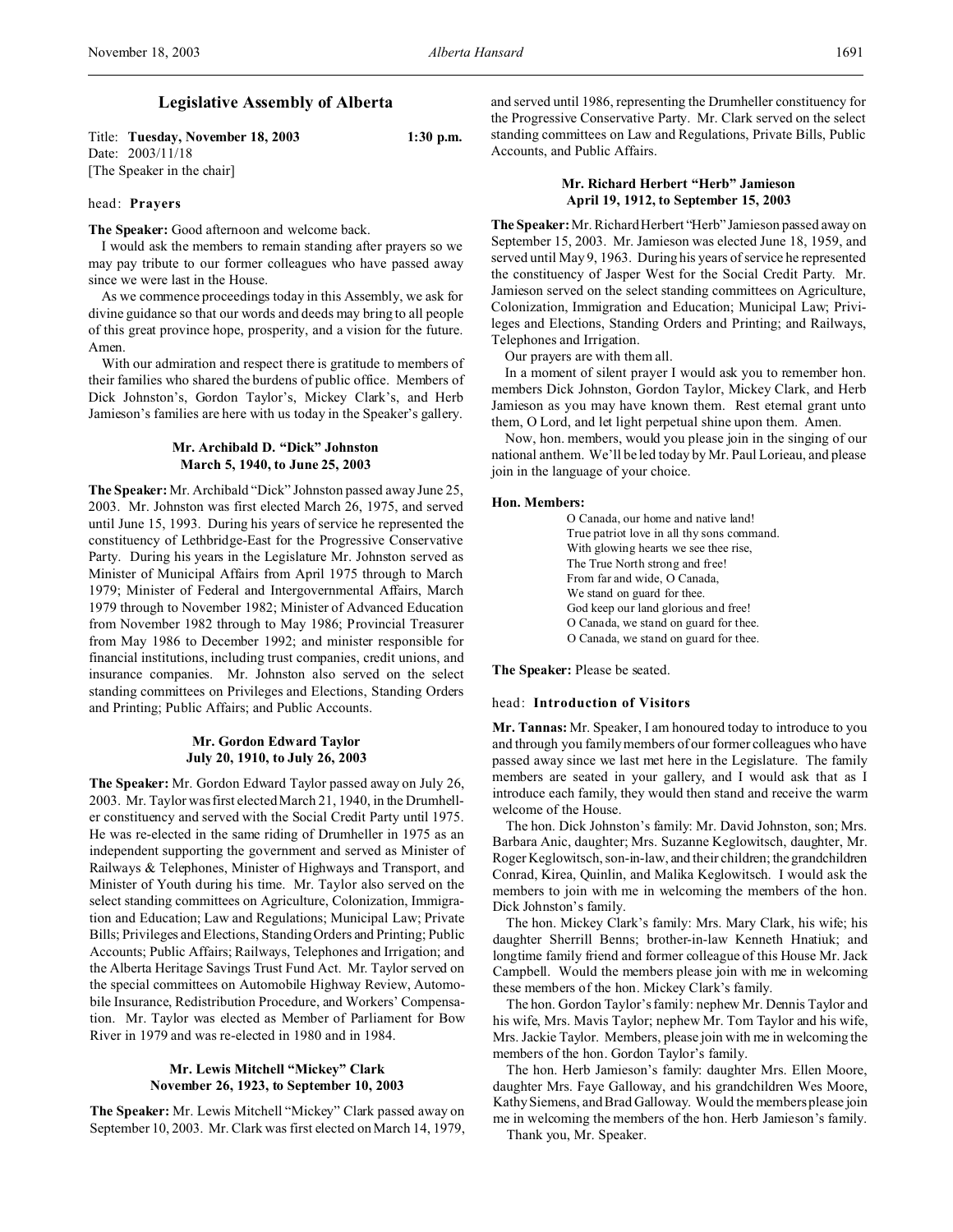### *1:40*head: **Introduction of Guests**

**The Speaker:** The hon. Minister of Community Development.

**Mr. Zwozdesky:** Thank you, Mr. Speaker. It's, indeed, a privilege to introduce some very outstanding young people from Velma E. Baker school who are joining us here today. There are two classes. These are, of course, members of our most precious resource, our children. I'm delighted that they are accompanied by some parent helpers and teachers, and I'd like to introduce them now. They are Beverly Richardson, Kulwinder Kharal, Candy Bell, sub teacher Maria Markeli, Kathy Reid, Terri Tumack, Hend Moustafa, Lisa McCormick, and their outstanding teacher, Marilyn Manning. May they all rise and please receive the warm welcome of everybody here.

**The Speaker:** The hon. Minister of Sustainable Resource Development.

**Mr. Cardinal:** Thank you very much, Mr. Speaker. It is my pleasure to welcome two special guests here seated in your gallery. They each represent groups with a strong interest in the Wildlife Amendment Act, 2003, which will be discussed later. I'd like to introduce Steve Hull, managing director of the Alberta Conservation Association, and also Darryl Kublik, co-ordinator of the provincial Report a Poacher program. I'd like Steve and Darryl to rise if they're here yet and receive the traditional warm welcome of the Assembly.

**The Speaker:** The hon. Member for Edmonton-Norwood.

**Mr. Masyk:** Thank you, Mr. Speaker. It gives me great pleasure to introduce to you and through you 35 students from the wonderful Princeton elementary school. They are accompanied by their teacher, Mrs. Dianne Unger, Ms Natasha Michaud, and Mrs. Leslie Tanzi. I would ask them to rise in the public gallery and receive the traditional warm welcome of this Assembly.

Thank you very much.

**The Speaker:** The hon. Member for Medicine Hat.

**Mr. Renner:** Thank you very much, Mr. Speaker. It's a pleasure for me today to introduce to you and to members of the Assembly some guests that we have seated in the members' gallery. I'm sure that you will agree with me that the lifeblood of any political party is committed youth, youth that are not only committed but enthusiastic in their commitment. It's my pleasure to introduce to you today the president of PCYA, the Progressive Conservative Youth of Alberta, Mr. William McBeath. Joining Mr. McBeath in the gallery this afternoon are two members of his executive, Mr. Jeff Duncan and Mr. David McColl, as well as the executive director of the PC Association of Alberta, Mrs. Marilyn Haley. I had the pleasure of having lunch with all four of these people today, and I can assure all members that they are working extremely hard on behalf of the government that they support. I'd ask that they rise and receive the warm recognition of all.

Mr. Speaker, if I could have your indulgence for one more introduction, I see seated in the public gallery a constituent of mine who has joined us for question period this afternoon. I'd like to introduce to you Mrs. Karen Charlton, a trustee from Medicine Hat school district No. 76 who has joined us this afternoon. I see she's standing, and I ask members to recognize her as well.

**The Speaker:** The hon. Member for Peace River.

**Mr. Friedel:** Thank you, Mr. Speaker. It's my pleasure to introduce to you and to the members of this Assembly some good friends of mine. They are the board members from the Fort Vermilion school division. They are here in Edmonton to wrap up the Alberta School Boards Association conference. Those in attendance today are David Steer, the chair of the board, Grace Dimond, Tom Hoffman, Alison Batt, Keith Lambert, Lena Neudorf, and I believe that Ken Dropko, the superintendent of the school board, is here as well. I believe they're all standing. I would ask the Assembly to show them our traditional warm welcome.

**The Speaker:** The hon. Member for Lac La Biche-St. Paul.

**Mr. Danyluk:** Thank you very much, Mr. Speaker. I am pleased to introduce to you and through you two representatives from the county of St. Paul. Joining us this afternoon are Mike Bergeron, who is the deputy reeve, and Kim Heyman, who is the chief administrative officer. They are in the capital this week to attend the fall convention of the Alberta Association of Municipal Districts and Counties. They have risen, and I would ask the Assembly to give them our traditional warm welcome.

Thank you.

**The Speaker:** The hon. Member for Whitecourt-Ste. Anne.

**Mr. VanderBurg:** Thank you. It gives me great pleasure today to introduce to you and through you two special family members that are here visiting today: my mother, Kitty – the grandmother and great-grandmother of many of your constituents, Mr. Speaker, so pay attention to this lady – and, of course, my wife, Liz.

Thank you.

**The Speaker:** The hon. Member for Edmonton-Strathcona.

**Dr. Pannu:** Thank you, Mr. Speaker. I have two sets of introductions here. First, I would like to introduce to you and through you to all members of the House two registered nurses, dedicated professionals who are proud of the work that they do and the service that they provide to patients in Edmonton hospitals. They are Gwyneth Foster-Newell and Sherry Stone. Both of them are sitting in the public gallery. They have already risen, and I would ask the Assembly to give them a warm welcome.

Mr. Speaker, my second introduction is of a group of 26 grade 6 students from King Edward elementary school in my constituency of Edmonton-Strathcona. This school really represents a truly professional learning community. Teachers, principals, administrators, and parents work together collaboratively to provide the very best quality of education to young boys and girls in this school. They are accompanied by their teacher, Mr. Jim Kaiser, and parent Mrs. Sheila Brinton-Atrens, who has accompanying her her young baby, Paxton.\* I'll ask all these guests to please rise and receive the warm welcome of the Assembly.

**The Speaker:** The hon. Member for Drayton Valley-Calmar.

**Rev. Abbott:** Thank you, Mr. Speaker. It is a great pleasure for me to introduce a school group from my constituency that will be joining us in approximately 10 minutes or so. They are currently on a tour of this great building, but as they come in, perhaps you could wave to the Thorsby high school students. There are 34 of them. They are going to be accompanied by their teachers Mr. Andy McKee, Mrs. Trish McKee, and Mrs. Lorraine Kuzio. So as they come in, please welcome them.

Thank you.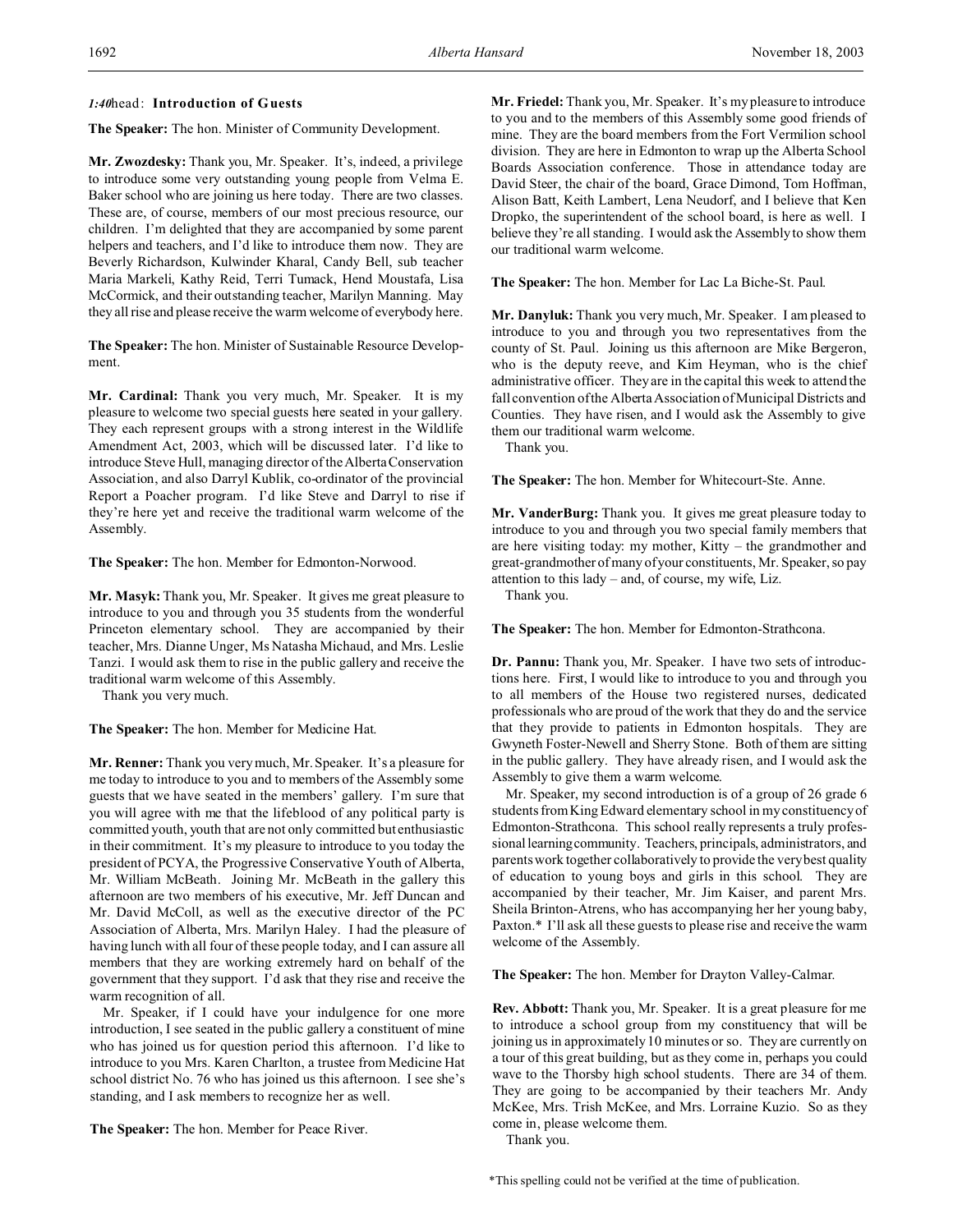**The Speaker:** The hon. Member for Edmonton-Riverview.

## **Dr. Taft:** Thank you, Mr. Speaker. I'm honoured to make two introductions today. Both people are seated in the public gallery and will be watching the procedures today very closely. The first is Melanie Shapiro, who I'd ask to rise. She's a mother of schoolchildren at Windsor Park school in my constituency, a very active education advocate, and closely involved with the Riverview education coalition.

The second guest is Susan O'Neil, who has children at Lendrum school and will be serving as editor of a new publication called *Commission Watch*, which promises to very actively support the implementation of the recommendations of the Learning Commission.

So I ask you all to welcome these two guests. Thank you.

**The Speaker:** The hon. Member for Edmonton-Highlands.

**Mr. Mason:** Thank you, Mr. Speaker. I'm pleased to introduce to you and through you to the other members of our Assembly Elena N'Apora. Elena is a member of the Edmonton Friends of the North Environmental Society, and she's here today to observe our Legislature in action. I would ask all members to join me in giving her a warm welcome.

**The Speaker:** The hon. Member for Edmonton-Mill Woods.

**Dr. Massey:** Thank you, Mr. Speaker. It's my pleasure to introduce to you and through you to all members of the Assembly Kieran Leblanc. Kieran is a member of APPEAL, Albertans Promoting Public Education and Learning. APPEAL is a provincewide advocacy group, and many of the parents in APPEAL have been working for over 10 years in the best interests of children. Kieran is in the public gallery, and with your permission I'd ask her to stand and receive the traditional warm welcome of the Assembly.

#### *1:50*

**The Speaker:** The hon. Minister of Learning.

**Dr. Oberg:** Thank you very much, Mr. Speaker. It's my pleasure today to rise and introduce to you and to members of the Assembly Iris Rathschlag, who visits us from Germany. Iris has completed her BA in international business management and is currently completing her final year in German business. She's here to observe our legislative process and improve her language skills. I would ask her to rise and receive the warm welcome of the Legislative Assembly.

Mr. Speaker, I understand, although I have not seen them, that Shirley Barg, Brett Bergie, and Melanee Thomas from the CAUS and ACTISEC student associations are in the gallery. I would like to have them rise and receive the extremely warm welcome of the Legislative Assembly if they are here.

#### **The Speaker:** The hon. Member for Edmonton-Norwood.

**Mr. Masyk:** Thank you, Mr. Speaker. I have another wonderful school in the public gallery, Delton elementary school. I paid many visits to this school as a guest. It's led by teacher Mrs. Sutherland – Mrs. Sutherland has 28 wonderful students – and parents Mrs. Hamilton and Mrs. Rivas. I would ask them to rise and receive the traditional warm welcome of this Assembly.

Thank you.

#### head: **Ministerial Statements**

**The Speaker:** The hon. the Premier.

#### **Edmonton Eskimos**

**Mr. Klein:** Thank you, Mr. Speaker. It's a great honour to have this opportunity to stand and extend sincere congratulations on behalf of all government members and all Members of the Legislative Assembly and all Albertans to the Edmonton Eskimos. Needless to say, these congratulations are extended to the Eskimos for their outstanding victory in Regina on Sunday.

You know, the Grey Cup is an exciting event bringing together Canadians from across the country in a real spirit of unity and national tradition. I had the pleasure of being part of the celebrations in Regina this year and witnessed the Eskimos' victory in person. I can tell you that it was a hard-fought win.

### **Mr. Norris:** Right on.

**Mr. Klein:** It was. The Eskimos played extremely well, and Edmontonians and all Albertans can be very proud of the team's performance. This is the 12th Grey Cup win for the Eskimos, and it is a real testament to one of the most successful franchises in the Canadian Football League, not only in football but in all professional sports.

The Eskimos have served the city of Edmonton well for many years and continue to be a real asset for the city. The team contributes to the community in countless ways. My face-to-face chat with team members after they won the Grey Cup demonstrated to me that no matter where they play, the Eskimos are great ambassadors for their team, their city, and their province. This team deserves our admiration and also our thanks.

I want to also extend my congratulations to the people of Regina and Saskatchewan. They organized and hosted a first-rate Grey Cup week. It was really moving there. It was moving and shaking, once again proving that no one knows how to host a Grey Cup like western Canadians do.

Again, congratulations to the Edmonton Eskimos on an outstanding performance, and congratulations to the people of Edmonton. Thank you.

**The Speaker:** Hon. members, the Leader of the Official Opposition to participate.

**Dr. Nicol:** Thank you, Mr. Speaker. The Edmonton Eskimos. I can remember that when I was a little kid, I used to argue with my brothers as we huddled around the radio and listened to the greats like Jackie Parker, Johnny Bright, Normie Kwong. My team usually came out the winner. Today I rise again with great pleasure to congratulate the well-fought victory of the Edmonton Eskimos in the 2003 Grey Cup. For 91 years the Grey Cup has brought the country together to celebrate Canada's best in football. Also, Regina, who hosted this year's event, should be commended for its efforts and great organization to make the Grey Cup memorable for all Edmontonians who traveled there and, indeed, for all Canadians.

The Eskimos handily triumphed over the Montreal Alouettes with a final score of 34 to 22. Under the leadership of quarterback Ricky Ray and his high pass completion percentage and his ability to avoid the Montreal defensive blitz, the Eskimos were unbeatable. Jason Tucker, a receiver for the Eskimos, played a fantastic game with seven receptions and 132 yards and two touchdowns. Mike Pringle, the running back for the Eskimos, showed that a second chance always pays off.

I join today, Mr. Speaker, in thanking the team, the staff, and in fact all those associated with the team for their commitment to the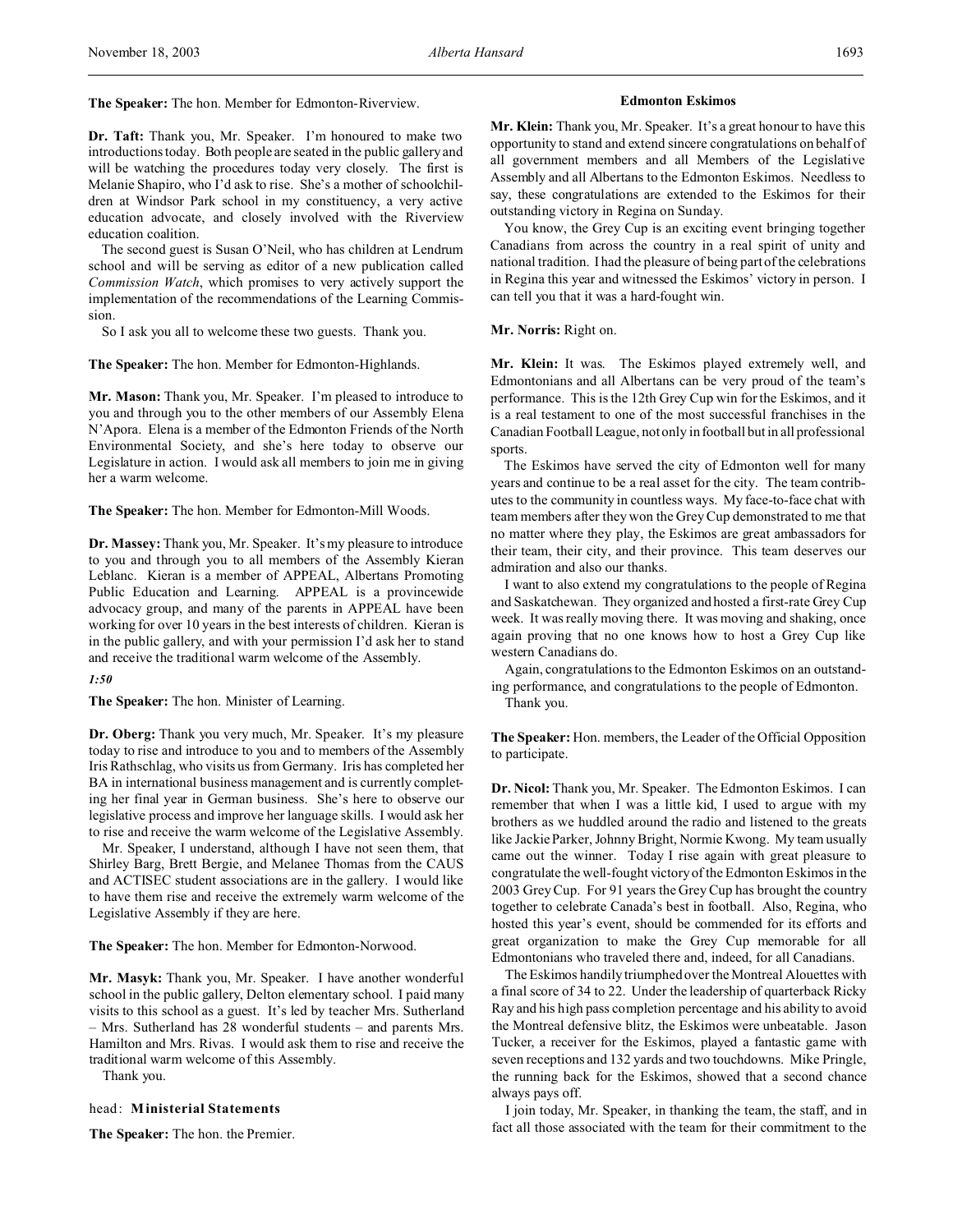sport of football and to the community of Edmonton and in fact all of Alberta.

Thank you, Mr. Speaker.

**The Speaker:**Hon. members, unanimous consent would be required to recognize the hon. Member for Edmonton-Strathcona.

[Unanimous consent granted]

**The Speaker:** The hon. Member for Edmonton-Strathcona.

**Dr. Pannu:** Thank you very much, Mr. Speaker. I want to note the very warm support by the Premier for my ability to stand up and say a few words.

Were the traditions and the rules of this House to allow me to don this cap as I'm paying tribute, I would certainly do that, but I guess it's not appropriate for me to do so. So on behalf of the New Democrats, the opposition here, I wish to add my congratulations to the entire Edmonton Eskimo organization for their outstanding game and their victory in the 2003 Grey Cup championship game in Regina.

Edmontonians and other Albertans were proud to be represented by the Eskimos, the flagship franchise of the CFL. Indeed, the support from more than 50,000 fans in attendance at Taylor Field showed the support that this outstanding team receives and enjoys from across the country. The city of Regina and the province of Saskatchewan, the NDP government of Saskatchewan, and the people of Saskatchewan deserve congratulations as well for their outstanding job in hosting this year's Grey Cup.

By returning the Grey Cup to our city for the 12th time, the Eskimos Football Club showed that Edmonton truly is the City of Champions. My congratulations to the Eskimos team.

Thank you, Mr. Speaker.

#### head: **Oral Question Period**

**The Speaker:** First Official Opposition main question. The hon. Leader of Her Majesty's Loyal and Official Opposition.

#### **Premier's Travel**

**Dr. Nicol:** Mr. Speaker, in Alberta drivers are paying among the highest rates in Canada for auto insurance, deregulation has driven the cost of utilities through the roof, the government's Bill 43 has made enemies of postsecondary students, and the Premier has chosen this time to leave the province. To the Premier: how will you solve the auto insurance crisis from London given that your government can't find a long-term solution that will lower rates?

**Mr. Klein:** Mr. Speaker, the last time I looked and the last time anyone else looked, I'm here. You know, I'm here answering his questions. I'm not out of the province. I'm going to be leaving the province, but I'm here right now. So I wish the hon. member would correct that statement. To say that I'm not here is . . .

**An Hon. Member:** It's wrong.

**Mr. Klein:** Well, it's wrong, but it's ludicrous.

**An Hon. Member:** He's not all here.

**Mr. Klein:** I am all there. They are not all here.

**The Speaker:** Hon. Premier, please. Come on now. This is the start

of a fall session, and we can have civility and courtesy in this Assembly.

The hon. the Premier.

### *2:00*

**Mr. Klein:** Mr. Speaker, if the hon. member is really concerned and committed to telling the people of Alberta what this government has been up to, then he would find that the list of achievements, the list of activities is a very impressive list indeed. You know, we may accuse – and I read the headline in one of the newspapers today about the government drifting and not having a co-ordinated response to major issues such as auto insurance and deregulation and school funding. The hon. leader alluded to all of them.

The truth is that this government has been very active and we have been very busy since the end of the spring session. We have been listening to Albertans and acting on issues they tell us are important. That includes BSE, or mad cow disease, schools, auto insurance, utility prices, forest fires, and many other issues that come to us on a day-to-day basis. They don't go to the opposition because nobody speaks to the opposition and for good reason: we are the government. Therefore, we're challenged to contend with numerous, countless issues.

**The Speaker:** Mr. Premier, we'll come back to that.

**Dr. Nicol:** Again to the Premier, Mr. Speaker: how will you solve the crisis you've created in postsecondary education from Ottawa?

**Mr. Klein:** Mr. Speaker, there is no crisis in education. As a matter of fact, I'll have the hon. Minister of Learning speak to it.

The education system is a good system. We record some of the highest achievement results not only in the country but in the world on the education front. Just today, only a few hours ago, the Minister of Learning announced more than \$60 million in additional funding for schools, and that was in response to the first comprehensive review of the K to 12 education system done in 30 years. Alberta's spending on education continues to be the highest per capita in Canada.

Mr. Speaker, I know that a member introduced someone in the audience who represents an organization to watch our action on the Learning Commission. Well, I can tell that individual right now that we will take the recommendations contained in the Learning Commission under the most serious consideration because we have identified education as our number one priority.

**Dr. Nicol:** Mr. Speaker, again to the Premier. Mr. Premier, your own advisory council has said that deregulation is a failure. Why don't you stay in Alberta and help deliver lower cost utility bills to Albertans?

**Mr. Klein:** Mr. Speaker, my going to Ottawa tonight to speak in Toronto the following day is hardly going to deal with the whole issue of deregulation and energy prices. My going to London to promote economic development and tell the people in London about the great investment opportunities and what a great province this is is hardly going to do anything relative to electricity prices. But why would we want to do anything? We're now experiencing falling electricity prices. We're experiencing more generation than we've ever had before in the history of this province. We're seeing more competition coming onstream relative to the retail component of electricity and more choices and competitive prices being offered. The only crisis exists in the minds of the opposition because they can think of nothing else other than crisis, conflict, confusion, confrontation, and chaos. That's what they survive on.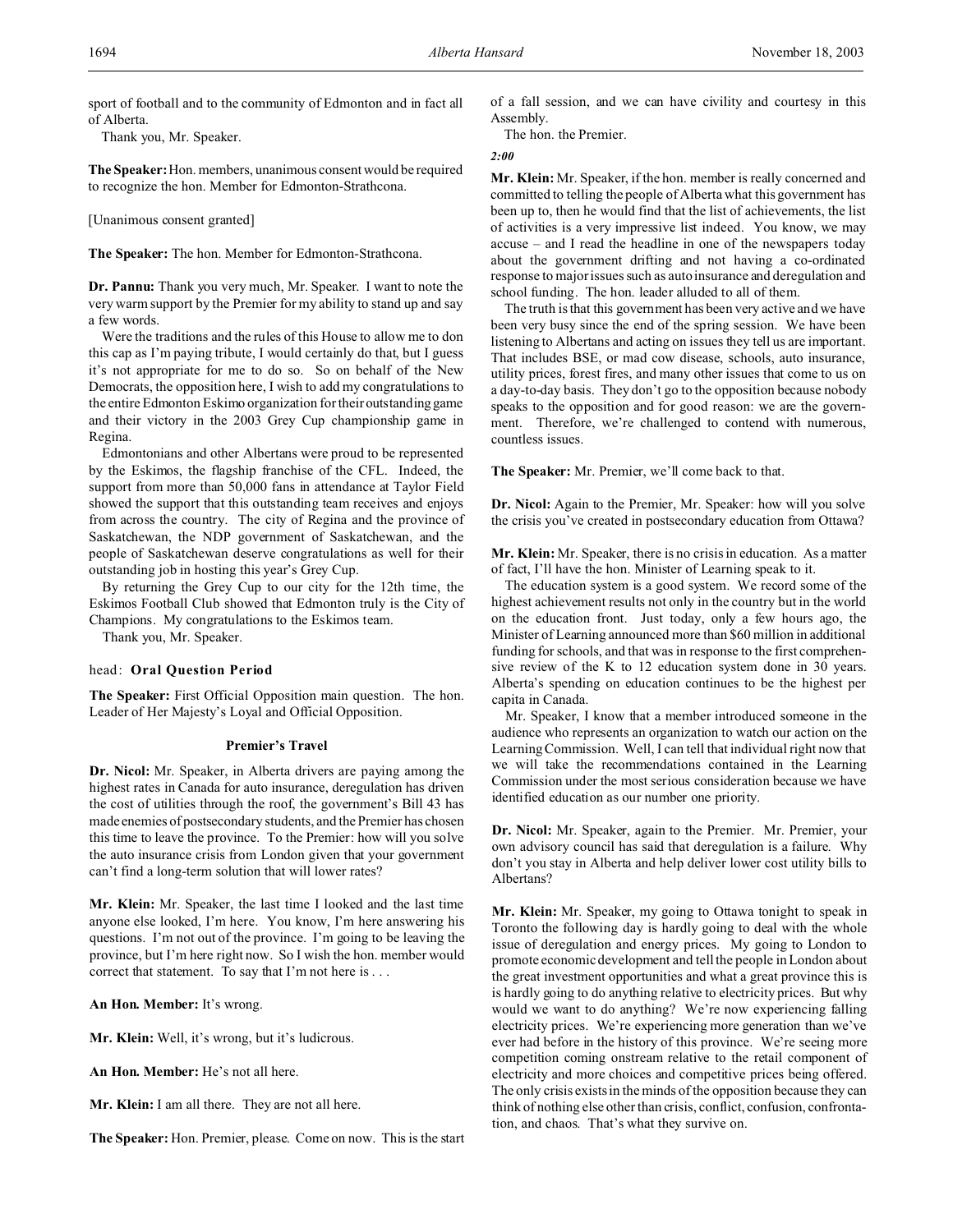#### **Automobile Insurance Rates**

**Dr. Nicol:** Mr. Speaker, the Premier's insurance team still hasn't scored a long-term solution in the auto insurance crisis. Meanwhile, drivers in B.C., Saskatchewan, and Manitoba are paying far less in premiums than Alberta drivers. The Premier's only solution is to freeze rates at a level that is already unaffordable to many. To the Premier: why don't you roll back premiums by 15 percent and save Alberta drivers over \$400,000 a day?

**Mr. Klein:** Mr. Speaker, that is not true. What the hon. leader of the Liberal opposition said is not true. It is not true.

Mr. Speaker, I don't know how old the hon. leader is. I'm 61 years of age. I suspect that he's about 59 or 58, and I also believe that he's had a good driving record. I would say that he's paying about the same rate as I'm paying, which by the way is about the same rate as I'd be paying in Saskatchewan or Manitoba or British Columbia, about the same rate. I pay about \$600 or \$700 a year in car insurance; that's PL and PD and collision combined. I believe that the hon. member pays about the same. Those are comparable, very comparable to the rates that he would be paying in those jurisdictions. To say that we're paying more is wrong. It is a falsehood.

Where the discrepancy lies is in the extraordinary amount that young drivers with good driving records are paying and older drivers are paying and also as it relates to younger drivers, young males in particular. What we want to do is deal with that component mostly.

But, Mr. Speaker, I would ask the hon. member to tell the truth, because what he is paying, assuming that his driving record has been good, is no different, no more or no less, than he would pay in Saskatchewan or Manitoba or British Columbia. So tell the truth.

**Dr. Nicol:** Mr. Speaker, the average premium in Alberta is higher than it is in Saskatchewan, Manitoba, or B.C.

If the Conservative government in Nova Scotia can roll back insurance rates, why can't you roll back insurance rates in Alberta?

**Mr. Klein:** Mr. Speaker, we are not Nova Scotia, thank God. We're a province where we have no deficit, where we've almost eliminated our gross debt, where we have no net debt, where we have the highest standard of living in the country. We are not Nova Scotia. We are Alberta, a have province, a proud province.

**Dr. Nicol:** It wasn't much of an answer, Mr. Premier.

Why hasn't your government even considered public auto insurance given that it costs less?

**Mr. Klein:** Mr. Speaker, we are not socialists on this side of the House. I know what they are on that side of the House.

Mr. Speaker, the system works, and it will work a lot better as a result of some decisions we made today, the details of which will be announced tomorrow. The system will work, and basically it will achieve three things. It will offer good drivers – good drivers – reasonable insurance rates. It will punish bad drivers, and I don't think the opposition can argue with that, that bad drivers should be punished and good drivers should be rewarded. If they disagree with that, stand up and say so.

It will fairly compensate those who are injured. If they disagree with that, stand up and say so.

Thirdly, it will end the discrimination, not completely but most of the discrimination, against young male drivers and senior drivers in this province. Nothing wrong with that, and if they think there's something wrong with that, stand up and say so.

#### **Education Funding**

**The Speaker:** Third Official Opposition main question. The hon. Member for Edmonton-Mill Woods.

**Dr. Massey:** Thank you, Mr. Speaker. This morning the government announced that they would make a delinquent payment on a long overdue education account. The mismanagement of school funding has left classrooms jammed with students and parents across the province, as we see in the gallery, organizing to take political action. My questions are to the Premier. Why did the government stand by last September while class sizes were increased only to take very limited action today, some three months later, too late, after school has started? Why the delay?

*2:10*

**Mr. Klein:** Mr. Speaker, first of all, the action taken today is very substantive; it's not limited action. I'll have the hon. minister respond.

**The Speaker:** The hon. minister.

**Dr. Oberg:** Thank you very much, Mr. Speaker. The Learning Commission came down and said that we had put \$298 million into education in the past two years. The arbitrated settlement was set at \$260 million. Other increases in salaries over the two years were \$37.8 million. They did say, though, that the inflation, estimated at 2 percent per year, was not funded, which was approximately \$20 million. That was put in today. That was put back into the system today.

Mr. Speaker, they also came and said that for children with severe disabilities there was a shortfall in funding of approximately \$23 million. This is something that has been in our business plan. We have been attempting to increase the amount and indeed have done a very good job, increasing the amount of severely disabled funding at a rate of about 10 percent per year. However, they ascertained that there was a shortfall of \$23 million for those children that had severe behavioural disabilities, and subsequently that was put in today.

The third element, Mr. Speaker, was grade 10 credit enrollment unit funding. As the Legislature remembers, there were a lot of interesting things that were being done with this. We suspended grade 10 CEU funding two years ago to get an accountability framework in so that we could ensure that it was being put back in the right place, and subsequently we put that back in this morning as well.

**The Speaker:** The hon. member.

**Dr. Massey:** Thanks. Again to the Premier, Mr. Speaker. Mr. Premier, given that if every dollar were used to hire teachers, we would still have 1,000 more students and 150 fewer teachers than we had a year ago, given today's announcement, why do you continue to underfund education?

**Mr. Klein:** Mr. Speaker, we don't continue to underfund education. We try to strike the best balance to maintain what we think is probably one of the finest education systems in the country, notwithstanding some problems in certain areas, and they don't exist in all areas. Some schools, yes, might experience a problem. Other schools are doing extremely well.

Mr. Speaker, what the opposition doesn't understand and what those who say that education should get all the money, those who say that health should get all the money, those who say to spend more on infrastructure perhaps don't realize is that we're spending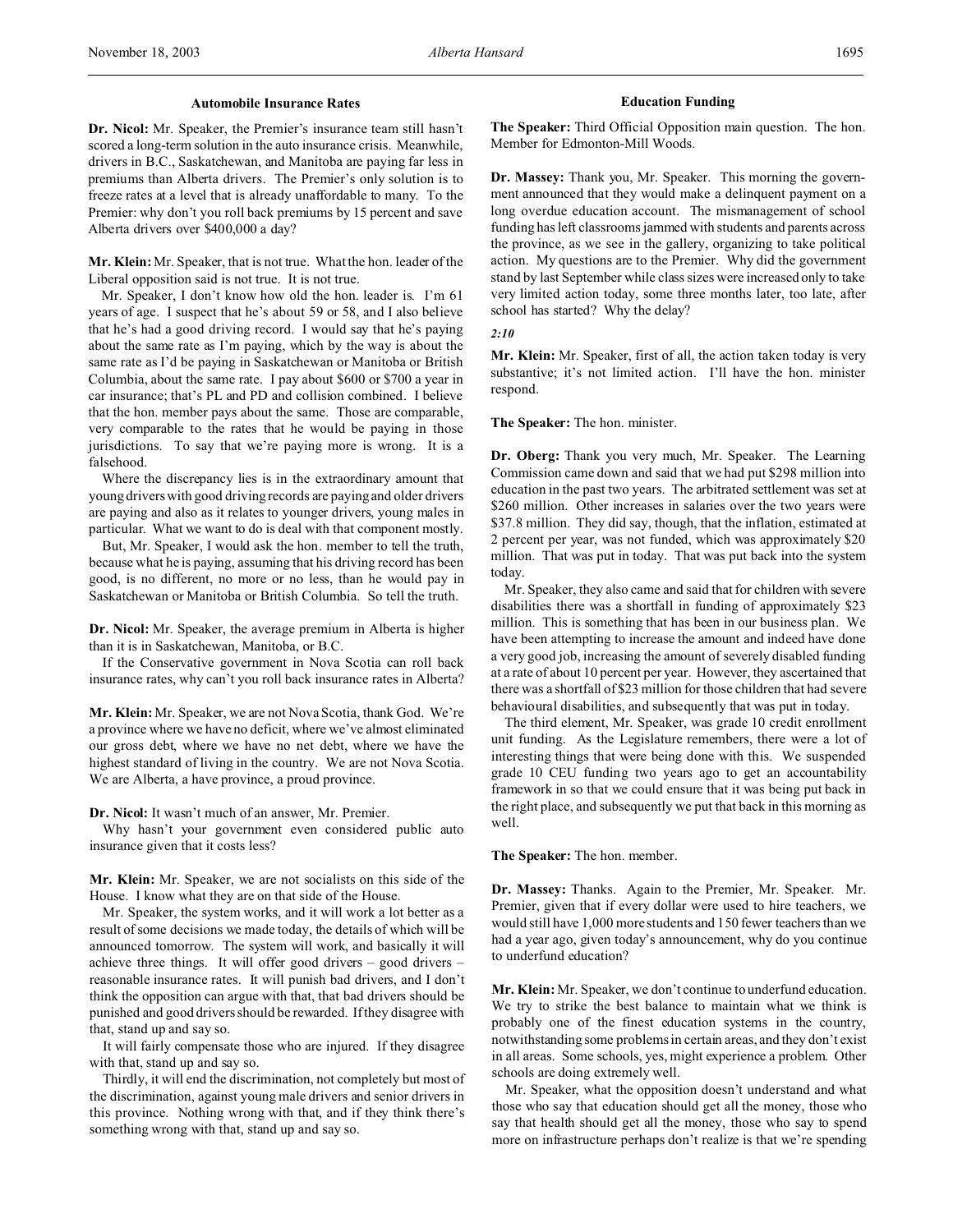in excess of \$20 billion. Twenty billion dollars. Instead of focusing on what we don't have, maybe we can talk about what we do have in this province.

I remember attending the opening of a new health facility at the Red Deer regional hospital, the expanded emergency services and the third floor of that hospital. The MLA for Red Deer-North was saying that she was about to embark on a trip to Bangladesh, and her doctor told her that she should get all the shots and medical attention she could because when she goes to Bangladesh, she will find that in the major city there is not even one hospital. There is only a clinic and in the whole country one doctor for the whole country, never mind a province of the country. We don't want to be Bangladesh. We aren't anywhere near Bangladesh, but I'm saying that we spend more in this province on services than many countries of the world, far more per capita on health and education and infrastructure.

You know, Mr. Speaker, I would like . . .

The Speaker: Thank you. Perhaps we'll be able to get back to this. The hon. Member for Edmonton-Mill Woods.

**Dr. Massey:** Thank you. Mr. Speaker, again to the Premier: given that the Auditor General found 65 million education dollars and today the Learning minister found \$60 million in a contingency fund, will the Premier shake the Minister of Learning by the ankles and see how much more money might be available for our schools?

**Mr. Klein:** You know, money, money, money, money. That's their answer. That's how they think they get money: you turn the minister upside down and shake him. That's how they think. If that doesn't work, then they look to the sky and they say, "Oh, money; O God, give us money," and they expect it to fall from the sky. That is their approach to money, Mr. Speaker. What more can I say?

**The Speaker:** The hon. Minister of Learning, if you want to shake this one.

**Dr. Oberg:** Well, Mr. Speaker, I would certainly take that opportunity, but turning upside down really gets me very dizzy, so I won't do that at the moment. I do, however, need to address the \$65 million that was raised by the Auditor General.

Mr. Speaker, the hon. member is fully aware that each and every time there is an appeal in assessment, each and every time there is a hardship case in small communities or, indeed, large communities like Edmonton, money comes from somewhere, and where that money comes from is that \$65 million fund. A few days ago or a week ago I held in abeyance the payment to municipalities. That was \$8 million. That is what that fund is used for. It is a onetime fund. We have agreed with the Auditor General that the fund should be lower, down to \$35 million, and indeed \$30 million of the ASF funds will be included in my next year's budget. So this money is for education; it's for assessments and appeals. I don't believe that the hon. member would say that you should not have any money so that no one – no one – could appeal their assessment.

**The Speaker:** The hon. Member for Edmonton-Highlands.

#### **Electricity Prices**

**Mr. Mason:** Thank you, Mr. Speaker. Last spring the government announced to great fanfare that it was going to get to the bottom of sky-high power bills by appointing an advisory council to look at the problem. Although the advisory council was not allowed to consider the real problem, which was high bills caused by deregulation, it was

allowed to look at the real problem for the Conservative Party, which is angry voters. So it's no surprise that the report's recommendations boil down to no more than a public relations campaign and another round of electricity rebates just as an election comes close. To the Minister of Energy: when will the government actually get down to business and lower power bills by restoring a sane, regulated electricity market instead of trying another round of bribing consumers with their own money?

**Mr. Smith:** Well, Mr. Speaker, I don't know where the hon. member has been for the last six months, but in fact electricity prices have been coming down. In a recent ruling by the Alberta Energy and Utilities Board they reduced the transmission charge from the Aquila service network by 8.1 percent. EPCOR has made an application that has been accepted by the Alberta Energy and Utilities Board that will decrease bills by 14 percent. Deferral accounts will fall off at the end of December, which will mean a net difference of about 25 percent in customer bills.

So, Mr. Speaker, not only have we been adding generation – in fact, Alberta is the largest green power generation province in the dominion of Canada now – we've seen the price of electricity come down, we've seen the price of transmission start to come down, and we're starting to see even further decreases occur on the 1st of January to the point where prices will in fact be about 10 to 15 percent different from what they were in the year 2000.

**The Speaker:** The hon. member.

**Mr. Mason:** Thank you, Mr. Speaker. Well, given that power prices have doubled since deregulation, can the minister explain why for every problem faced by Alberta consumers, the government's solution is a PR strategy and a rebate cheque before the election?

**Mr. Smith:** Well, you know, as the Premier said earlier, it's just more falsehoods from the opposition, more prevarication, more mistruths, which we've come to expect, Mr. Speaker. In fact, the consumer market has asked for consumer protection. That was taking place in an immediate response to the Advisory Council on Electricity with the placement of the consumer advocate housed in the Department of Government Services. On top of that, the group have asked for more consumer information. We're embarking on a consumer information program. Lastly, the folks in the small business market said: we don't have enough information to make decisions about this upcoming change. That change was then postponed till July of 2006.

So in each and every case where the consumer has asked for something specific from this government for the management and handling of electricity restructuring in this province, we have responded. We have responded positively. Prices continue to go down, Mr. Speaker.

We still at the end of the day have not blacked out. We have delivered dependable, safe, reliable electricity at a time when we've seen Ohio and eastern Ontario black out in some 90 million homes. Italy blacked out for 57 million homes. That's not happening here. *2:20*

**Mr. Mason:** Mr. Speaker, given that the minister's own task force report says that rebates may be the way the government wants to go to fix high prices, can he tell the House how many billions his government intends to spend on electricity rebates this time to secure the government's re-election instead of fixing the problem?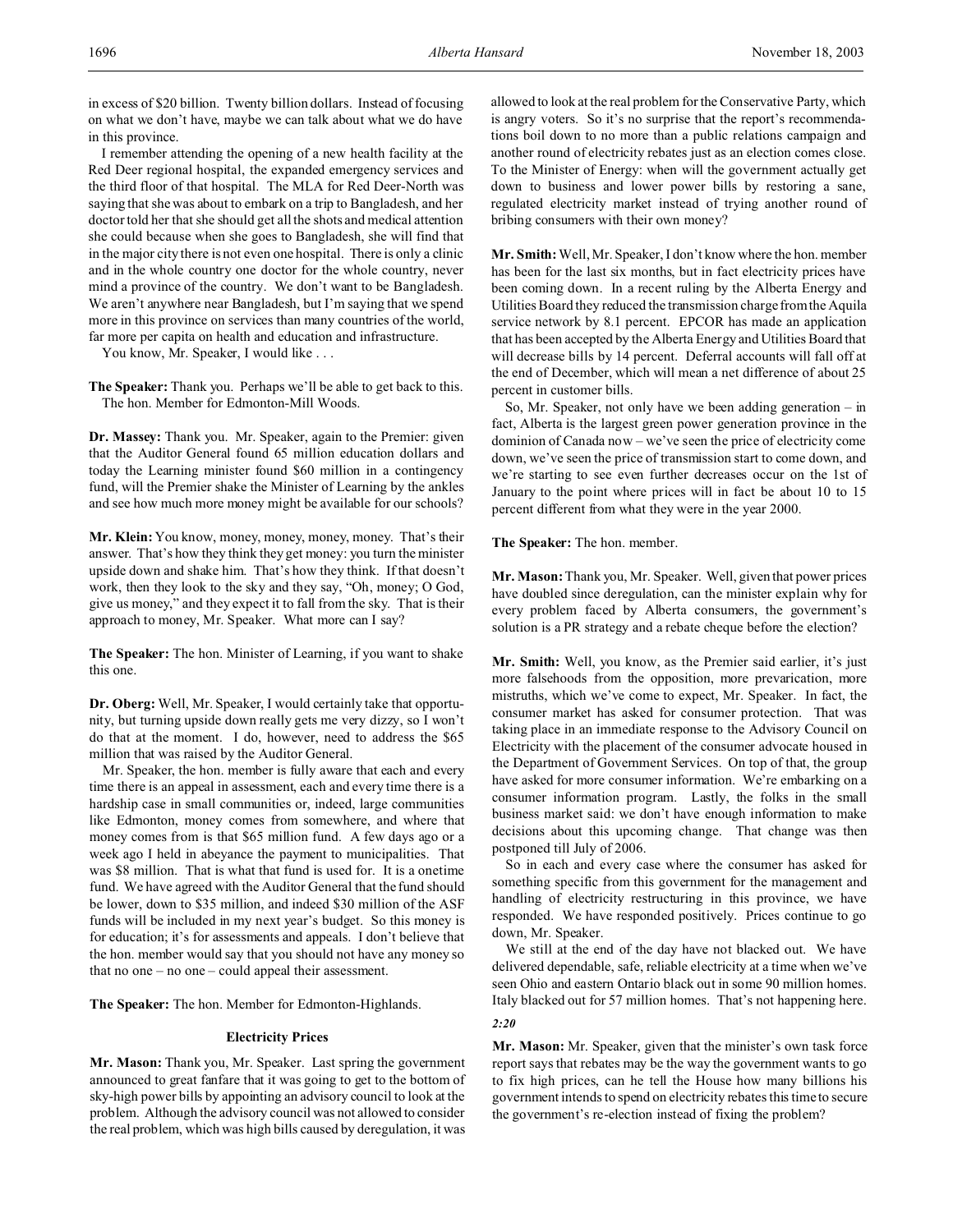**The Speaker:** Hon. minister, I'm not sure that's a question. The hon. Member for Edmonton-Meadowlark.

# **Education Funding**

#### *(continued)*

**Mr. Maskell:** Thank you, Mr. Speaker. Contrary to what we've heard in here this afternoon from the opposition, I know that there are at least 74 members of this Legislature who want to applaud the Minister of Learning for his good-news announcement this morning. From the phone calls I've already received, Albertans are pleased to hear that their government is providing immediate additional dollars to support kindergarten to grade 12 education in support of the Learning Commission recommendation. It is a great start. I just have one question for the Minister of Learning: is the funding announced today the ongoing increase in investment the commission was looking for, or is it onetime funding?

**The Speaker:** The hon. minister.

**Dr. Oberg:**Thank you, Mr. Speaker. What was agreed to today and what was announced today was seven-twelfths of \$60 million, which takes us to the fiscal year of April 1. That, extrapolated, is \$60 million over the school year. In keeping with the hon. Speaker's need for brevity, yes, it will be ongoing.

#### **Energy Deregulation**

**Mr. MacDonald:** Mr. Speaker, at a standing policy committee this August *Alberta Scan* quoted the hon. Member for Drayton Valley-Calmar as saying this in regard to skyrocketing electricity prices:

That is bound to happen if we don't get these power bills down by

the next election. What will happen is a Liberal government will be elected and they will take back the power industry.

[interjections] Laugh at your own member if you want. My questions today are to the Premier. How does the government expect to manufacture consumer confidence in energy deregulation when you can't even convince the members of your own caucus that it's a good idea?

**Mr. Klein:** Well, you know, there's one thing I can convince members of my own caucus of. I can convince them that the Liberals aren't going to be the government; I'll tell you that for sure. You don't need to be a rocket scientist to figure that out, Mr. Speaker.

The reason they aren't going to get elected is that they feed Albertans a lot of misinformation. Misinformation. Their whole platform, again, is predicated on what I call the five Cs, those kinds of things that create anxiety. They try to create an atmosphere of crisis. They try to create an atmosphere of conflict. They create an atmosphere of controversy and conflict and confrontation and chaos. That is their whole strategy.

Mr. Speaker, if the truth be known, electricity rates are falling. More competition has come onstream. As I said before, we've had more generation than we've ever had before. We have cogeneration projects that we've never seen before. Just west of the area where the hon. Leader of the Opposition lives, in Pincher Creek, we see the emergence of wind power, probably one of the largest wind farms, if not the largest wind farm, in Canada. In the north we see cogeneration in the area of the petrochemical plants around Joffre and Prentiss.

We see tremendous cogeneration. We see cogeneration starting to develop now as it relates to agriculture. We see the development now – very intense, and it's going to be very, I think, topical and perhaps controversial – of coal bed methane and the amount of power that we'll be able to generate from that gas. Clean coal technology is now being developed to generate more power.

Mr. Speaker, those are the good stories, and that is the kind of information that the Liberals in their absolute desperation to get us fired refuse to tell the public. Instead, they depend on misinformation and untruths.

**Mr. MacDonald:** Speaking of misinformation, why is this government continuing to spend \$3 million of consumers' money on a propaganda campaign from the Public Affairs Bureau to convince us that energy deregulation is what we want when in reality we know that it has not worked and will not work?

**Mr. Klein:** I would rather spend no money at all, but sometimes you have to spend money to combat the absolute misinformation – the misinformation – and the untruthful propaganda that's being put out by the Liberals. Mr. Speaker, I don't like to spend this money, but they force us to through their program and their aggressive campaign of conflict and controversy and confusion and chaos. We don't like to do that. If they would start to tell the truth and be responsible, then we wouldn't have to spend those kinds of dollars.

**Mr. MacDonald:** Then to the Premier, Mr. Speaker: would it not be cheaper for the Premier's office to click onto altaliberals.ab.ca to see what a real electricity policy looks like instead of spending valuable tax dollars going to London to try to find an affordable and reliable electricity policy because the government knows they currently do not have one?

**Mr. Klein:** It is precisely their web site that is the problem. That is the web site that is full of propaganda, that is full of misinformation, Mr. Speaker.

Those seven people over there have no policy to develop. They have no responsibility for the development of policy. All they do is sit around and dream up ways of trying to frustrate the government. They are so desperate, Mr. Speaker – so desperate – to do something to get recognition, to get noticed. When you ask who any member of the Liberal Party is, the majority of Albertans couldn't name any of them. So they are so desperate that they put up web sites, that they spread misinformation, that they issue press releases. They do everything that they possibly can to discredit the government. Well, guess what? The people of this province elected 73 of us and only seven of them.

**The Speaker:** The hon. Member for Edmonton-Castle Downs, followed by the hon. Member for Edmonton-Centre.

### **Education Funding**

*(continued)*

**Mr. Lukaszuk:** Thank you, Mr. Speaker. The final report of Alberta's Commission on Learning identified an existing shortfall in funding . . . [interjections] Obviously, the opposition is not interested in education, but I'll continue.

The report has identified a shortfall in funding for Alberta's kindergarten to grade 12 education system. The commission recommended that the province invest an additional \$90.6 million to meet the current needs. Today the government announced that this recommendation has been accepted and acted on. We know that there will be priority funding for education. That's a definite step in the right direction. My question is to the Minister of Learning.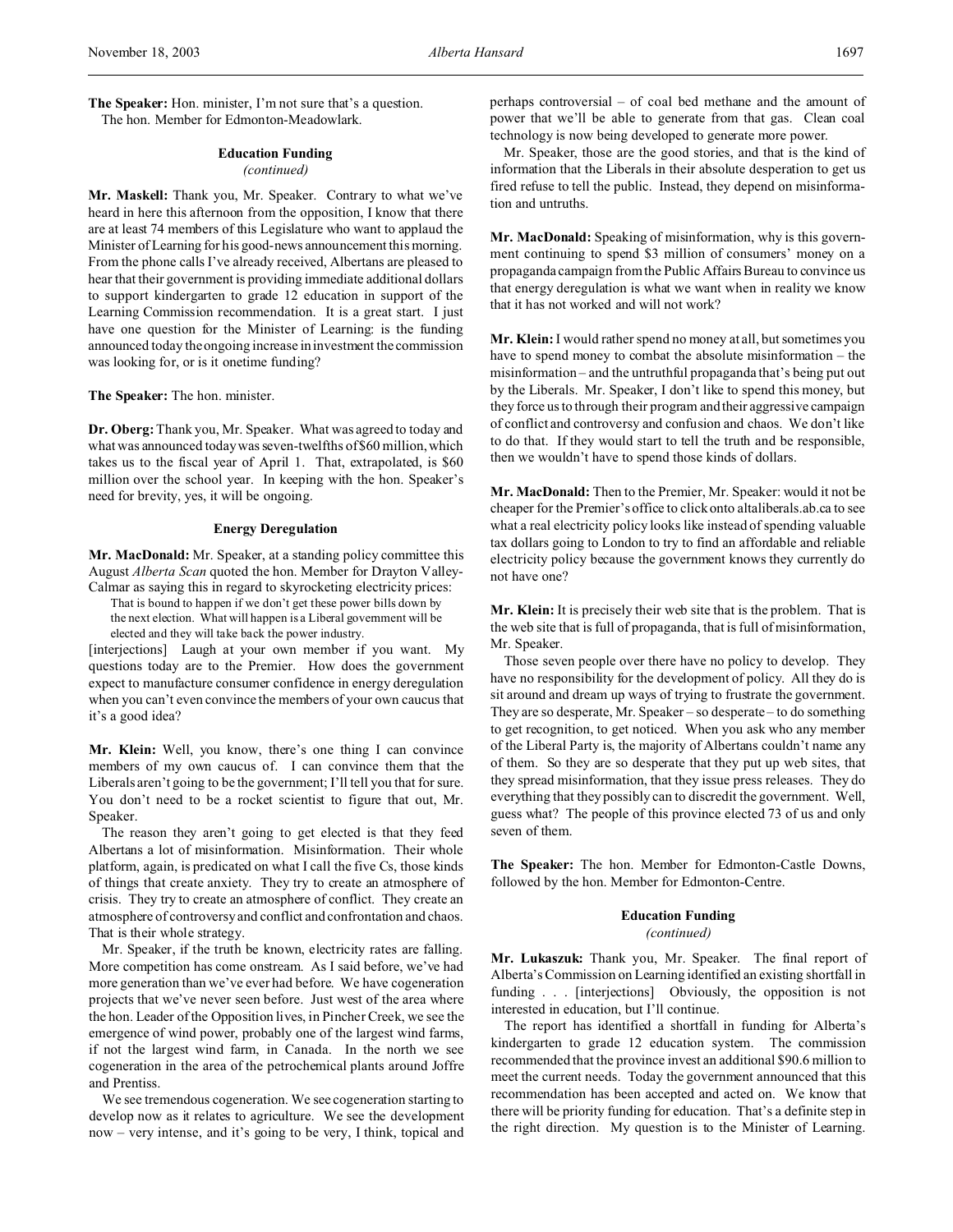When can we expect this additional funding to be available and making an actual difference in the system?

# **The Speaker:** The hon. minister.

**Dr. Oberg:** Thank you, Mr. Speaker, and thank you for asking that question. Earlier on this year, in July, there was \$30 million that was put into the operation and maintenance budgets for school jurisdictions. This was part of the dollars that the Learning Commission had identified. Today I had the opportunity to make an announcement that seven-twelfths of \$60 million would be put in, which is in keeping with our fiscal year, for a total of \$60 million for the school fiscal year, which starts September 1, for a total of around \$90 million. Also what was recommended by the Learning Commission is that the funding formula be enacted. I am taking that through the processes in our business plan, and I hope to have announcements on that in the spring.

*2:30*

**The Speaker:** The hon. member.

**Mr. Lukaszuk:** Thank you, Mr. Speaker. My first supplemental is also to the Minister of Learning. When will the minister be addressing the Commission on Learning's other recommendations, for example classroom sizes?

**Dr. Oberg:**Well, Mr. Speaker, as the hon. member fully knows, we take it through our processes. It has been through standing policy committee, and a significant number of the Learning Commission recommendations have been agreed to. There were two that were thrown out, and there are about another seven or eight that have been looked at that need more review. Class size was one of those that was looked at, and hopefully we'll be able to have announcements on that soon. But it does have to go through our process, will have to go through cabinet and caucus, and then hopefully we'll be able to make some final announcements.

**The Speaker:** The hon. member.

**Mr. Lukaszuk:** Thank you, Mr. Speaker. My last question, also to the Minister of Learning: will additional dollars be made available in implementing these recommendations?

**Dr. Oberg:** Mr. Speaker, there are a considerable amount of dollars that are needed for the Learning Commission. The Learning Commission has estimated close to \$600 million over the next five years. We are looking at this in terms of our business planning process, and I anticipate that many of those dollars will actually be included in our business planning process, and I'm working towards that end.

**The Speaker:** The hon. Member for Edmonton-Centre, followed by the hon. Member for Wetaskiwin-Camrose.

### **Long-term Care Accommodation Rates**

**Ms Blakeman:** Thank you, Mr. Speaker. My questions today are to the Minister of Seniors. If a fee increase for long-term care was so desperately needed for so long, why didn't this government raise it during the budget debate or before the end of session?

**Mr. Woloshyn:** Mr. Speaker, the fee increase was needed, was implemented at the appropriate time, and was arrived at when the proper discussions were held between the government, long-term care associations, and other operators. So whether it was during the budget debate or at any particular time is quite irrelevant.

**The Speaker:** The hon. member.

**Ms Blakeman:** Thank you. Again to the same minister: given that Alberta legislation requires landlords to give 90 days' notice of a rent increase, how can the minister justify raising rents more than 42 percent in most long-term care centres with only 44 days' notice?

**Mr. Woloshyn:** Mr. Speaker, the point of the matter is that about 10,000 of the 14,000 people in care are on some form of government program or other. The people who are on the seniors' benefits plan received their supplementary benefit cheques in the mail prior to them needing to forward the increase. The particular process that we're using ended up ensuring that seniors in long-term care facilities, most of them, the ones who are on the program, would now have the same kind of residual income which the lodge occupants have. That process was not in there before. We also ensured that they had free cable as part of the package, that they had incontinence supplies, unlimited bathing, and laundry bracelets. After the increase we are still the provincial jurisdiction with the second lowest rates in the whole country. Only Quebec is lower.

**The Speaker:** The hon. member.

**Ms Blakeman:** Thank you. My final question to the same minister: what is this government going to do to defuse the financial bomb that has caused major damage to middle-income seniors with this increase?

**Mr. Woloshyn:** Mr. Speaker, a part of the process was also the assurance that no individual, senior or not, would lose their right to be in the facility, would be unnecessarily transferred. We've implemented a process whereby any individual who is impacted unfairly would first go to the operator, and if they can't resolve the situation with the operator, then they come to Alberta Seniors and we intercede on their behalf. This process has been working very, very well. The operators have gone on to work with the families to ensure that the people are working within their income limits. I must repeat that nobody, senior or not, who is in a facility was moved unnecessarily or was impacted to the point that it was unfair, and if they do have a problem, I'd ask the member to ensure that they forward their problem to us, and we will work with them to resolve the issue with the operators.

**The Speaker:** The hon. Member for Wetaskiwin-Camrose, followed by the hon. Member for Edmonton-Riverview.

### **Methamphetamines**

**Mr. Johnson:** Thank you, Mr. Speaker. Police across Alberta are warning that the spread of methamphetamines is a growing threat to our communities. We have increasing reports of meth busts and meth-related crime. The drug is said to be showing up with greater frequency, and police and others blame meth use for increased violence and rising crime in our areas. My questions are to the Solicitor General. A dark picture is being painted about this drug and its effects. What kind of threat does this province face from this illegal drug?

**The Speaker:** The hon. minister.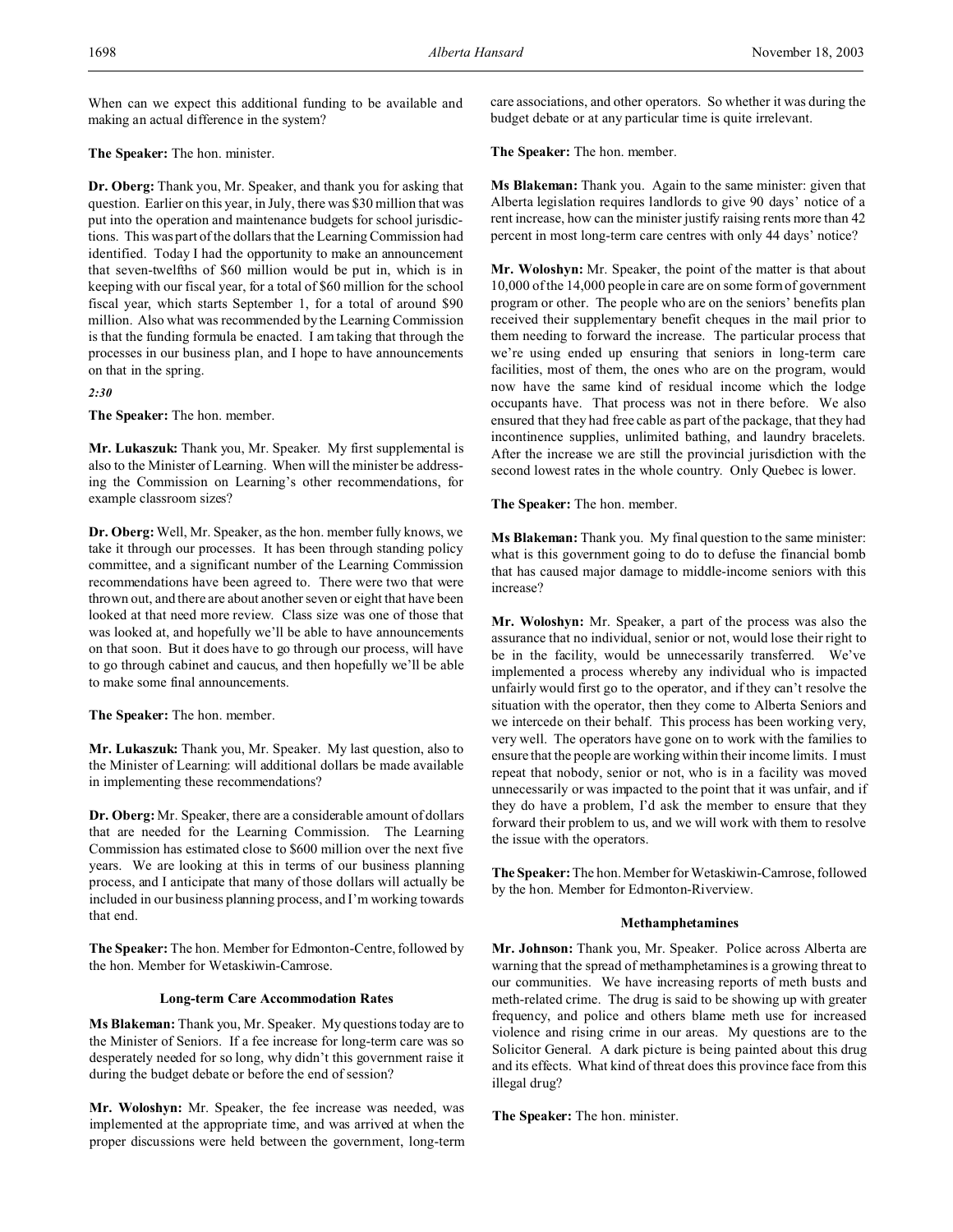**Mrs. Forsyth:** Thank you, Mr. Speaker. The hon. member brings up a good question and one that he is well aware of, suffering from meth in his own constituency and as the chair of AADAC. Yes, meth is a problem in this province, and it's an increasing problem. It's not only hitting the urban areas, but we're seeing it in rural areas such as the hon. members' ridings, Drayton Valley, Wetaskiwin, all sorts of areas. Meth is a very highly addictive drug, and we need to get on this problem.

I recently came back from the States, and I have come back with some really good information in my mind on how to deal with the situation. Prior to going to the States, Mr. Speaker, I put together an intergovernmental working group that brought together representatives from Health, Environment, Children's Services, Agriculture, and Learning, and we are well ahead of the problem. The States was very, very impressed with how far ahead we are instead of behind on the particular problem.

**The Speaker:** The hon. member.

**Mr. Johnson:** Thank you. I have critics saying that not enough is being done to confront the drug problem, so what plans and strategies are in place to tackle it?

**Mrs. Forsyth:** Well, Mr. Speaker, as I mentioned in my first answer, Alberta is ahead of the problem. In our visit to the States they indicated to us that they felt they had been hit by a huge truck when trying to deal with it and playing mental gymnastics in their brain all the time. As I explained earlier, we have put together an intergovernmental working group, and it is working very well. We've got all the ministers responsible engaged, and we're also meeting with the College of Pharmacists on Friday and trying to deal with the situation on some of the drugs. We are also pushing the federal government to make some changes to legislation federally and get on top of the situation.

**Mr. Johnson:** My final supplemental. Can the minister tell us what controls there are on buying crystal meth ingredients, including common cold medicines and other products, in drugstores?

**Mrs. Forsyth:** Mr. Speaker, another good question. I think one of the things that we have to be conscious about is the chemicals that are used in the production of meth, and they can change all the time. As I indicated, I'm meeting with the College of Pharmacists to discuss some of the things that Australia is doing that are very innovative in regard to the control of Sudafed and some of the things that the States is doing.

I'm looking forward to the meeting with the College of Pharmacists. My idea in meeting with them is to listen to what they have to say about how we can deal with the situation. They're best in the know about that. We need to have the federal government again step up to the plate and put some restriction on the precursors that go into the making of meth, and we need to be on top of this because the ingredients can change just like a cook can change a recipe.

### **Health Care Labour Relations**

**Dr. Taft:** To the Minister of Health and Wellness: will he tell Albertans how many health care dollars that could have been spent to shorten waiting lists or to fund MRIs are instead being needlessly spent by the provincial health authorities to run TV, print, and radio ads opposing the nurses?

**Mr. Mar:** Mr. Speaker, what I can speak about is remarkable things

that have happened in our health care system in the last 12 months. We have worked on all aspects of the Mazankowski reform. We've improved accessibility. We're working hard at improving access. We have the first electronic health records in the country. We have electronic wait lists on the Internet. We have our Healthy U campaign, that has resulted in part in educating Albertans on how to look after themselves, how to improve their health habits in terms of their eating and their exercise. Our tobacco reduction strategy has resulted in 44,000 fewer smokers in the province, including the Minister of Energy, and 11,000 fewer youth smokers. We've got an AMA agreement that's moving forward on primary health care. The accomplishments are numerous within the last few months. We're moving forward on it.

Of course, Mr. Speaker, regional health authorities have their responsibility to deal with nurses in their negotiations. I expect them to do so in a fair and appropriate way. Nurses are not restricted either from making public advertising for the position that they wish to bring forward. It's only appropriate that the employer have the same opportunity.

#### *2:40*

**Dr. Taft:** The answer completely avoided the question. Maybe he didn't hear it, so I'll repeat it. Will the minister tell Albertans how many health care dollars are being spent by provincial health authorities to run TV, radio, and print ads opposing the nurses?

**Mr. Mar:** Same question, same answer, Mr. Speaker.

**Dr. Taft:** It's an attitude that's going to lead to confrontation.

So to the Minister of Human Resources and Employment: has this government made any preparations for the possibility of job action on the part of nurses over the current contract dispute?

**Mr. Dunford:** The nurses and the employer in this case both act professionally, and we expect them to continue to do so, Mr. Speaker. The issues are there on the table. They've been directed to go back to the negotiating table. In the meantime, I have completed my responsibility in terms of the minister in reacting to an application for a compulsory arbitration board. So we have those situations in place. We all hope, of course, that none of that will be required, that the two parties will get to the table, the two parties will find an agreement that's acceptable to both of them, and then we just move forward in the reform of health care, which is so necessary in this province.

**The Speaker:**Thehon.Member for Edmonton-Strathcona, followed by the hon. Member for St. Albert.

# **Education Funding**

*(continued)*

**Dr. Pannu:** Thank you, Mr. Speaker. The Tory government forced school boards to lay off more than 1,000 teachers over the summer, resulting in overcrowded classrooms throughout the province and the withdrawal of services and programs needed by high-needs children. Today, approaching the halfway point of the school year, the minister expects school boards to repair the damage that the government caused by its refusal to properly fund education. My questions are obviously to the Minister of Learning. How can the minister justify waiting until almost halfway through the school year to announce some additional funding when he knows the damage was already done and it will be difficult for school boards to rehire the 1,000-plus teachers they were forced to lay off just a few short months ago?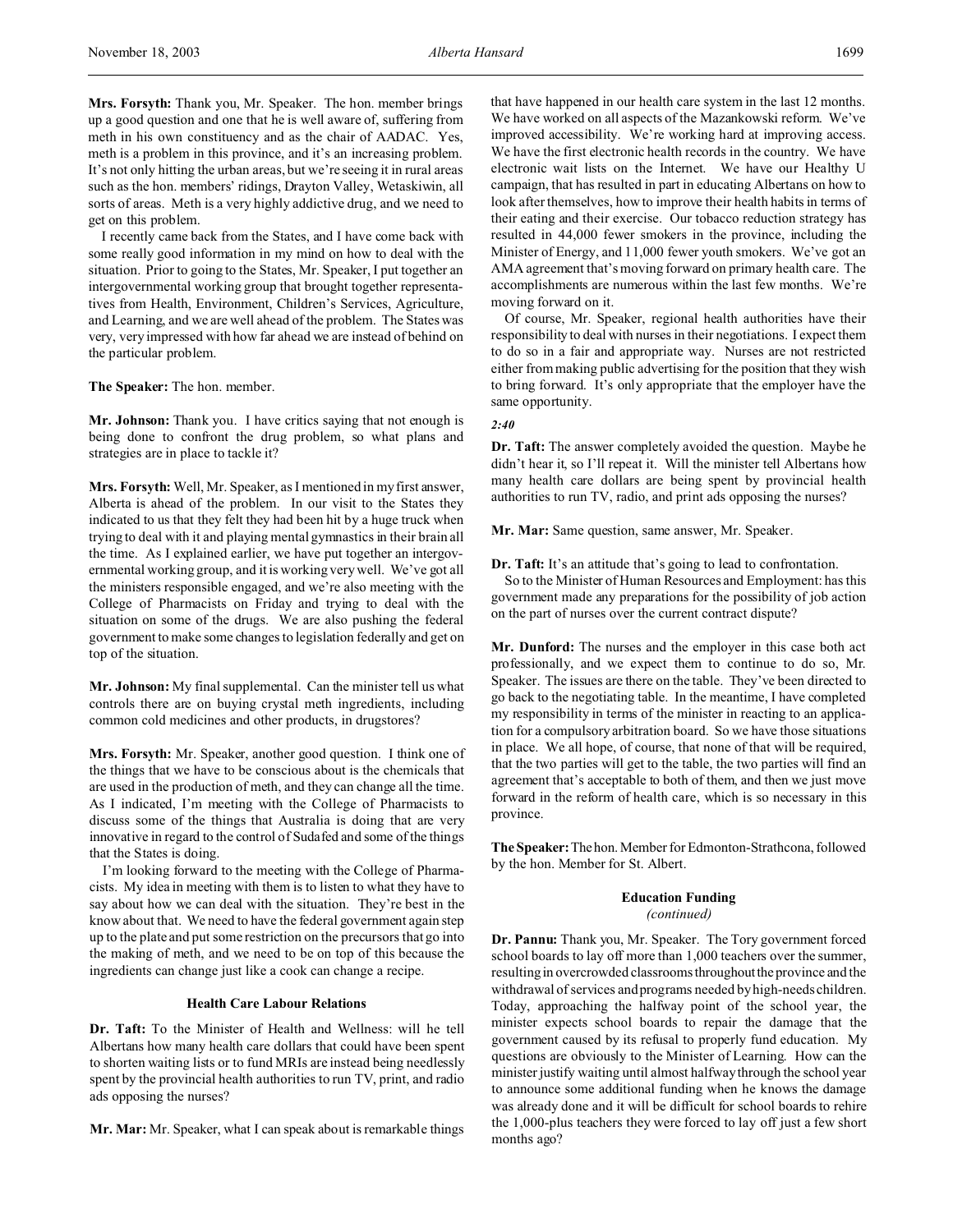**Dr. Oberg:** Well, first of all, Mr. Speaker, I think that the hon. member should take a look at the school calendar, which consists of 10 months. They have been there for about two and a half months, almost three months, so there certainly is a considerable amount of time.

Quite frankly, the school boards are the ones that have the greatest interest. The hon. member was there, and, Mr. Speaker, you know, I could have been mistaken, but I think they even gave a standing ovation for this announcement today.

**The Speaker:** The hon. member.

**Dr. Pannu:** Thank you, Mr. Speaker. To the same minister: why did the government ignore all year long the pleas of school boards, teachers, parents, and others for properly funded schools only to act today like a knight in shining armour rescuing the damsel in distress?

**Dr. Oberg:** Well, Mr. Speaker, the interesting thing about this economy in Alberta is that we have received more dollars in our economy because we've been very fortunate with oil and gas revenues. Treasury Board gave me the ability to make some announcements today because we did manage to have some extra funds available, and I thank Treasury Board for doing that.

I believe that putting this money back into the education system at this time is a huge step forward. The school boards applauded it, and there was a considerable amount of excitement at the school boards' convention today, Mr. Speaker, and I think that we're looking forward to some absolutely great things happening in the school system in Alberta.

**Dr. Pannu:** Mr. Speaker, my third question is to the Deputy Premier. Why is it that as we get closer to an election, the vast majority of problems the government is trying to fix are the very problems of its own making?

**Mrs. McClellan:** Mr. Speaker, I don't think there really was a question in that. I think it was an assumption which was very clearly unfounded and erroneous. On the various issues that the member has referred to, this government has responded in a number of ways. On the issue of education we made it very clear – and in fact I believe it was this government that set out the Learning Commission. I think it really was. It was this government, and we said that when we received the report from this Learning Commission, we would respond in an appropriate way. When we received the Learning Commission report, the minister very clearly said that this is an important document, that there are some very important recommendations in it, some 96 or 98 recommendations, and that we would give all of those recommendations very serious consideration. I use this as an example of this government responding.

Today the Learning minister responded to the most urgent of the funding areas and gave the assurance to the ASBA that we would continue to consider those recommendations and respond in an appropriate time.

**The Speaker:** The hon. Member for St. Albert.

### **Anthony Henday Drive**

**Mrs. O'Neill:** Thank you, Mr. Speaker. I understand that the southeast leg of Edmonton's ring road, the Anthony Henday road, is being built using the private/public partnership model. My question is to the Minister of Transportation. Could the minister please tell this House why that P3 model is being used for this very important project rather than the normal way of financing a ring road or a project of this magnitude?

**The Speaker:** The hon. minister.

**Mr. Stelmach:** Well, thank you, Mr. Speaker. The stretch of ring road which the hon. member referred to as the southeast portion goes from Calgary Trail north to connecting highway 216, and that particular stretch has many structures. There are a few railway flyovers, a number of interchanges, and just the sheer complexity of that particular stretch of road is conducive to a good P3 project because it will enable the industry to apply all kinds of innovation to this particular stretch of road.

**Mrs. O'Neill:** My second supplemental is to the same minister. I also understand that the contractor who will be responsible for the construction of this road will have control over it for the next 30 years and will essentially recoup his or her costs over the 30 years through the payment by the government. So my question, again, is: is the P3 model simply another way of long-term financing under a different format?

**Mr. Stelmach:** The model put forward is to design, build, finance, and maintain for a 30-year period. Very clearly, there will be a contractual obligation to the successful proponent of this particular project over a period of 30 years to repay the costs put in by, I would say, a group of different companies that have come together to fund and maintain this particular stretch of road. There's nothing hidden here with respect to the obligation we have. That will be duly recorded, just like any other obligation we have, by this government.

**Mrs. O'Neill:** My last supplemental is to the same minister. What assurances can you give this Assembly that there will be some cost savings in this project?

**Mr. Stelmach:** The process, Mr. Speaker, is twofold. One, we go through what is called a request for qualification. That essentially is where companies interested in this particular proposal will for a fee of \$250 have a look at the proposal, the plan, and they will come forward by the end of December, the beginning of January. We will assess whether the proposals coming forward have merit and that the companies are sufficient to carry this project through. Once we shortlist that through Treasury Board, which the outside committee chaired by Mr. Tim Melton will review, we will decide on who will then go to the next stage, which is a request for proposals. Upon that, we will assess the proposals, and as I said many times before, if the project brings about savings, which I believe it will, then we will go ahead with it. If there are no savings, then we won't go ahead with it, simply put.

**The Speaker:** Hon. members, in thirty seconds from now I'll call upon the first of the hon. members to participate in Members' Statements.

Might we revert briefly to Introduction of Guests?

[Unanimous consent granted]

*2:50*head: **Introduction of Guests** *(reversion)*

**The Speaker:** The hon. Member for Drayton Valley-Calmar.

**Rev. Abbott:** Thank you, Mr. Speaker. It gives me great pleasure to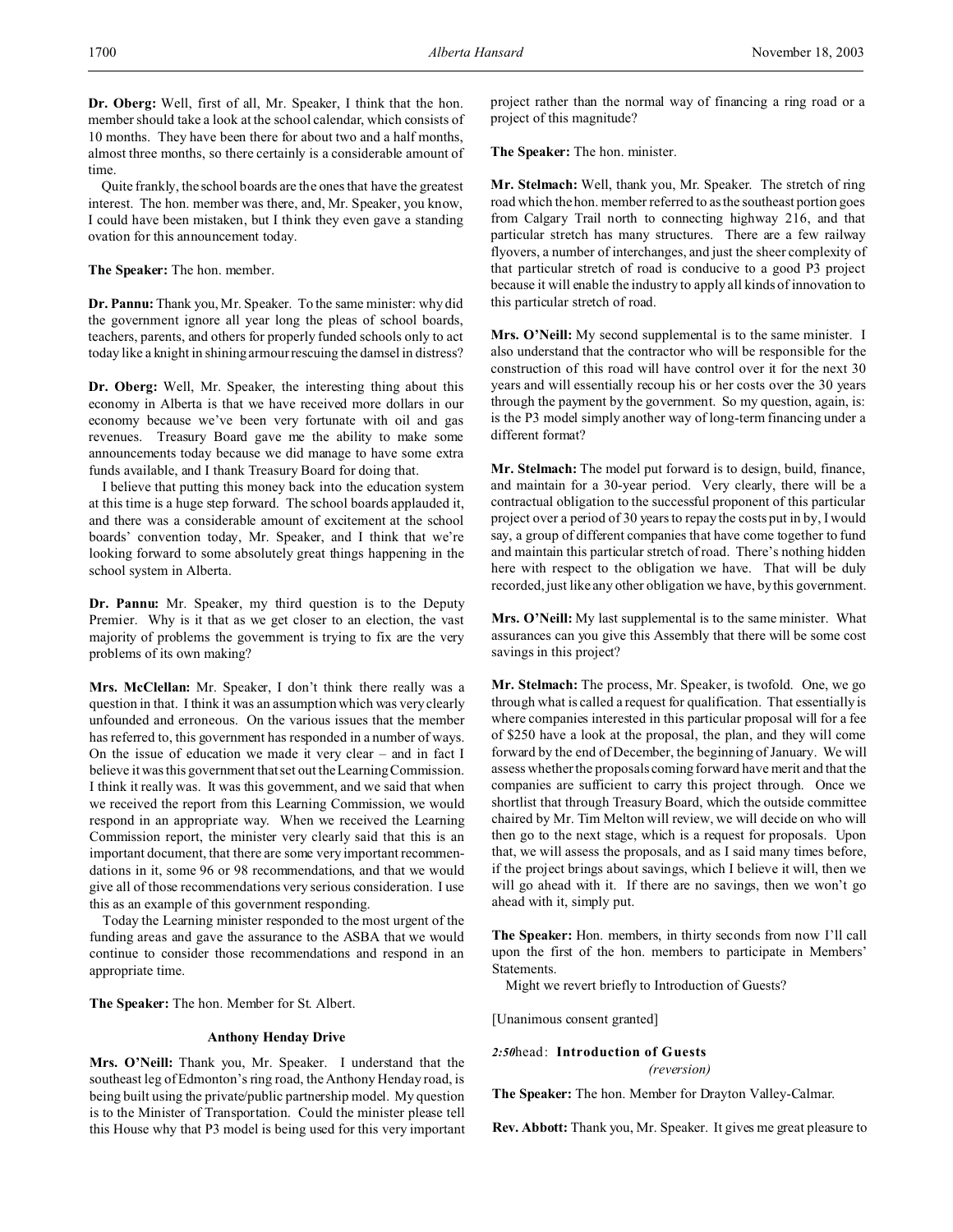rise today and to introduce to you and through you to the members of this Assembly a constituent of mine, a registered nurse who lives in Thorsby, Alberta, and practises in the great town of Breton, where I lived for many years. I would ask that Anita Ashmore please rise and receive the traditional warm welcome of this House.

# head: **Members' Statements**

#### **Hazel McGregor**

**Mrs. Gordon:** Today I stand before this Assembly to recognize a longtime, well-known resident of Lacombe, a great lady, Hazel McGregor. Hazel was recently presented with the Doreen Befus award as this year's most outstanding self-advocate for adults with developmental disabilities, an award sponsored by the PDD Central Alberta Community Board.

Hazel exemplifies in her daily life many of the same wonderful qualities that Doreen Befus, a former resident of Michener Centre, possessed. Hazel has a zest for life equal to none. Always smiling and happy, she enthusiastically embraces her various volunteer tasks with zeal. She has long been a mentor for persons with developmental disabilities and is without a doubt one of Lacombe's most active volunteers. She assists regularly with an exercise program at the Lacombe senior citizens' lodge and always helps out with the many special occasions they hold: Valentine's Day, Easter tea, et cetera.

Hazel has now lived independently and proudly in her own suite, her home, for over a year, and it is no surprise that she has become a natural support for many of her neighbours within the building. She continually offers her time, providing companionship and emotional reassurances to those experiencing difficulties. Hazel has a phenomenal memory. She can remember the most interesting things about people: where they're from, telephone numbers, addresses, and birth dates; no problem. She knows everyone, and most know her.

Thank you and congratulations, Hazel. You are most deserving of this award. Lacombe and the people who live in Lacombe are much better off because of you. Allan and I are both very proud of you and feel privileged to call you a friend.

#### **Family Violence**

**Mrs. Jablonski:** Mr. Speaker, what do you say to a little boy who tells you that his daddy is going to kill him? Daddy had said that many times before, and it was not considered to be an imminent threat. On Friday, September 26, of this year three-year-old Alex Fekete told a friend that his daddy was going to kill him and his mother. On Sunday he and his mother, Betty Fekete, were murdered by his father in the lobby of their Red Deer apartment. Josif Fekete then killed himself. This is a tragic story of family violence. Even more tragically, there are other stories like this one. Last November Grant Harder killed his two-year-old son, Cole, and himself. This is the horror of family violence.

Family violence is everybody's business, and that is why this government has dedicated itself to stopping all forms of family violence in Alberta. Earlier this month the hon. Premier of Alberta announced the family violence roundtable. The roundtable will take place in the spring and will involve representatives from numerous interested parties.

Statistics show that this roundtable is necessary. Twenty-five percent of all women in Alberta have experienced partner violence or abuse in the past five years. This is the highest rate of any province in Canada. Children are victims in 23 percent of all assaults reported to police. In 25 percent of these, family members commit the offence. While nine of 10 victims are women, we cannot

forget abuse towards husbands and fathers and elderly family members.

Family violence is about power and control, aided and abetted by drugs and alcohol. It eats away at the health and well-being of victims. It erodes the foundations of our communities, and it destroys lives. Family violence is our business, and we need to do all we can to stop it. This Assembly must encourage Albertans to take steps to stop family violence.

Thank you, Mr. Speaker.

#### **Stu Hart**

**Ms Kryczka:** Mr. Speaker, on October 16, 2003, Stu Hart, Calgary patriarch, wrestling legend, and a constituent of mine in Calgary-West, passed away at the age of 88 years.

Stu was born in Saskatoon in 1915. He played football for the Edmonton Eskimos and in 1940 became dominion wrestling champion. Stu then served in the Royal Canadian Navy and later embarked on a truly successful wrestling career. In 1948 he married Helen Smith of New York City. They moved to Calgary in 1952, raised 12 children, founded Stampede Wrestling, and contributed to numerous charities throughout western Canada.

*Desiderata*, included in the funeral program, was written in 1927 and describes Stu so well.

> Go placidly amid the noise and the haste, and remember what peace there may be in silence. As far as possible without surrender be on good terms with all persons. Speak your truth quietly and clearly, and listen to others, even to the dull and ignorant; they too have their story.

Stu was inducted into the Alberta Sports Hall of Fame & Museum and in recent years was a proud recipient of the Order of Canada and the Queen's golden jubilee award.

Also from *Desiderata:*

Take kindly the counsel of the years, gracefully surrendering the things of youth. Nurture strength of spirit to shield you in sudden misfortune . . . And whether or not it is clear to you, no doubt the universe is unfolding as it should.

Stu will be fondly remembered by his 10 surviving children and their spouses, by 35 grandchildren and one great-grandson. He was predeceased by his dear wife, Helen, two sons, Dean and Owen, one grandson, Matthew, and son-in-law Davey Boy Smith. He will be sadly missed by his pets and all whose lives he touched.

To Stu's family and friends who are mourning the great loss, remember *Desiderata*.

> Therefore, be at peace with God, whatever you conceive Him to be. And whatever your labors and aspirations in the noisy confusion of life, keep peace in your soul. With all its sham, drudgery and broken dreams, it is still a beautiful world. Be cheerful. Strive to be happy.

Rest in peace, Stu Hart.

**The Speaker:** The hon. Member for Edmonton-Strathcona.

#### **Education Funding**

**Dr. Pannu:** Thank you, Mr. Speaker. When the government reported another multimillion dollar budget surplus in June, pink slips were being handed out to more than 1,000 teachers across the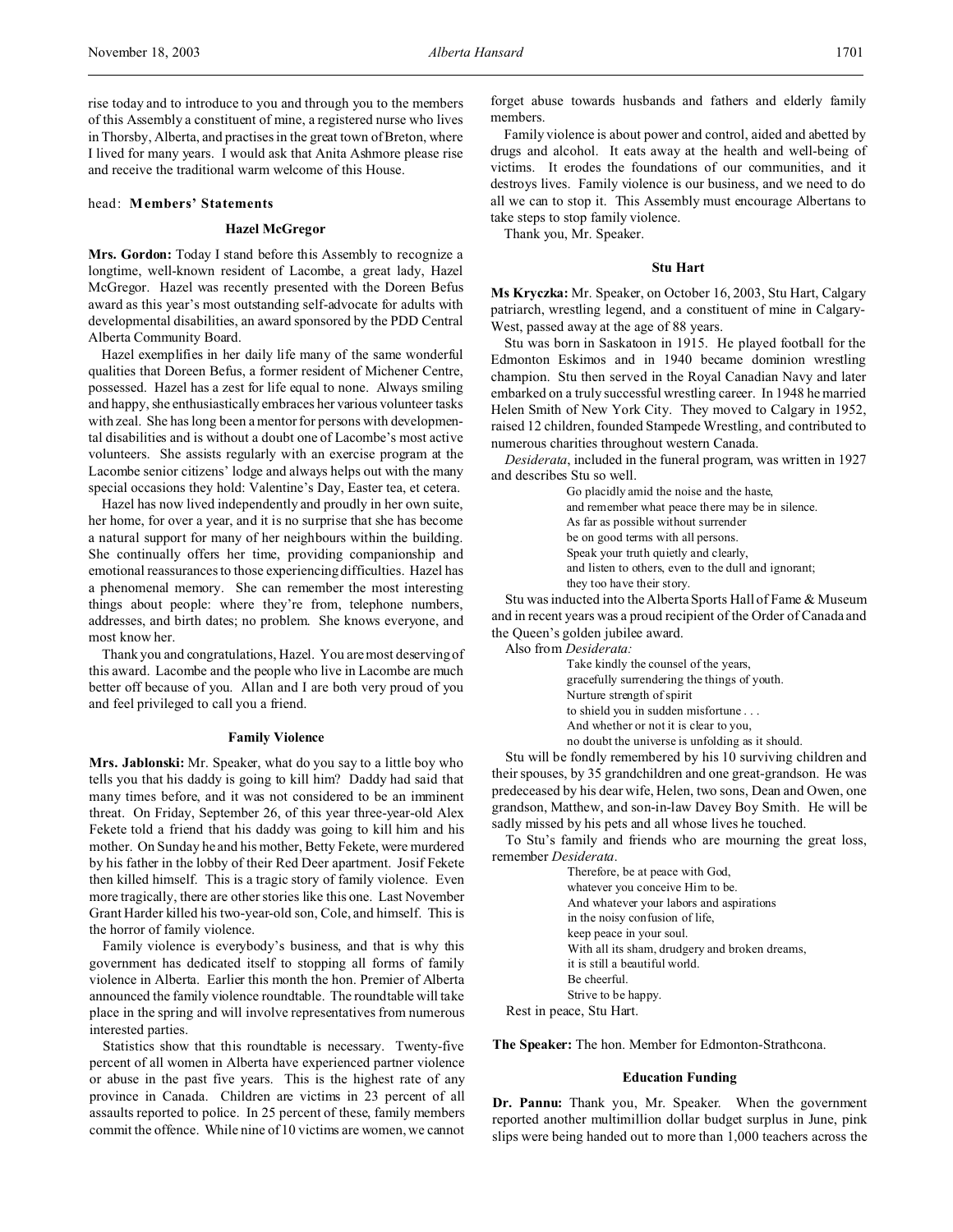province. As students returned to the classroom this fall, these 1,000 teachers as well as hundreds of other support staff were missing from Alberta's classrooms. These missing teachers and staff can mean only one thing: overcrowded classrooms and fewer services for children with special needs.

The Edmonton public school board recently reported its class size numbers, and the results are frankly shocking. Over one-quarter of K to 3 children are in classes of 25 students or more. When you consider that the Learning Commission recommended an optimum size of 17 students in K to 3, this government's Learning ministry should hang its head in embarrassment.

It's not like the government wasn't warned. Throughout the spring Legislature session the New Democrats along with school boards, parents, teachers, and students themselves warned that the government's refusal to properly fund our schools would have devastating consequences. The Tory government ignored these warnings, and the unfortunate results are now plain to see. Six weeks ago the Learning Commission put a lie to the government's repeated claims that schools are not being underfunded. The commission identified \$90.6 million of shortfalls which, until then, the Minister of Learning had denied even existed.

Today, literally at the 11th hour, this government underwent a conversion on the road to the ballot box. While the dollars announced today are desperately needed, much damage has already been done to our children and the education system. This damage will be difficult to repair and should never have occurred in the first place.

This government has much to answer for, Mr. Speaker. Albertans will not soon forget its callous disregard for the well-being of our children in our K to 12 education system.

Thank you, Mr. Speaker.

#### *3:00*head: **Presenting Petitions**

**The Speaker:** The hon. Member for Edmonton-Highlands.

**Mr. Mason:** Thank you, Mr. Speaker. I would like to present a petition signed by 1,003 Albertans petitioning the Legislative Assembly to urge the government of Alberta to "introduce legislation declaring a moratorium on any future expansion of Confined Feeding Operations, with a view to phasing out existing operations within the next three years."

#### head: **Notices of Motions**

**The Speaker:** Hon. Opposition House Leader, on October 8 I received correspondence from the Leader of the Official Opposition advising that he was going to be rising today under Standing Order 30. Do I take it that this is not forthcoming now?

**Ms Carlson:** Yes, Mr. Speaker. That was withdrawn.

#### **The Speaker:** Okay.

The hon. Member for Edmonton-Strathcona on a Standing Order 30 notice.

**Dr. Pannu:** Thank you, Mr. Speaker. Given the announcement this morning by the Learning minister that the government is providing school boards with some additional dollars to at least partly repair the damage caused by its earlier refusal to properly fund education and given that members of this House will have an opportunity to debate the supplementary estimates when they come before this Assembly, I'm withdrawing my Standing Order 30 request for an emergency debate this afternoon.

**The Speaker:** The hon. Member for Edmonton-Riverview on a notice.

**Dr. Taft:** Yes, Mr. Speaker. I give notice – you can help me here – of a point of privilege against the Minister of Infrastructure. Thank you.

head: **Introduction of Bills**

**The Speaker:** The hon. Member for Bonnyville-Cold Lake.

### **Bill 49 Public Lands Amendment Act, 2003**

**Mr. Ducharme:** Thank you, Mr. Speaker. I request leave to introduce Bill 49, the Public Lands Amendment Act, 2003.

Mr. Speaker, these amendments will allow our government to deal swiftly and effectively with instances of noncompliance on public lands involving industrial roads and respond to increased demand within the agricultural industry to allow some bison grazing on public land.

Thank you.

[Motion carried; Bill 49 read a first time]

**The Speaker:** The hon. Government House Leader.

**Mr. Hancock:** Thank you, Mr. Speaker. I move that Bill 49 be moved onto the Order Paper under Government Bills and Orders.

[Motion carried]

**The Speaker:** The hon. Member for West Yellowhead.

#### **Bill 50**

#### **Wildlife Amendment Act, 2003**

**Mr. Strang:** Thank you very much, Mr. Speaker. I request leave to introduce Bill 50, the Wildlife Amendment Act, 2003.

These amendments will make the act more effective in a number of areas including enforcement and administration. These additional enforcement tools will help discourage illegal activities to better protect and manage wildlife.

Thank you very much.

[Motion carried; Bill 50 read a first time]

**The Speaker:** The hon. Government House Leader.

**Mr. Hancock:** Thank you, Mr. Speaker. I move that Bill 50 be moved onto the Order Paper under Government Bills and Orders.

[Motion carried]

**The Speaker:** The hon. Member for Whitecourt-Ste. Anne.

## **Bill 51 Natural Resources Conservation Board Amendment Act, 2003**

**Mr. VanderBurg:** Thank you, Mr. Speaker. I request leave to introduce the Natural Resources Conservation Board Amendment Act, 2003. I'm bringing this act forward on behalf of my colleague the hon. Minister of Sustainable Resource Development.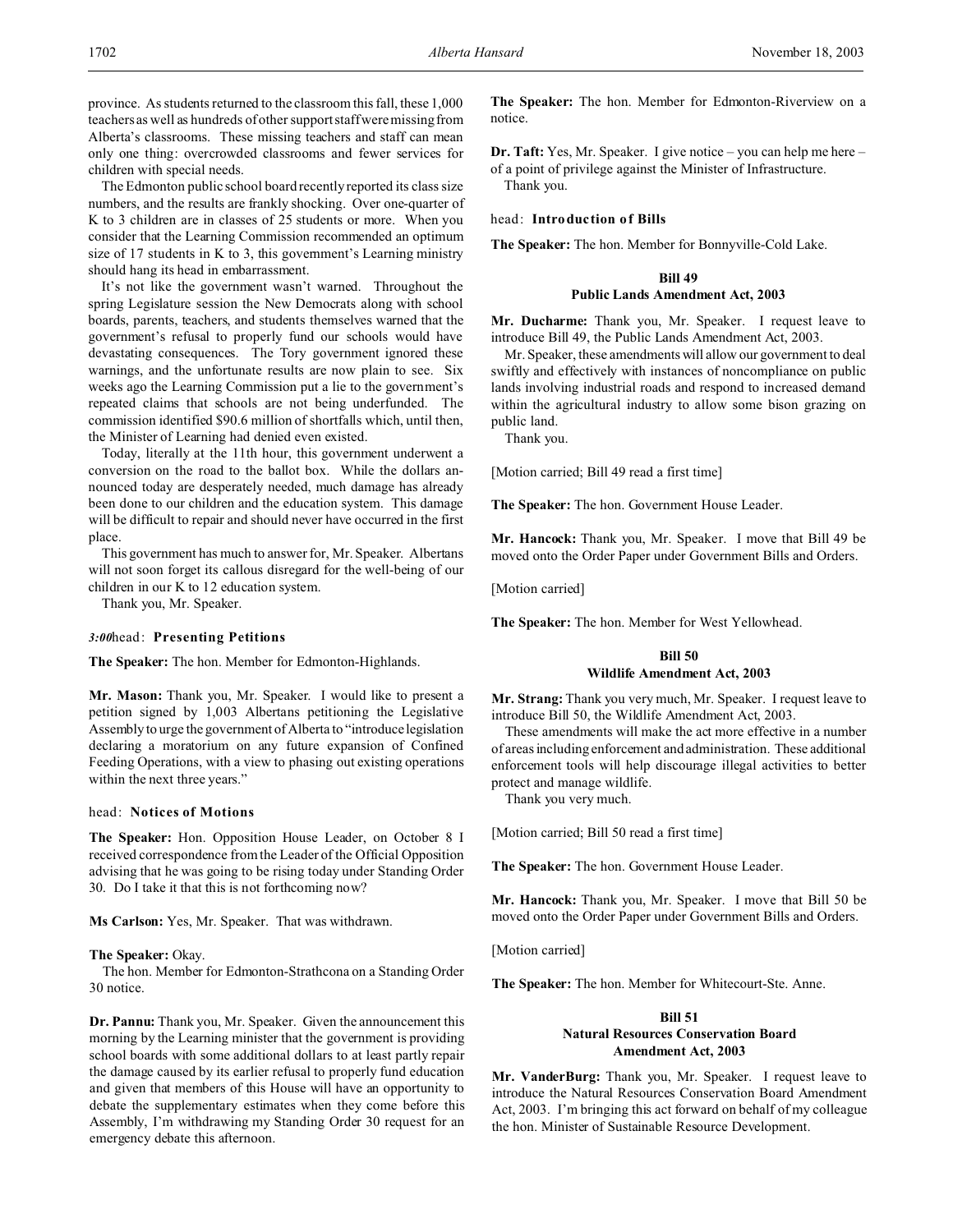Amendments to the Natural Resources Conservation Board Act are needed to clearly separate the quasi-judicial function of the board from its administrative function. Changes are also needed to clarify financial controls, membership of the board, and the unbiased nature of the appeals.

Thank you.

[Motion carried; Bill 51 read a first time]

**The Speaker:** The hon. Government House Leader.

**Mr. Hancock:** Thank you, Mr. Speaker. I would move that Bill 51 be moved onto the Order Paper under Government Bills and Orders.

[Motion carried]

#### head: **Tabling Returns and Reports**

**The Speaker:** The hon. Minister of Community Development.

**Mr. Zwozdesky:** Thank you, Mr. Speaker. I rise today in my capacity as the minister responsible for sport in Alberta and as a proud Edmontonian to table the appropriate number of copies of a letter of congratulations that I've sent to Hugh Campbell and the 2003 Grey Cup champions, the Edmonton Eskimos. Congratulations to all of them.

**The Speaker:** The hon. Member for Banff-Cochrane.

**Mrs. Tarchuk:** Thank you, Mr. Speaker. As chair of the Standing Committee on Legislative Offices I'd like to table five copies of the 2002-2003 annual report of the Auditor General of Alberta. Thank you.

**The Speaker:** The hon. Member for Red Deer-North.

**Mrs. Jablonski:** Thank you, Mr. Speaker. Today I'm tabling five copies of a petition with 5,255 signatures that states:

Whereas the Michener Centre Administrative Building is a beautiful old landmark with provincial historic significance, and Whereas despite the recent fire it is still structurally sound, We the undersigned request that the building be repaired and restored.

Thank you.

**The Speaker:** The hon. Member for Edmonton-Centre.

**Ms Blakeman:** Yes, please. I have five tablings today, Mr. Speaker. I'll go through them quickly. The first is the appropriate number of copies of a postcard campaign from the summer called Stop Picking on Seniors, around the long-term care rate increases.

The second tabling is five copies of a letter from Mrs. B. Kay in Edmonton protesting the government's increase of long-term care facility fees.

Next is an e-mail from Margaret Griffith, who has a mother in care in rural Alberta. She herself is working in the U.S. and has seen firsthand the devastation of seniors becoming bankrupt from paying for long-term care.

The next e-mail is from Deanna Summy, who took her husband out of long-term care and brought him home but is concerned about the lack of respite care available to her.

Finally, a letter from a constituent, Michael James, who writes with some passion about the situation of teachers and classroom overcrowding in Alberta and notes that the government is playing with people's lives.

Thank you very much, Mr. Speaker.

**The Speaker:** The hon. Member for Edmonton-Gold Bar.

**Mr. MacDonald:** Thank you, Mr. Speaker. I have two tablings this afternoon. The first one is a letter and a following petition from the Social Justice Commission to the hon. Premier of the government of Alberta. This is in regard to the level of benefits for persons on SFI, AISH, and other income support programs, and they indicate that it should be raised a minimum of 20 percent in the budget for 2003-04.

The second tabling that I have this afternoon is five copies of a document that I was delighted to get earlier in the fall, and this is the Alberta Public Affairs Bureau request for proposal 03-02. This is this campaign that's going to convince Albertans they should like electricity and natural gas energy deregulation.

Thank you very much.

**The Speaker:** The hon. Member for Edmonton-Strathcona.

**Dr. Pannu:** Thank you, Mr. Speaker. I've got two tablings today. The first one is appropriate copies of a document showing huge increases in class sizes in Edmonton public schools due to this government's failure to properly fund education.

#### *3:10*

The second document, Mr. Speaker, is a news release issued by the Greater St. Albert Catholic Schools dated November 13, 2003, regarding the discovery by the Auditor General of surplus funds in Alberta Learning's account and calling for immediate distribution of these funds.

Thank you, Mr. Speaker.

**The Speaker:** The hon. Member for Edmonton-Highlands.

**Mr. Mason:** Thank you very much, Mr. Speaker. Today I am tabling a secret leaked draft report of the Advisory Council on Electricity dated September 2003 showing that the only answer the government has to higher power bills is more spin and rebates.

**The Speaker:** The hon. Member for Edmonton-Rutherford.

**Mr. McClelland:** Thank you, Mr. Speaker. I rise today to table a letter from a constituent, Nancy Hamilton, in which she raises several observations concerning the Learning Commission. Thank you.

**The Speaker:** Hon. members, pursuant to section 4(2) of the Election Finances and Contributions Disclosure Act I'm pleased to table with the Assembly the annual report of the Chief Electoral Officer for the calendar year 2002.

Pursuant to section 46(1) of the Conflicts of Interest Act I'm pleased to table with the Assembly the annual report of the Ethics Commissioner that covers the period April 1, 2002, to March 31, 2003.

**The Speaker:** The hon. Member for Edmonton-Riverview on a Standing Order 15.

### **Privilege**

# **Contempt of the Assembly**

**Dr. Taft:** Yes. Thank you, Mr. Speaker. Perhaps I should begin by distributing some material to the members.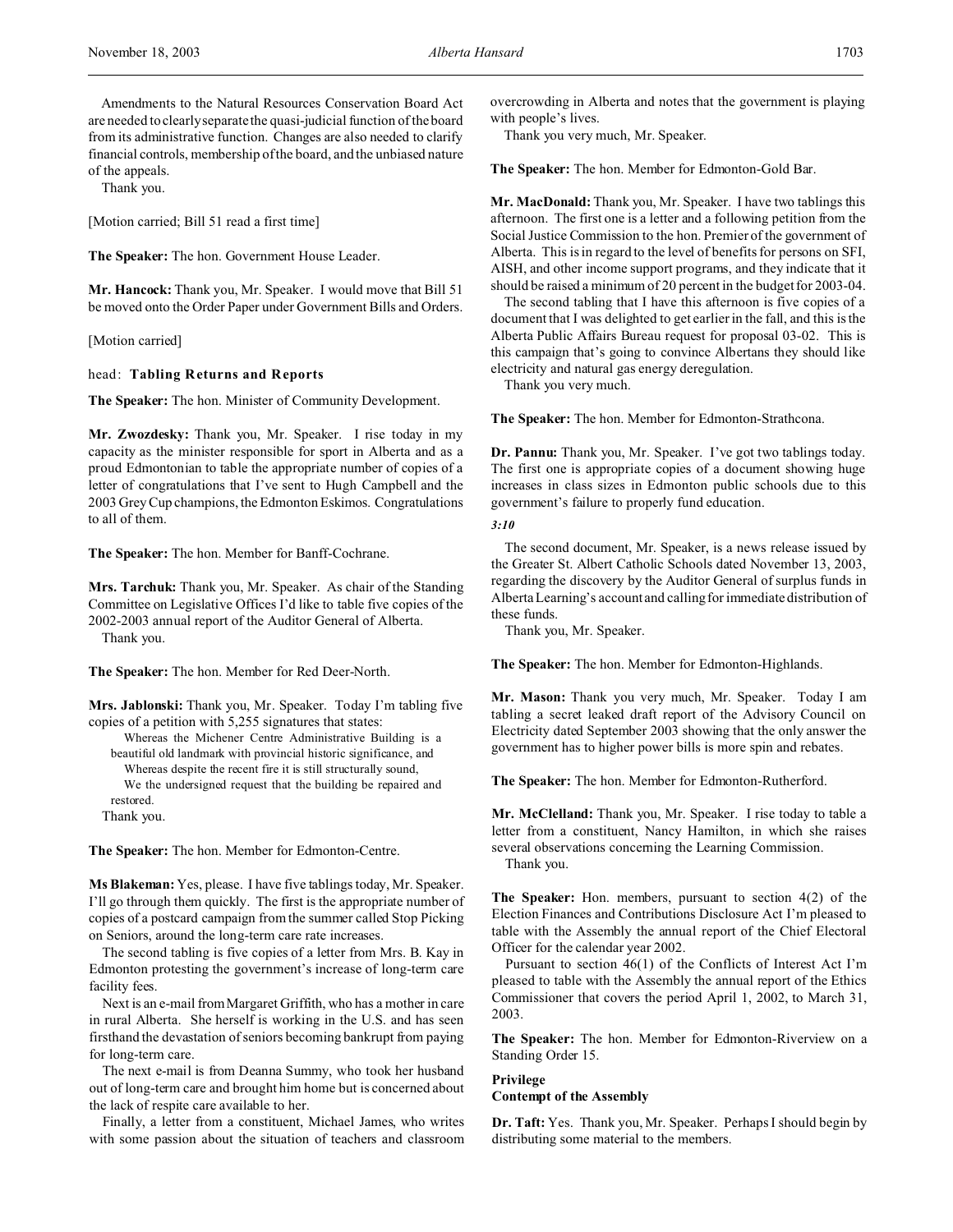I rise today under Standing Order 15(2) on a question of privilege or further and in the alternative contempt of the House. Mr. Speaker, the issue involved with this case of contempt goes back to the spring sitting and largely to the question period of May 15 and my exchange with the Minister of Infrastructure. In fact, the particular *Hansard* is on everyone's desk right now, and they can follow along on page 1674.

*May* on page 108 defines contempt.

Any act . . . which obstructs or impedes . . . any Member or officer of such House in the discharge of his duty, or which has a tendency, directly or indirectly, to produce such results may be treated as a contempt even though there is no precedent of the offence.

There are certain instances which have historically been identified as issues of contempt. One such instance is misleading the House. *May* on page 111 states, "The Commons may treat the making of a deliberately misleading statement as a contempt." The word "deliberately" protects the occasional lack of up-to-date information a member might have. However, this is not the case on this issue.

When questioning the Minister of Infrastructure, as outlined in *Hansard*, I asked, "Does the Department of Infrastructure have in its possession any lab results that speak of toxic mold at the former Holy Cross hospital?" The minister's answer did not directly deal with the question I posed. He quoted a specific line instead and an e-mail which he had in his hands, and he then seemed surprised when he was asked by you to table this e-mail. The e-mail is on the top of the documents that are being distributed. I hope that you have been given some of this material yourself, Mr. Speaker.

It was at this point, after he was unexpectedly asked to table the email, that I asked the supplemental question, "Is the minister saying that his department has never had possession of positive tests for toxic mold at the Holy Cross Hospital?" In response the minister replied, "The fact is that when we were looking at locations to house the Court of Appeal, the Court of Appeal asked Mr. Tang Lee to do an air quality test, and clearly, as this shows, the tests were never completed." And the "this" in his quote was referring to the e-mail that he was holding in his hand.

Well, Mr. Speaker, as everyone here who has that in their hands can see, attached to the e-mail and referenced in its text were two attachments. The first was the test results for bacteria, and the second was test results on fungi and bacteria. The e-mail stated, and this was not mentioned by the minister: "Enclosed is the report from the Microbiological laboratory that was completed on October 24, 2001. The XL file is for bacteria and the Word file is for the fungi and bacteria." It is absolutely clear that the minister did in fact have the test results at his disposal. In the words of the e-mail, "The report from the Microbiological laboratory . . . was completed on October 24, 2001," completed a year and a half before I asked the question. The minister's response that "the tests were never completed" was clearly an attempt to mislead the House. They had been completed for over a year. The documents that I have tabled today will bear this out and show that the department had full knowledge that the tests were completed.

I am mindful of what Maingot stated on page 234 of his work: "It must be shown that the Member was obstructed in his work relating to a proceeding in Parliament." Mr. Speaker, the infraction occurred in question period. The document which is leading to the raising of this case of contempt was tabled under the daily Routine. The entire case occurred within the proceedings of this House, and it involves a simple but crucial statement of fact: what did the minister know, and when did he know it? If members of this Assembly can't have confidence in this sort of answer, our work is indeed profoundly compromised.

Mr. Speaker, I now wish to draw to your attention additional corroborating evidence. As you've suggested, copies have been available to all members, and I invite them to follow along. This is correspondence involving the Department of Infrastructure specifically on the issue of toxic mold testing at the Holy Cross. I've selected only a few examples, and I will move through them quickly. I ask members to follow along.

The cover is the e-mail that was tabled by the minister confirming, as you can see with the attachments, that, in fact, the test results were included. The next page is an e-mail from Sandy Fisher of the government of Alberta to Tang Lee simply arranging a meeting and a tour of the Holy Cross. There's an important time line at work here that unfolds the story of this case, Mr. Speaker. The next page, numbered 7 at the bottom, is from J.A. Fruman, Adelle Fruman, with the Department of Justice – this is the government – to Tang Lee, CCed to the Department of Infrastructure. I will not read it all, but it does emphasize the importance of this issue.

Dear Sandy:

Thank you for showing Justices Conrad, Paperny and me the leasehold space in Holy Cross Hospital today.

Then she goes on to describe her reaction to the toxic mold. She says:

I would like to document my health concerns about the premises. During the visit today, I suffered respiratory and other problems: my throat closed, I had chest congestion and pain; I experienced a bad headache; my eyes burned and my vision was blurred; and I became dizzy. More than 12 hours have elapsed since the visit, and I continue to suffer from a number of these symptoms.

She goes on to say:

I appreciate that Professor Lee will conduct extensive air quality testing, mould speciation and laboratory analysis over the next 4 weeks, to determine whether the Holy Cross . . . has superior air quality.

Moving on to the next page, July 15, 2001, correspondence from Professor Lee to the Department of Infrastructure. It's a long document. I'll just draw members' and your attention to points 7, 8, and 9, which outline, in fact, the detailed plans for the testing of air quality and molds, and actually it subsequently explains: "Our examination of the building will commence on Wednesday, July 18. Air samples will be taken including those requiring laboratory tests."

We'll proceed a couple of more pages to the one numbered 10 at the bottom, dated July 15, from Tang Lee to somebody who was working with him on the tests. He says in the first sentence, "I just sent a proposal to Sandy Fisher about conducting an air quality assessment on the Holy Cross" and goes on to explain that.

The next e-mail, July 17, 2001, again from Professor Lee to Adelle Fruman of Alberta Justice. He says:

I sent our proposal to Sandy Fisher this last weekend on examining the Holy Cross Hospital site. Not hearing from him, I arranged a meeting with Sandy this morning to discuss our involvement. At this meeting, he assured me that I will obtain permission to proceed with the examination . . .

And he continues.

A couple of more pages, numbered 17 now on the bottom righthand corner, to Tang Lee from one of his staff, July 24, 2001. Then it also involves one of the staff actually doing the testing. You'll notice the subject: bacterial report and Holy Cross update.

The analyst is about half way through the bacterial reporting. She should be able to finish it off later today. The Aspergillus identification should be coming through today as well.

Then he goes on and says:

Also, we have cleared out the HPC strips for your [Holy Cross] project. There are a lot of TNTC strips.

That means "too numerous to count."

It appears that what is growing on the . . . strips is primarily mold -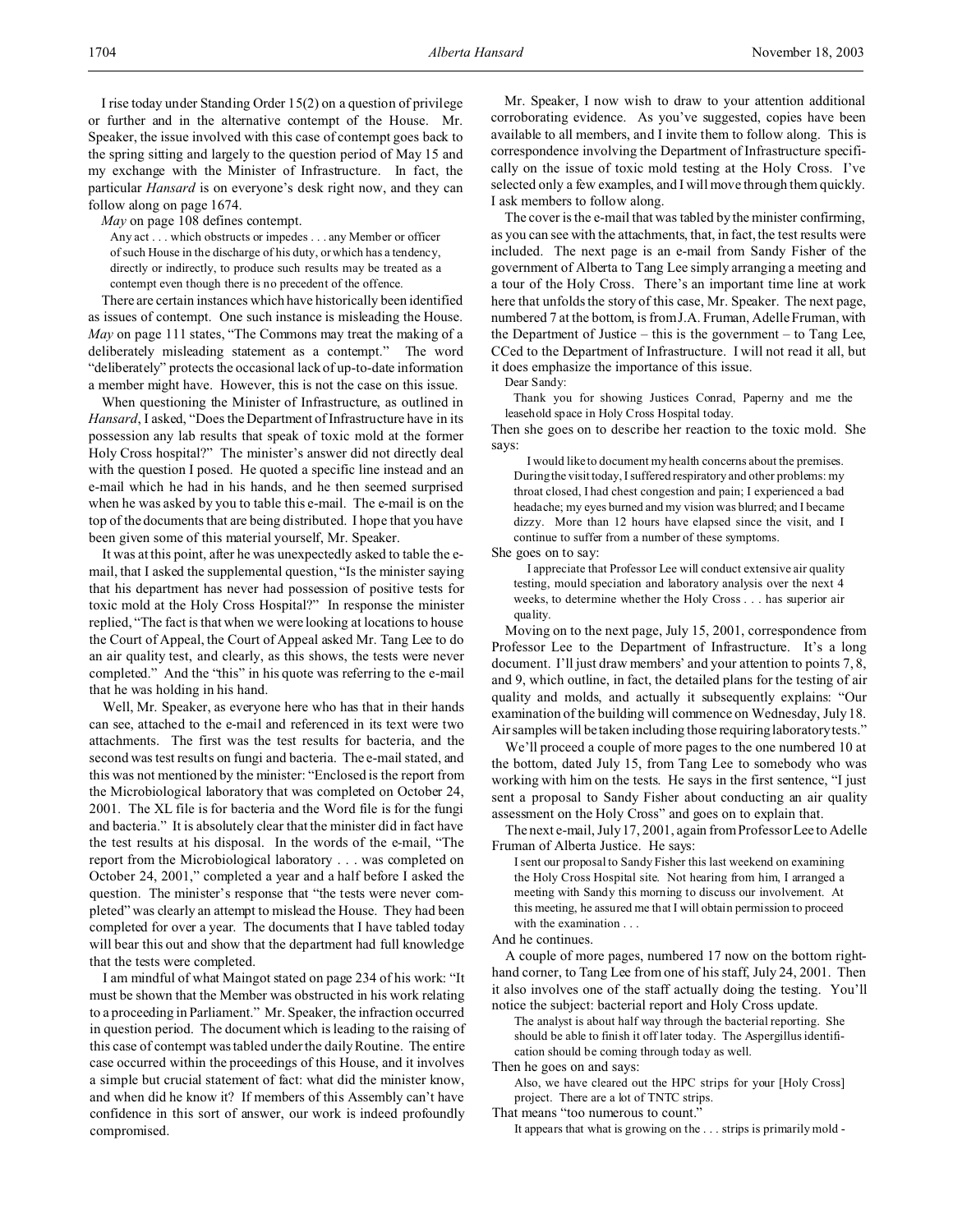which is fairly common when you encounter areas with high mold concentrations.

We move on to correspondence again concerning these tests, July 25, 2001. I'd just refer to the final sentence from Professor Lee: I emailed the previous too numerous to count results to Sandy Fisher, who is with Alberta Infrastructure, about Holy Cross.

#### *3:20*

The next page, numbered 19, from Tang Lee to a staff member of Alberta Infrastructure. Subject: preliminary lab results. "As requested, I am sending a quick note to you that I received from the microbiologists that there are a lot of mould spores at the Holy Cross hospital." He goes on: "With this preliminary result, I am concerned about the air quality and its suitability to the sick occupant of Court of Appeal.

The next page, numbered 20, from Tang Lee back to Adelle Fruman. Subject: Holy Cross mold spores. Tang Lee says in this email:

I was asked by Sandy Fisher to keep him posted as to any preliminary findings on the Holy Cross. As such I just sent him this brief note from the microbiologist. It appears there is a lot of mould spores in the hospital . . . and that they are growing so rapidly on the samples that the microbiologist cannot even count them. The mould growth is covering each other as it fights to grow in the nutrient solution.

Moving on, a quick response from Sandy, an employee of Infrastructure, to the professor re preliminary laboratory results: "Thanks Tang."

Moving on. August 26, 2001, from Tang Lee to Sandy Fisher of Infrastructure: "Hello, Sandy. We just received the microorganism . . . results and the Holy Cross has a lot of moulds including Stachybotrys . . ." which is a very dangerous mold ". . . in the kitchen area."

It goes on. I will summarize very briefly here: "The other areas also have moulds and we expect that the fungi genuses would turn out to be species with associated mycotoxins." I will not go through the rest of the page except to draw your attention to the bottom where the staff person from Alberta Infrastructure wrote on August 24, 2001: "Hi, Tang . . . I am looking forward to seeing your report and recommendations particularly on the Holy Cross. I'll call you next week. Kind regards."

Now I've moved to page 35. From Tang Lee to Sandy Fisher, Department of Infrastructure. Subject: interim summary. "Hello Sandy. Here is an interim summary of our examination." This is a very long e-mail, so I will move people ahead two more pages to that numbered 37, the lower part, to (4) Holy Cross Hospital Southeast wing, the second paragraph. Remember that this is an e-mail going to Alberta Infrastructure. It says:

It is clear that there are mould spores throughout the facility including Stachybotrys, Penicillium, and Aspergillus. We expect that the fungi genuses would turn out to be species with associated mycotoxins, but we did not receive authority to proceed with the next level of species identification.

Then on the following page, numbered 38, it says: "Mould samples inside the exterior walls were so concentrated that it overgrew the samples. The mycologist wrote TNTC (too numerous to count) on several samples."

Page 39, from Alberta Infrastructure to Tang Lee, August 30, 2001: "Hello Tang. Thank you for this. It confirms my own expectations. Sandy." The subject was the interim summary.

I'm near the end, Mr. Speaker. I appreciate your patience. Page 41, e-mail correspondence concerning the testing to Tang Lee from The Stookes, which is an e-mail account of somebody working on the testing: "Hello Tang. I am still not sure from Sandy's reply if we are proceeding to speciation on the Holy Cross site." Remember that Sandy works at Alberta Infrastructure. It's important to note here that they already knew the genus of the mold.

The next page, 43, is again from one of the people working on the test to Tang Lee. Subject: interim summary.

Hi Tang,

I reached Mike and he will proceed with speciation to a max of \$2000. I asked him to do a mix of speciation on the ground and 7th floors [at the Holy Cross] and to concentrate on only the Penicillium and Aspergillus genuses (and of course the Stachybotrys).

It seems clear from this e-mail that they were given the go-ahead. The last page, page 44, from Tang Lee to the owner of the Holy Cross, Mr. Peter Wong. Subject: air quality.

Hello Peter:

I just received the microorganism results back from the microbiological lab and received permission from Alberta Infrastructure to proceed with speciation to go beyond the genus.

Now, Mr. Speaker, all our time is short. I have got far more detail than this which I don't need to bring forward. It seems absolutely clear to me, black and white, that this department and this minister's department knew of the lab test results, had them in their possession at the time I questioned him, and probably had them in his possession long before that.

So, Mr. Speaker, let me wrap up by saying this: the evidence is compelling. The Department of Infrastructure did indeed have detailed evidence, including lab test results, confirming dangerously high levels of toxic mold at the Holy Cross more than two years ago. I can come to no other conclusion than that the minister misled the Assembly on an important question of fact.

My request to the minister is simple. First, will he please admit that his department did in fact have laboratory results showing unacceptable levels of toxic molds at the Holy Cross, and second, will he please apologize to this Assembly for his actions? Barring that, Mr. Speaker, I am prepared to move a subsequent motion.

Thank you.

**The Speaker:** Hon. Minister of Infrastructure, are you prepared to make a statement today, or, in light of this information forthcoming, do you want to wait until tomorrow?

**Mr. Lund:** Mr. Speaker, since I wasn't able to follow the rationale, if there was some, from the hon. member, I'm going to take the advantage of getting *Hansard* and reviewing the whole thing and will respond tomorrow.

**Dr. Taft:** A point of clarification, Mr. Speaker. The minister's office was provided yesterday with all the material that members have had.

Thank you.

**The Speaker:** I take it then, hon. minister, that tomorrow you'll be prepared to be in the House.

**Mr. Lund:** That's affirmative.

**The Speaker:** Am I advised there would be any other members wanting to participate in this? Okay. Come back tomorrow then.

Hon. members, just before I call Orders of the Day, today was a unique day in the history of this Legislative Assembly, when for the first time anybody who had the Internet could receive a video feed of the Alberta Legislative Assembly, anywhere in the world, to watch question period. Now, there appear to have been a few little technological glitches, but get this: the technological glitches came from overload of a high number of accesses to the web site. So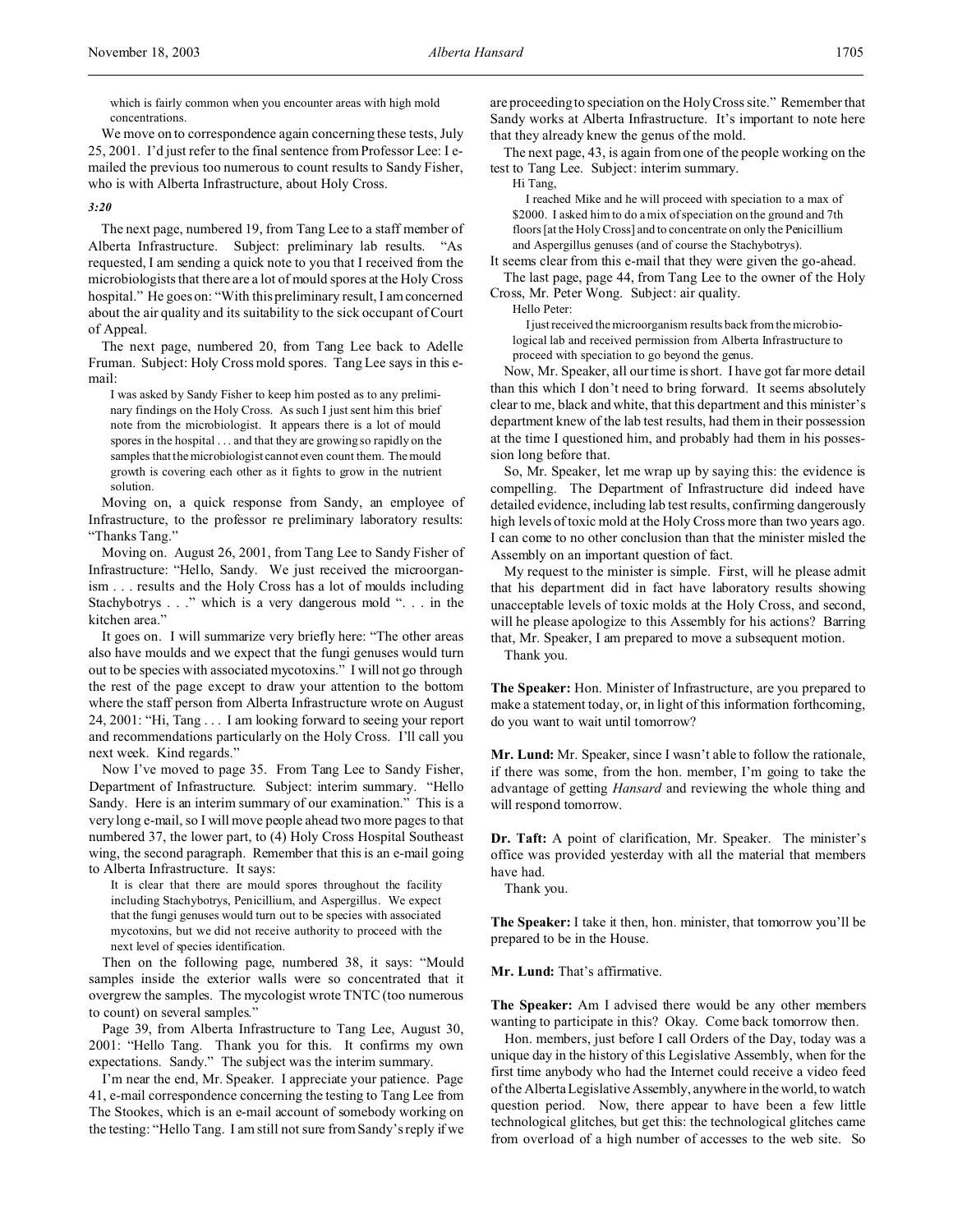considering that there's absolutely no makeup in this Assembly and everything is live, this must make good television for some.

head: **Orders of the Day**

head: **Government Bills and Orders** head: **Second Reading**

#### **Bill 36**

### **Environmental Protection and Enhancement Amendment Act, 2003**

[Adjourned debate April 28: Mr. Broda]

**The Speaker:** The hon. Member for Edmonton-Ellerslie.

**Ms Carlson:** Thank you, Mr. Speaker. I will move forward, then, with my comments on Bill 36. I had expected someone from the government side to proceed.

This is a bill that's been on our Order Paper for some time, and we see some minor kinds of changes coming forward.

#### *3:30*

The key objectives of the bill are allowing for electronic reports of substance releases. It adds specific references to codes of practice in the act, which has long been an issue that's been debated inside and outside this House. It eliminates the 25-year limit to issuing environmental protection orders for sites that have been granted reclamation certificates, and there is some general housecleaning. This is a bill that we will be supporting, Mr. Speaker. While these changes are quite different in how they amend the act generally and they have to be dealt with, I believe, separately, generally speaking, they improve the legislation.

When we talk about electronic reporting, currently what happens is that if a person releases a substance that may cause an adverse effect, it must be reported to the director "in person or by telephone." Of course since that legislation was brought forward, the electronic age has taken over most of our lives. There is no allowance for them to report by manner such as e-mail, so the amendment attempts to include that, and we support that. It's a good idea.

The second is the codes of practice. Many people have concerns about these codes of practice. The bill defines them as documents "governing an activity or activities or a portion of an activity or activities that is adopted or incorporated pursuant to section 38." What that means really for us is that there will be codes that prescribe standards for common practices. According to the ministry these codes of practice have already been used for some time, but they are included this time, specific references to them in the bill. We hope that the intent is for clarity's sake, but what we have found is that there has been some concern over time that the codes of practice are not strict enough or don't have to be adhered to, that, in fact, often it would be better if we had regulations instead of codes of practice.

Before we get to committee, I'm hoping that we can get some answers to questions that I've heard outside this House and that really should be answered at this point in time. The first is: what is the compelling reason for moving this particular amendment at this time? Can the minister or some designate tell us what the substantive difference is between what can be achieved with regulations and what can be achieved with the code of practice? This is an answer that I would like to be quite specific so that we can send it out to a number of people who have been asking us this. In more detail can they give us what the specific advantages of a code of practice are in this circumstance over regulations? It does need to be clarified, I believe, for the purposes of this bill.

One of the other parts of the bill is the limitation to issuing the environmental protection orders. According to what we've heard from the ministry the current regulations indicate that an EPO cannot be issued longer than five years after a reclamation certificate has been issued. What this does is it releases the person or the company responsible for the site from all environmental liability after five years. That's, I think, obviously to all of us in this Assembly not long enough. We recurringly find cases where there are problems with reclamation sites after a five-year time period. So can we know why the minister has decided that 25 years was not a good period of time? We just would like to have clarification there in terms of why the time change.

I think I will keep my sectional analysis on this particular bill until we get to the committee stage and until we have some of the answers to the questions asked, but unless something unusual comes out of those answers, this looks like a bill, Mr. Speaker, that we will be supporting at this particular time.

**The Speaker:** Hon. members, under Standing Order 29(2)(a) we now have five minutes available for questions and answers to the just-heard-from speaker. So will there be questions? I take it that there are none.

Then to recognize the next speaker, the hon. Member for Edmonton-Centre.

**Ms Blakeman:** Thanks very much, Mr. Speaker. I just wanted to put a few comments on the record on Bill 36, Environmental Protection and Enhancement Amendment Act, 2003. Over the summer break I received a very thoughtful but impassioned letter from a young constituent who was really concerned about pollution and environmental controls and what was being done to keep the planet safer. It brought home to me that we have a new generation coming up who accepts without question that the government is responsible for ensuring environmental protection of land, water, and air. They don't expect to have to argue with the government to get it; they expect the government to provide it and to be a steward and an overseer to make sure that that's happening.

This bill is certainly not going to solve all of those problems, but as my hon. colleague from Edmonton-Ellerslie has already mentioned, it does bring forward a couple of things that are useful, like the electronic reporting for substance release, the references to the code of practice, and eliminating the 25-year limit for issuing environmental protection orders for sites that have been granted a reclamation certificate. That's the one that interests me most in the context of this young man's concerns.

I continue to look and to press the government to be vigorous in monitoring and evaluating our environment. Part of my longstanding complaint was with the downsizing of officers whose very job it was to do that, to be out there on the ground, so to speak, in water, testing the air to make sure that all was going as it should and that the environment was protected to the full extent and doing the evaluation if it wasn't. I think what we have learned in the last 50 years or so is that environmental damage has a very long, long halflife, and for that reason I'm pleased to see a limit being lifted. Frankly, I don't think we fully understand how long it can take various kinds of poison to be worked out of, for example, water or earth. So the need for vigorous environmental protection is, I think, obvious to me, and certainly it was to this young guy.

We've had an imbalance in this province where there was a bias in favour of what the industry wanted and what was convenient for the industry. I think that is slowly, achingly slowly being corrected, and we're moving back towards a balance between a fairly free rein for industry to operate as it chooses and some reasonable limits that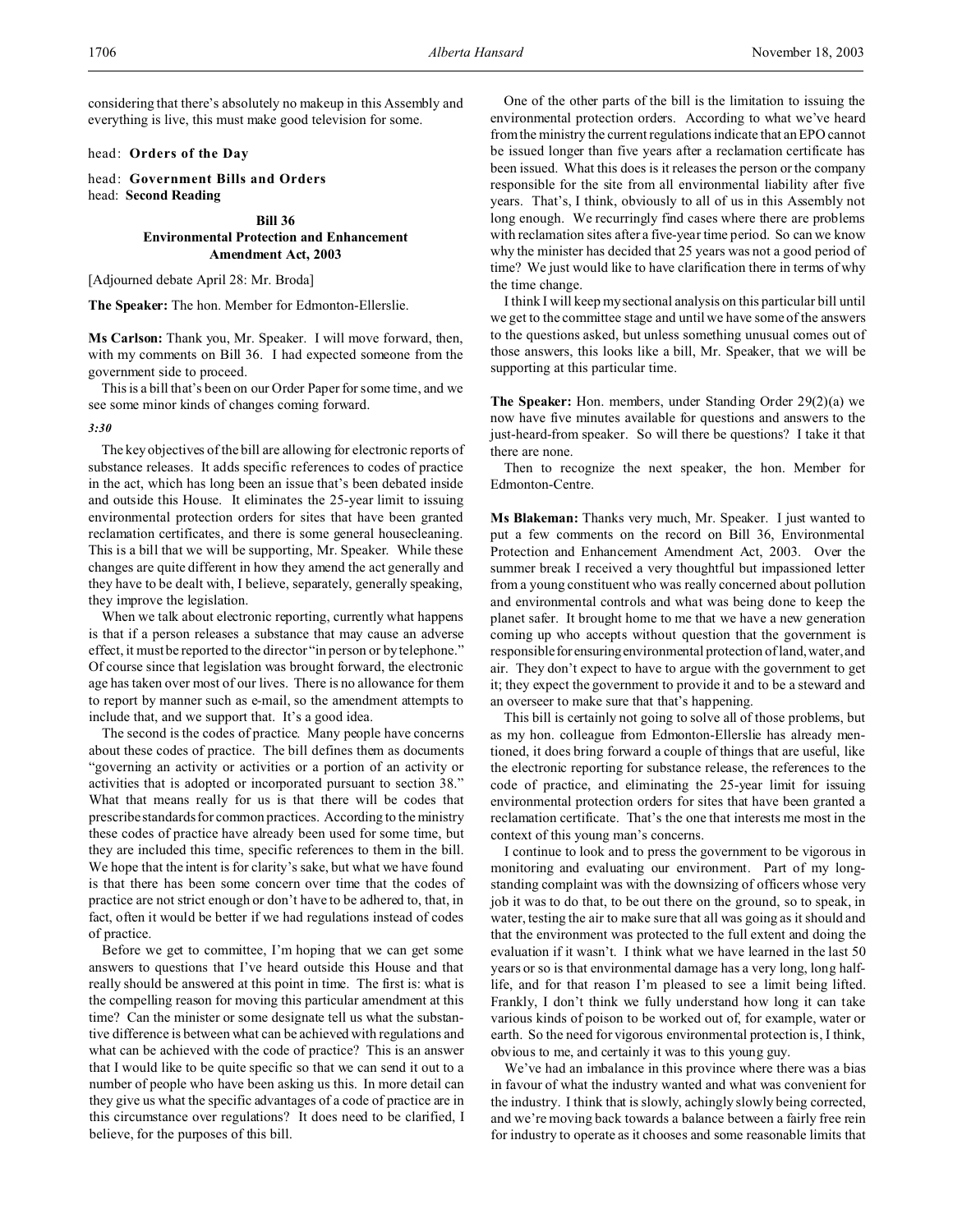are placed on industry, particularly where it comes to environmental protection.

So I appreciate the work that is being done, and I continue to say: you need to do more. On behalf of the young man that wrote to me, I'm glad I was able to raise those points and continue to raise those expectations with the minister.

Thank you very much.

**The Speaker:** Standing Order 29(2) is available to all members.

Then I take it I should call on the Minister of Environment to close the debate.

#### *3:40*

**Dr. Taylor:** Thank you, Mr. Speaker. I'd like to thank the hon. members opposite for their support, and I'll try to answer a couple of their questions. One was that five years is not long enough for a reclamation certificate to be in effect and that after the five-year time period it would revert to the owner of the land and the government of Alberta, so we are moving to 25 years. In fact, I will bring an amendment in Committee of the Whole that changes the time that companies are responsible from five years to 25 years. So we're moving in that direction, Mr. Speaker, and once that amendment comes forward, I hope the House will agree to it and we'll move forward. We have discussed it with industry over the summer, and industry is in agreement with it. We had some persuasive discussions with them, and they have agreed, particularly the oil industry.

In regard to moving from regulations to a code of practice, what we're talking about there, Mr. Speaker, is moving from a regulatory approval process to a code of practice. We're not moving away from regulations. Codes of practice will be in the regulatory process, but what we are saying is that for certain common practices – for instance, a gravel pit, you know, outside a watercourse, there's a code of practice that can apply to that because it's the same kind of development whether it happens in your constituency or in my constituency.

So what we want to establish are codes of practice which will be a regulation that says that if you're going to develop a gravel pit, these are the steps that you must take. Rather than going through the complete regulatory approval process, which takes the company a lot of time and money and Environment a lot of time and money, we'll have a code of practice that in regulation says: this is how you develop; these are the steps you have to do to develop a gravel pit. As I said quite clearly, that would not be in a watercourse but just on dry land.

We've got a number of these common practices that up till now have had to have a long regulatory approval process, and we are moving these common practices to codes of practice. I want to be very clear again, Mr. Speaker, that they will be governed, they will be monitored, and they will be part of our regulatory system.

As I said a minute ago, we will be bringing some amendments forward at Committee of the Whole, and at the present time I'm pleased to move second reading.

[Motion carried; Bill 36 read a second time]

#### **Bill 37**

#### **Climate Change and Emissions Management Act**

[Adjourned debate April 28: Mr. Broda]

**The Speaker:** The hon. Member for Redwater.

**Mr. Broda:** Thank you, Mr. Speaker. I'm very pleased to be here this afternoon and reopen debate on Bill 37, the Climate Change and Emissions Management Act. In my discussion today I would like to begin by touching on the Kyoto protocol and the need for a made-in-Alberta plan when it comes to tackling the issue of emissions reduction. While this government has committed itself to reducing greenhouse gases and tackling the problem of climate change within our province, we have also clearly said that we do not believe that the Kyoto protocol is the right solution for Alberta, Canada, and the environment.

### [Mr. Shariff in the chair]

The Kyoto protocol in its current form requires Canada to undergo a 30 percent reduction in the current output of greenhouse gas emissions by the year 2012. Without a doubt, committing to such unrealistic targets and deadlines will have an extremely negative impact not only on the economy of Alberta but also of Canada as well. The approval of the protocol, Mr. Speaker, will undoubtedly result in our resources and products becoming less competitive on the global market due to rising prices. Furthermore, our energyconsuming industries would face increased prices, which in turn would make them uncompetitive, and unreasonable emission targets could render the oil sands projects economically uncompetitive.

Current and future investors will no doubt be discouraged by the new restrictions placed upon our economy and will choose to invest their capital in Alberta's major energy competitors such as the U.S., Venezuela, Saudi Arabia, Nigeria, and Mexico. Unlike Canada none of these nations is bound by the rules and regulations of the Kyoto accord, thus giving them a comparative economic advantage over Alberta and, ultimately, Canada itself. As a result, Mr. Speaker, Canada could experience a loss of 450,000 jobs, a substantial rise in income tax rates, a hundred percent increase in electricity costs, a 60 percent increase in natural gas costs, and the price of gasoline reaching over \$1 per litre.

Not only that, Mr. Speaker, but Canada would also have to purchase \$2 billion to \$6 billion worth of credits each year, resulting in not only higher energy prices but also no significant reduction of global emissions. The reason for this is because some of the biggest sources of credits under the protocol will be to the nations of the former Soviet Union, which are currently still some of the biggest polluters in the world. The reason for this discrepancy is because when the Kyoto was negotiated in the early '90s, the economic output of these nations was far greater than it is today, which allows these nations to have a surplus of credits. Under Kyoto Canada will have to purchase the emission credits from these countries while no reduction of current levels of greenhouse gas emissions will actually take place. Furthermore, the protocol is not a fair or equally binding agreement. Even though Canada puts out only 2 percent of the world's greenhouse gas emissions, the economic risk to Canada would be four times that of the European Union and 10 times that of Japan.

I believe, Mr. Speaker, that we can do much better, and this is why this government has introduced Bill 37. This bill embodies the initiatives outlined in the Albertans and Climate Change: Taking Action plan, and I believe it to be a credible and superior alternative to the Kyoto protocol. It represents a made-in-Alberta environmental strategy which is designed to address the issues of climate change in a manner that is environmentally effective and economically responsible. Our strategy focuses on improving energy efficiencies, enhancing how our current technology is used to control industrial emissions, investing in new and economically friendly sources of energy, and improving our emission management for today and the future.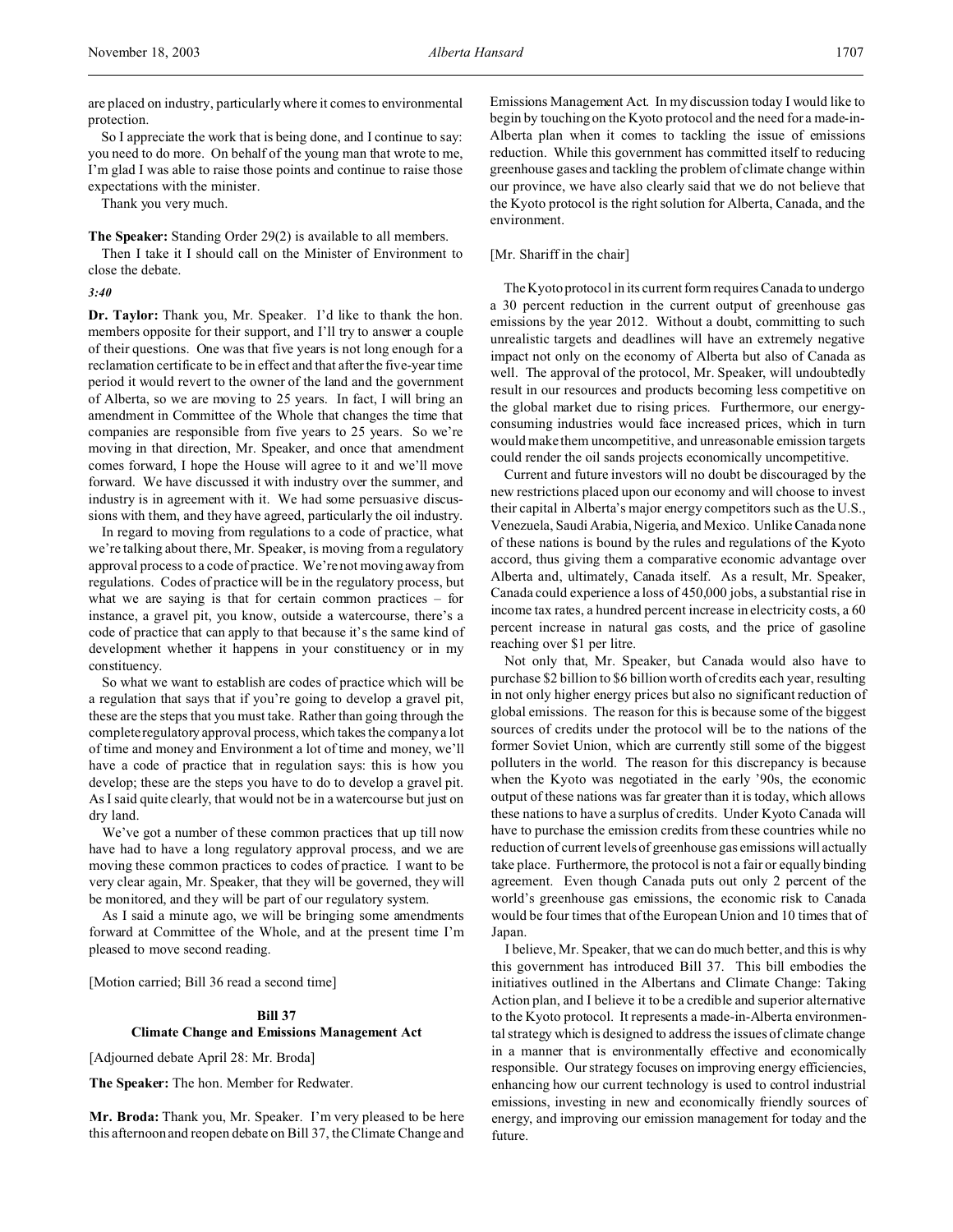The people of Alberta have entrusted this government with the task of the management and protection of our province's environment and natural resources. Bill 37 will reinforce Alberta's jurisdiction with regard to these matters and will help us to challenge the federal government if the Kyoto protocol threatens to erode our jurisdictional rights. Furthermore, this legislation is only the latest in terms of a long succession of many sound environmental policies pursued by this government.

It is important to note that over the past decade Alberta has established itself as the leader in the reduction of greenhouse gas emissions in Canada. Up to this date studies estimate that we have been able to cut greenhouse gas emissions by 22 percent compared to 1990 levels and that we were also on our way to reducing our emissions by a further 26 percent below 1990 levels by 2005. Unlike the Kyoto protocol, Mr. Speaker, Bill 37 enables us to continue these efforts by focusing on real reductions in realistic time frames, investing in our domestic technology and research, working with our stakeholders and partners, seeking out new and improved energy efficiencies and conservation strategies, and leading by example.

Even after the plan is implemented and approved, the province will continue to work in partnership with other provincial governments, the federal government, industry sectors, municipalities, other energy-consuming sectors, the academic community, and all Albertans. Unlike the Kyoto protocol Albertans and Climate Change: Taking Action is not a rigid and inflexible strategy. It is inclusive and flexible and remains open to new ideas others may have, leaving us room for continuous improvement.

#### *3:50*

The intention of this plan is to balance the economic and environmental goals of Albertans and all Canadians as well. It will accomplish these challenges by focusing on reducing emissions per unit of output rather than on absolute reduction as outlined in the Kyoto. Alberta's strategy focuses on achieving realistic and rational targets for emission reductions. More specifically, under the plan Alberta expects to cut its emissions by about 20 megatons per year by the year 2010. By the year 2020 Alberta expects to cut up to 60 megatons, or 50 percent, of greenhouse gas emissions below the 1990 levels.

This government has committed itself to meeting the long-term challenges in the field of greenhouse gas emissions. Bill 37 represents only the beginning of a 50-year initiative designed to dramatically decrease the output of carbon emissions in this province. We'll continue to improve the energy conservation and efficienciesin our province by leading extensive initiatives including municipal building and streetlightretrofits, energy labeling, adoption of new technologies, and reducing barriers to low-input power generation.

This piece of legislation, Mr. Speaker, enables us to work with industry, including the oil and gas sectors, in order to establish effective new ways of measuring, monitoring, and verifying carbon emissions in our province. Bill 37 will also allow us to establish a framework for an emission trading system which will enable the industry sectors to trade emission units while working to reduce their greenhouse gas outputs. In order to ensure compliance within the various industry sectors, the Alberta government will create financial and other types of penalties for nonparticipation.

It will also enable us to introduce a provincial management fund which will help our industry sectors reduce their emissions and invest in our province's energy conservation, energy efficiency, and technology. The significance of this fund is that it will allow us to retain and utilize our funds to achieve far more tangible and longlasting results, funds which under the Kyoto protocol we would have to spend on a bogus emission credit system.

In conclusion, unlike the Kyoto protocol Alberta's approach to emission reduction is far superior because its emission figures are realistic, the time frame given to the industry or industry sector is reasonable, and the plan is flexible and open to new and up-to-date ideas. Unlike the Kyoto protocol the Albertans and Climate Change: Taking Action plan will not be looked upon as another NEP but as another intelligent and successful initiative by a government which is in touch with reality, a government which cares about the wishes and the well-being of its people, the economy, and the environment. As a result, Mr. Speaker, I urge all of my colleagues today to vote in favour of Bill 37.

Thank you.

**Ms Carlson:** Mr. Speaker, in response to Bill 37, the Climate Change and Emissions Management Act, which is really a remake of the old Bill 32 that we saw in the year 2002, there's so much silliness involved in this bill and in the first speaker's response to it that I hardly know where to start.

Every once in a while we see bills come through this Legislature that are real propaganda pieces on behalf of the government, and this is one of those kinds of bills. This bill should've been, I believe, withdrawn over the summer and, if required at all – I never believed in the first instance it was ever required – remade in a way that kept up to date with the changes that we've seen over the past few months, and we saw that emphasized by the comments from the Member for Redwater. He's two steps behind the rest of the world on where this issue has moved to, and it's really unfortunate. I believe he needs to get a new speechwriter, someone who can update his material as required.

We've seen lots of changes happen with regard to federal legislation and with regard to what this government could or should be doing at this particular time with regard to climate change and emissions. You know, industry has moved forward on this particular issue. These guys are being left in the dust as legislators. Even their own departments have moved forward on this particular issue and have had brought forward and come up with many good ideas and solutions and ways to easily be able to implement the targets, not just barely or maybe meet the targets. But not this government. They like to hide behind all these old, archaic ideas and bash and bash and bash instead of taking a look at how they could be facilitating and moving forward on the issue.

You know, a good example of how out of touch they are is that when we first started talking about climate change and how to reduce  $CO<sub>2</sub>$  emissions, I brought into this Assembly the 10 easy steps that everybody could easily accommodate in their everyday life and certainly got laughed at for most of them. Since that time period, about two years ago, we have seen many of those steps now promoted by the Minister of Environment and several other ministers in this Assembly and national programs go out that have moved the whole nation forward. Not the least of those and probably the easiest is to turn your car off instead of letting it idle in a variety of situations: when you're picking up the kids from school, when you're sitting at a long red light, when you're caught in a traffic jam, all those kinds of instances. We have seen, after bringing that forward into this House and having all of these government members laugh at it and say how silly that would be, that it's been instituted by many people in this province and is a very, very positive step forward. It's one of the ways that this government could have been showing some leadership instead of bringing in more cumbersome legislation that doesn't really address the issues.

What we see here with Bill 37 is really just a remake of the old Bill 32, where they've crossed out a few of the table of contents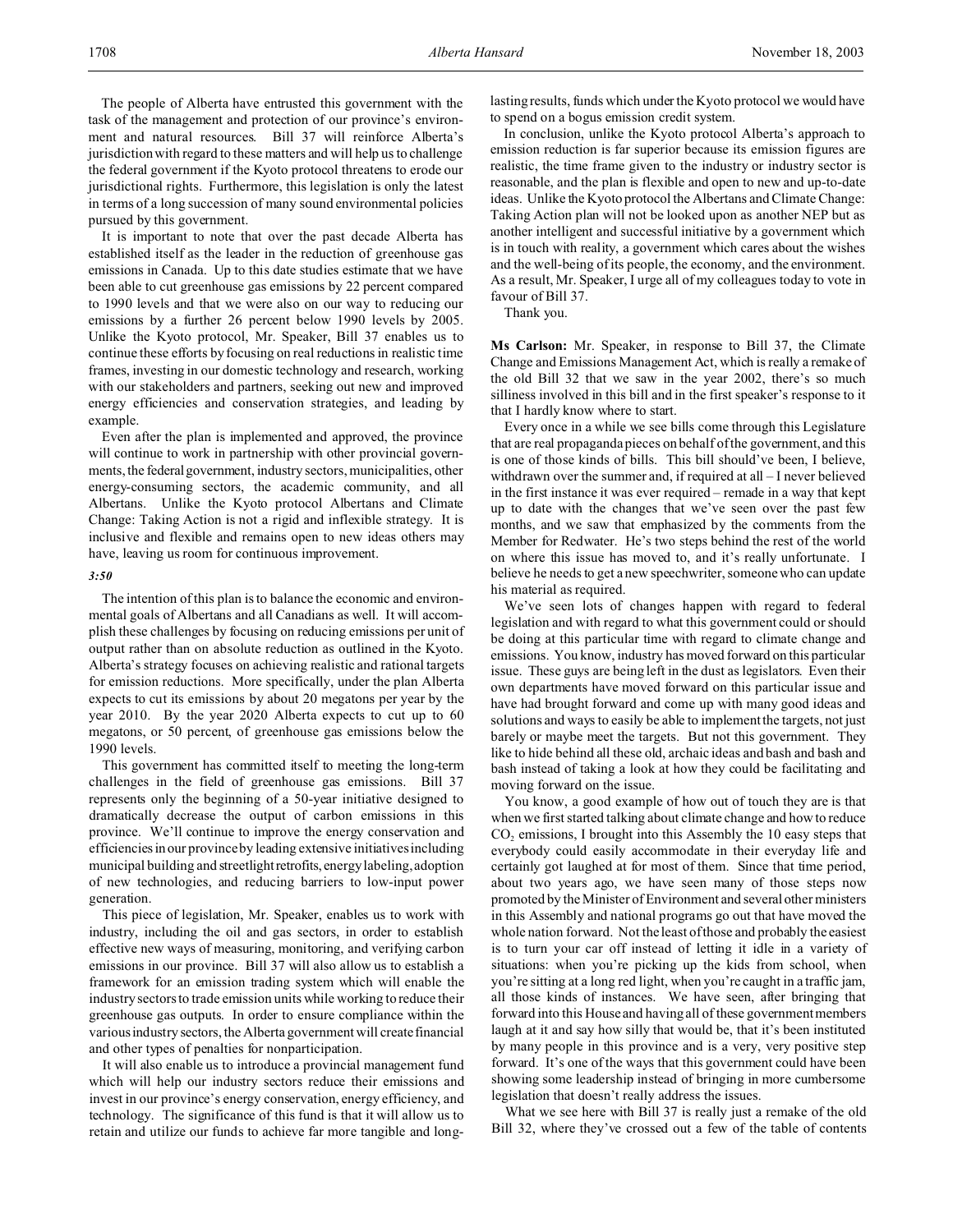items and got rid of some of the most offensive whereases and then just dusted off that bill and brought it back, and in fact it was never necessary to do. We had many organizations give us feedback and give the government feedback on how any changes that needed to be done with this particular bill could have easily been done within the framework that's already been established within the Environmental Protection and Enhancement Act. Nearly every element that they wanted to achieve could have been done there. Of course, the one problem was where the government asserted that their natural resource ownership gave them jurisdiction over climate change, and we all know that from a constitutional law basis that was a hollow argument and really wasn't going to go there.

We had expected with Bill 37 that we would get some clear and explicit recognition that environmental protection would be the primary goal of this government, but that's not where they went with this. They talked about toying with the amount of participation there would be by this province, which is a silly thing to do because they have the ability to bring in policy development and implementation with respect to areas that would move us forward, such as emission reduction tools, such as an emission trading system, such as sectorial agreements, and such as programs that we in the Official Opposition brought forward into this House as really solid, good ideas that would help the critical area in meeting the emission targets, and that's on the consumer side.

We talked repeatedly about seeing some kind of a management fund that would address retrofits, and addressing retrofits at both a government standard and an industry standard and a consumer standard meets the targets for us. That's what we need to do, and it also has many, many other spin-off benefits. What we do by retrofitting all these buildings and homes is stimulate the economy on the labour side. We then see an active participation of tradespeople coming in and working on the retrofits, and that would be a positive place for this province to go, but they chose not to do that.

#### *4:00*

What we did see is government taking care of itself in terms of taking a look at government retrofits in the government buildings, and I hope that as they proceed with that, Mr. Speaker, they will give more than simple lip service to the legislation and practices they have in terms of fair wages legislation. We expect to see in these government retrofits tradespeople being hired at fair wages, wages that include things like benefit packages and the kinds of compensations that have been negotiated and agreed to by unions in the past rather than bringing in substandard labour. This is a case of you get what you pay for, and if we want long-term viability in this particular instance, then that's certainly something we have to take a look at.

So the government recognizes the value of retrofits because they're doing it in their own public buildings. But what about access for industry and for individuals? Not everybody has a handy \$20,000 or \$100,000 in their back pockets to do these retrofits. We talked about how it's very easy to facilitate them. In fact, every state in the United States of America has a retrofit program that addresses both consumer needs and industry needs. Where's ours? It's easy to put one in place.

It doesn't have to be a granting program. It can easily be a loan situation where you get interest-free loans, but let people retrofit their homes. Let them be able to bring their houses up to a standard where they can cut down on coal-burning fuels, save themselves some energy costs, save our natural resources, employ people in this province, and, as a consequence of that, lower  $CO_2$  emissions. Now, wouldn't that just be too easy for this government to do? No. Instead they decide to bring this kind of legislation forward.

There is more work that can be done in areas that should have

been addressed, and with this one it's particularly the fault of Alberta Energy that it hasn't happened. We know that for a very, very long time CASA and other organizations – industry organizations, environmentalists – have tried to work to reduce gas flaring in this province. We know that there is scientific evidence, that there is conclusive anecdotal evidence that gas flaring causes all kinds of problems, environmental and health hazards. CASA has been working for a long time, for about 10 years, to be able to make those changes, with the goal of eliminating gas flaring in this province, and we're getting closer. We're getting closer all the time. If I remember correctly, over the past 10 years gas flaring has been reduced by more than 50 percent for sure, maybe more than 60 percent, but we need to have that final push happen to have it reduced.

So how does that relate to climate change and  $CO_2$  emissions? It's quite significant. What we find is that the emissions given off by the flares are at least, by anybody's standards, 21 times worse than general  $CO<sub>2</sub>$  emissions into the atmosphere. So if you could reduce those emissions to zero, then you would be well on your way to making a substantial contribution to our targets in this province for  $CO<sub>2</sub>$  emissions, plus we would make a substantial contribution to health concerns and environmental concerns associated with gas flaring.

What's required to make that final push? It's very simple, Mr. Speaker. All we need is for the Department of Energy to agree to very small rebates for these companies that have the flares occurring, and they're saying that they're not prepared to go that extra mile for these companies. To get that extra 40 percent reduction in the flaring, the companies are going to have to bring in costly equipment with maintenance factors and recovery factors, things like that. So they're looking for some kind of financial incentive to push in the next wave, not one that makes the money, just one that's cost recovery based, and Alberta Energy won't do that. I can't understand why, because the spin-off benefits even from their perspective are substantial if we put these new practices in place. We're employing people in an industry, we're recovering the flared material, we're reducing  $\mathrm{CO}_2$  emissions and meeting our targets, and we're improving the health of Albertans.

Sometimes it's more than the initial loss of funds that the government would receive. You have to take a look at what the reciprocal benefit is in other industries making money and being taxable and the other health benefits and long-term environmental benefits for our province. Instead of the Minister of Environment aggressively pursuing that with the Minister of Energy, we see him spending his time bringing in a bill like this. So I say that that's really too bad and that is time not well spent and energy not well spent, and it's not where we want this government to go.

We want this government to take some leadership. We want them to be bringing forward a program that is achievable, a program that can be endorsed and accepted by the federal government as they bring in their targets. They can do this in a leadership role. They have the opportunity, but for some strange reason they're choosing not to, so we would like to see the Minister of Environment respond to that and tell us why.

We've seen a lot of documentation between the two departments, Environment and Energy, over the years that says that it's very easy to meet these targets by just putting a few practices in place instead of this particular bill. I would like the Minister of Environment to stand up and tell us why he still needs this legislation, why they did not do this through the EPA framework, why he has not moved forward on really good ideas like retrofit programs for everybody, not just government buildings, and why he is not more aggressively pursuing the Department of Energy on those small concessions for the gas flaring companies so that they can reduce those particular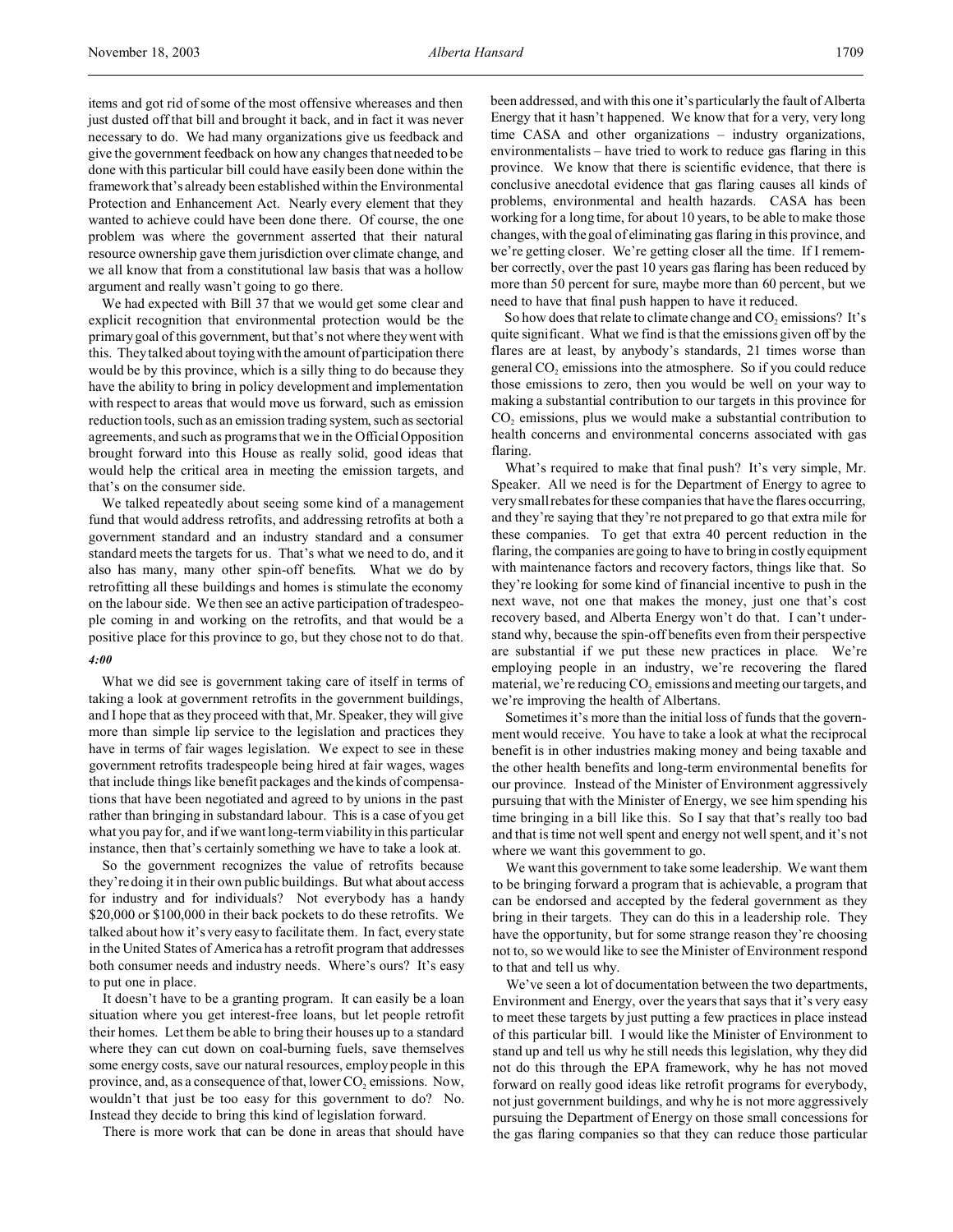emissions to zero, which has always been the long-term objective of CASA and industry in this province.

I think I will keep my remarks to those issues at this particular time because we have access to the Minister of Environment this afternoon, and I'm hoping that he will be able to easily answer those questions.

Thank you.

**The Acting Speaker:** Standing Order 29 kicks in. Any questions for the hon. member?

There being none, the Member for Edmonton-Centre.

**Ms Blakeman:** Thanks. I want to raise just a couple of comments in second reading of Bill 37, Climate Change and Emissions Management Act. You know, Mr. Speaker, I can tell that we're kind of having a slow start to this fall session, because we just had the member sponsoring the bill, I'm sure – I am positive – carefully plod his way through last year's speech about this bill, and it didn't kind of get the updates that have happened since the last time we were in here, and not many people seemed to have noticed that as we all sat here. It contained the same old tired factoids that have long since been disproved and aren't being used again, and it's like, yo, come on; let's get with it.

A couple of things strike me about this bill. In the preamble it talks about certainty, that this bill will bring certainty to the process, yet as I go through it, what I keep seeing is a lack of certainty. Once again this has to do with this government's incredible penchant for putting everything into regulations, which they can control out of sight of the public and out of public scrutiny. So we want to have some certainty in the bill, where anybody can go on-line, download the bill, read it, and know for sure exactly what the government intends because things are actually in the bill, but no. We have things that are going to be decided later if they want or by the Lieutenant Governor in Council, Executive Council, much of which the public never gets to see, or maybe in regulations, which are more difficult to see. That happens in quite a few areas, and as I go along further, I'll come back to the specifics on that.

#### *4:10*

The second part of this. This was about ratifying Kyoto, and this is this government: we don't want to do that, so we'll give you a replacement. [interjections] The Minister of Economic Development once again is preferring to heckle me while I speak rather than actually using his time to get up and debate on the record. So a pretty typical fall session so far, Mr. Speaker.

What's wrong with this is that I still think that Albertans do want to see very strong commitment to Kyoto. You can poll as many darn times as you want. Frankly, I don't put a lot of faith in polls. This government, sure enough, have enough resources that they just kept polling and polling and polling until they in fact got the results that they wanted, which told them – and they are more than happy, I'm sure, to repeat this – that Albertans were not in favour of ratifying Kyoto. I disagree, respectfully, but I disagree because I think they are in favour of ratifying Kyoto. I think they are in favour of much stronger regulations, and I spoke about that when we were debating Bill 36.

Here's an example of this. I think people are willing to do things in their personal life to commit to something, a larger picture like the Kyoto protocol. But what we've learned as we've come along is that individuals are kind of, well, lazy, and until it's made really easy, we tend not to take advantage of things. But knowing that and knowing the history of that, why aren't we taking advantage, with this government version of their response to Kyoto, to put some of those

processes in place that make it easy for Albertans to help contribute to this? One of the arguments that was often used a year ago when this first of all really came to a head was that it didn't matter what industry did, it didn't matter what the government did, that it was such a drop in the bucket it really wouldn't change until every single person stopped driving their car or until individuals severely curtailed the use of automobiles and internal combustion engines essentially, because that's what was really contributing.

Okay; let's take that as a premise then. If that's really how we're going to achieve this reduction or, as I prefer, elimination of greenhouse gases and if we believe that this is all about individuals driving their cars less, then why is there nothing in this bill? Why is there no promotion from this government for the things that would lead to that? Let's talk about how much money is going to municipalities in support of their transportation and infrastructure budgets. Has there been an increase there? Has there been assistance there? Big fat no. No way. Yet if we want people to drive their cars less, wouldn't we need more public transportation? Wouldn't encouragement of that be helpful? Of course it would. But do we see that kind of commitment? No. Not from this government. No, no. Yet that's the very argument they use with me, that nothing they do would make any difference, that it's up to the individual.

Okay; then let's look at helping the individual to drive their car less and use public transportation more or, heck, walk. We've had a \$3 million ad campaign come out of the Department of Health and Wellness about how people should be healthier and should walk more. Do we make it more attractive for people to walk around, especially in the urban areas? No. Do we have any support from the government that comes forward in support of an initiative to help the municipalities to upgrade or enhance or have more walkways and parkways for people to get out and do that? No. Nothing beyond what we've already got and no more initiatives for it. [interjections]

**The Acting Speaker:** The Member for Edmonton-Centre has the floor. In a few minutes there will be an opportunity for you to ask questions or make comments. Please respect her time to speak today. Thank you.

Hon. member.

**Ms Blakeman:** Thank you very much, Mr. Speaker. Well, you know, a former colleague always advised me, "Try and engage them, Laurie," and I'm always pleased when I see that, in fact, I have managed to engage people. I see that as a positive sign. So thank you very much, Mr. Speaker. That colleague, of course, is the former Member for Calgary-Buffalo, whom you all remember with great fondness. He engaged you all so often.

So do we see the government offering any of the positive steps that could be taken in supporting their argument that it's really not them? Not the ones that we've talked about. Not a real help to the municipalities as far as public transportation and changes in infrastructure that make it easier or more attractive for people to buy into some of that.

Mycolleaguefor Edmonton-Ellerslie spoke at length about retrofit programs. There's another thing. Okay; the onus is all supposed to be on the individual. If you buy the government's argument, industry has nothing to do with this. Individuals have got to do it all. Okay; where's the retrofit program? Could people be doing something to retrofit their homes, their cabins, their rental properties? Of course they could. Do they want to? Yeah, I think they probably do want to. But how difficult are we going to make it for people? Are we going to give them any incentives? Are we going to give them any certainty that if they invest in that, in fact they would reap some sort of benefit from it?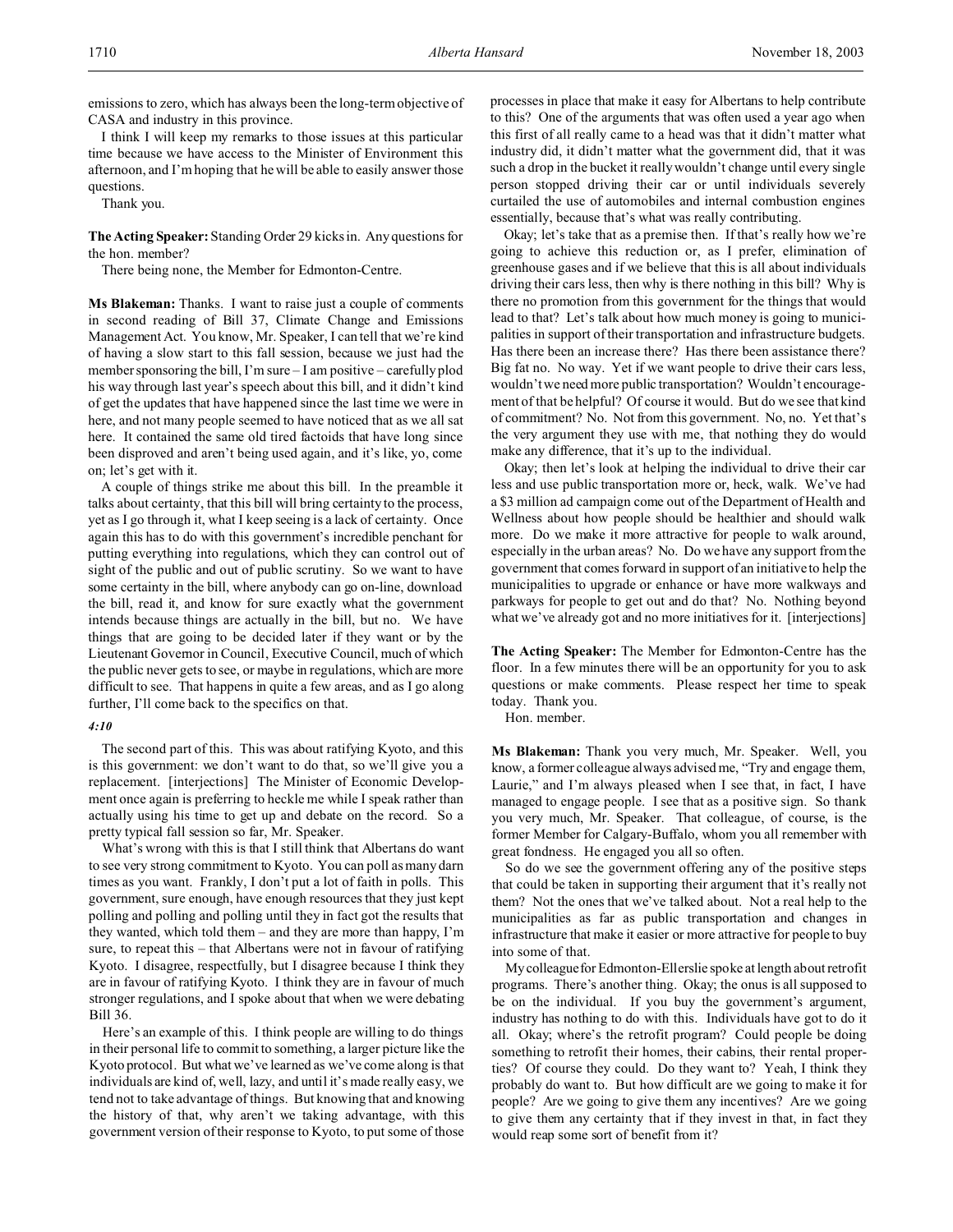Well, now I'm wandering close to a debate about electrical deregulation, which is a perfect example of the need for people at this point to conserve, to do whatever they can in their home lives to conserve use of energy, to insulate as far as gas prices are concerned so that their gas bills aren't as high. Anything there? Nope. Not from this government. So all the onus is placed on the individual, and then that's it. Walk away. Wash your hands.

But do we get any certainty from the government in this bill? No, we don't. Let's look at some of the areas where there's no certainty. There's no incentive for people to try and buy into this one. Do we get any sort of certainty around definitions? A key point here is that the meat of the bill is revolving around emissions per unit of GDP, yet is there any kind of certainty there? No, there isn't. We're in second reading here, so I'm talking about the principle of the bill. I don't want to go into the word-by-word analysis, but when we come to Committee of the Whole, you know, there's a place that we can look.

Once again, definition is not in the bill. It's in regulations, or maybe sometime the minister might feel like doing something, and possibly we might all hear about it. That doesn't give certainty to anybody.

What about areas where we have the preamble of the bill, which of course, as we know, is not enforceable? It's a context. But what's said in the preamble of the bill is not something that you can follow up with and say, "You didn't do this," because it's not in fact part of the actual bill. It is a preamble to the bill. But it's telling. It's very telling.

We have things like: "the Government of Alberta recognizes that the management of emissions of carbon dioxide, methane and other specified gases will serve to protect the Alberta environment."

Management, not reduction. Management. And as I read through this, in a number of places where we should be talking about reduction or elimination, we talk about management. It's like: okay; we're going to have you drive off a cliff, but instead of not having you drive off the cliff, we'll have you drive off the cliff at 50 miles an hour instead of at 100 miles an hour because that's going to manage the situation. Or we're going to poison you, and you're going to need so many parts per millilitre or whatever in your system. Instead of giving you the total fatal dosage all at once, well, no, no, we're going to manage this situation à la Bill 37. We're going to drip it through your IV so it takes you much longer to get poisoned. We're going to give it to you at, you know, 20 parts per millilitre per hour instead of much longer.

So they are interesting choices that the government makes about how they will attempt to find something that's supposed to be as good as the Kyoto protocol, because that's what this is all about.

#### *4:20*

Somehow the government is going to manage all of this for us. It doesn't mean eliminate. It doesn't mean reduce. It means manage. Well, I haven't had great faith in government's management of many other things; for example, electrical deregulation or auto insurance have not been good examples of government management. Rather, it's been crisis that has been unable to be accomplished, and is that what we are creating here with Bill 37?

The concept of being able to accomplish this but putting a proviso in place that says "without impairing or impacting economic growth": well, that's ridiculous. Any progression forward in anything you're going to try and do is going to consume some resources that one could argue could have been put towards the existing thing. I mean, if you're going to look into any kind of research – and we've got a whole ministry here of research and information and technology and science and whatever. If we don't move forward and invest resources in that, we just stay behind, and eventually that really impacts our – what's the wording? – economic growth. So, of course, you have to invest in things like that, and to say that you're not going to invest in it I think will hold Alberta back.

When we were debating Bill 37, I was talking about the need to balance what has been the freedom for development that's been given to the industry against the needs and protection of the health of Albertans. I do not see that coming into play with this bill.

We have: "Let us keep doing what we're doing, and we're going to manage this, and we won't reduce it, but somehow we'll hurt you slower. We'll hurt you at less speed. We'll hurt you over a longer period of time." This doesn't mean that you're going to be reducing anything. You know, I'm just disappointed. I thought there was more brainpower over there. I thought, certainly, there's lots of resources in this government. Good heavens; you've got a Public Affairs Bureau that's got a multimillion dollar budget and 210 people on their staff, as far as I know. All they do and their whole job is to make you look good. I would have thought that they could have given you some more help here.

**Dr. Taylor:** They did a pretty good job with 74 of us and seven of you.

**Ms Blakeman:** Oh, yes. Well, again from the Minister of Environment is the old and getting very tired: oh, well, we won 74 seats, so that must make us best. Well, I think the proof of the pudding is always in the eating. There's another election coming, and frankly it's bills like Bill 37 that are really going to help me. Again, the proof of the pudding is in the eating, so the minister and I will have this discussion in another – what?  $-18$  months, and then we'll see whether things like electrical deregulation and auto insurance and overcrowded classrooms and a refusal to adhere to the Kyoto protocol will help or hinder.

Thank you.

**The Acting Speaker:** Hon. members, Standing Order 29 kicks in. Any questions or comments for the Member for Edmonton-Centre?

There being none, does anybody else wish to speak on this bill? The hon. Member for Edmonton-Gold Bar.

**Mr. MacDonald:** Thank you very much, Mr. Speaker. It's a pleasure to rise this afternoon and participate in the debate on Bill 37, the Climate Change and Emissions Management Act. It was certainly interesting to listen to speakers on this side of the House and the speaker this afternoon from the government side of the House.

Before I forget, I think initially I would have to note for the record, Mr. Speaker, that this government talks about the cost to the provincial economy and the cost to the province of the Kyoto protocol. I believe still on the Alberta government web site is a statement that the protocol would cost Alberta over \$8 billion and thousands of jobs per year, while electricity deregulation, another policy of this government that is under a great deal of scrutiny and a great deal of suspicion by Albertans, has cost consumers of this province \$8 billion and counting.

One has to be very careful. Last year in the debate on the Kyoto protocol, if one was to listen to certain individuals, the economy here was going to grind to a halt. That, I'm pleased to note, has certainly not happened. I hope we have many, many years and many generations into the future of positive economic growth. But our prosperity is dependent in a lot of ways on our relationship to the rest of the world. When you look at Alberta and you look at our boundaries, air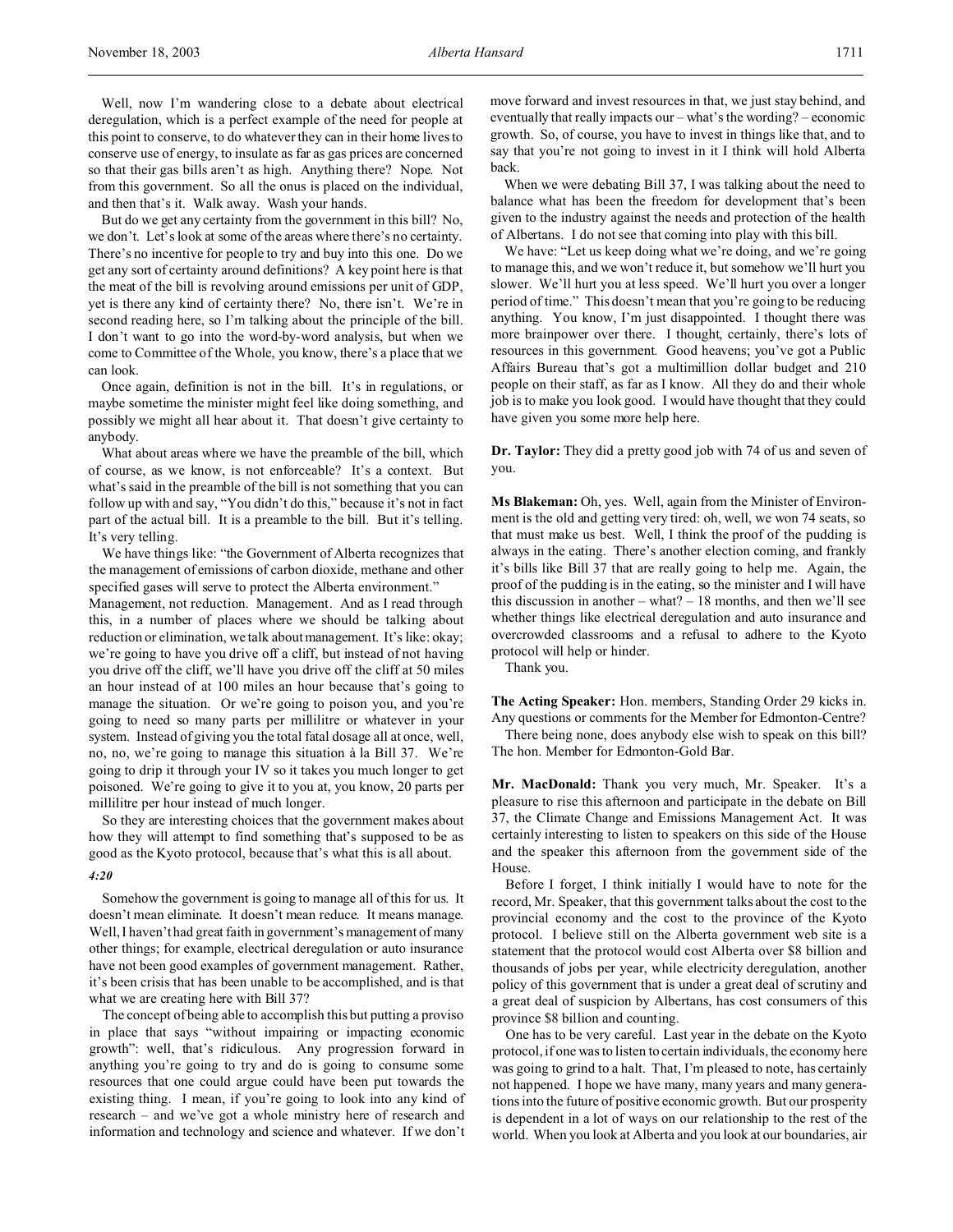sheds and weather patterns don't stop at the border. We in this province are a part of a much bigger world, and we have to participate and we have to co-operate with others in this bigger world.

When you look at some of the recent weather-related events in this province, there are certain . . . [interjection] The hon. Attorney General and Minister of Justice is talking about climate change and weather patterns, and the hon. minister is absolutely right. These issues are connected, Mr. Speaker. When you consider, for instance, our recent droughts and how they've affected our agricultural community, how they've affected our forest products industry, and we look at the significant amount of tax dollars that have gone into providing financial assistance to the victims of those natural disasters, we have to start taking climate change seriously. There could be a day when we have no money to finance these programs.

### [The Speaker in the chair]

Look at what happened in British Columbia this summer. The interior of B.C. had one of the driest summers on record. You look at the change in weather patterns and rainfall in Vancouver. Who would ever think that there would be the debate in the city of Vancouver that they would have to ration water? But they actually entertained that this summer. So whether it's our neighbours or whether it's ourselves, we are all affected by this.

Is this bill the right way to go? We're part of the bigger world, and we have to recognize that. We have to make some changes. We look, for instance, at our tourism industry. Snow pillows, as people describe them in the Canadian Rockies: how will the snow pillows change with our changing climate? How will that affect the ski industry, for instance? Will it shorten the season and, as a result, reduce the economic prosperity of this province? There are many things to consider.

We can also look at reducing greenhouse gases. Perhaps in the near future we could use the sequestration of  $CO<sub>2</sub>$ . The technology around that could be an export of this province. I know that the hon. Minister of Economic Development is looking for ways to have economic diversification in this province, and I would suggest, Mr. Speaker, to that hon. member that his department pursue this. Many American states are using sequestration of  $CO<sub>2</sub>$  as a means for enhanced oil recovery. We have our coal-fired generators here. Perhaps we should be looking at capturing and compressing the flue gas stream and using it to have enhanced oil recovery in the Leduc oil field, the Bonnie Glen oil field, the Pembina oil field: some of the aging oil formations that are still producing in this province.

So Albertans and climate change could be a very positive thing. It doesn't necessarily have to mean that our economic well-being is going to come to an end. The world is always changing, and I think, Mr. Speaker, it would be prudent of us to participate and change and come up with some good, solid ideas and perhaps sell those ideas to the rest of the world.

#### *4:30*

When we look at the main questions that surround the whole ratification of the Kyoto protocol debate – and there has been an expression across the way that perhaps it's not true, but is global warming and climate change a real issue? Mr. Speaker, it certainly is. And is global warming and climate change a result of greenhouse gas emissions? Well, how do we reduce our greenhouse gas emissions? Other speakers have talked about some of the challenges and some of the suggestions that were made to do this. They certainly have ideas on how we can tackle the issue and reduce climate change or global warming without sacrificing our economic viability.

Now, there seems to be a general consensus in the scientific community, in the popular communities on the first two questions on global warming, and there's a recognition that it is a serious issue and it is a primary cause of environmental change. Some of the organizations that have been contacted in regard to Bill 37, it is interesting to note, Mr. Speaker, are the Pembina Institute, the Parkland Institute, which is another crackerjack outfit, the Environmental Law Centre, the Alberta Federation of Labour, and Albertans for Ratifying Kyoto.

Now, each and every individual or group of individuals is expected with an issue like this to make a presentation, and we should respect all opinions because all opinions in a democracy, Mr. Speaker, matter. When we have only one side of the issue promoted, then perhaps there is not a balanced debate. A year after we had this emotionally charged debate on the Kyoto protocol – it wasn't a year after; it's getting close to a year – things have quieted down, so to say, on the western front. There is a realization that we have to work with the rest of the world to solve this problem, and I think that deep down this government is willing to co-operate and to work with other jurisdictions to ensure that generations in the future have a climate that is suitable, and some scientists are talking almost in alarming terms about how much more rapid climate change is than they first anticipated.

I hope that when we support the whole scientific notion of climate change, we not only have a look at this bill but its cousin, Bill 32, and consider our place not only in this country, in the western part of the continent of North America, but also in the world and recognize that this bill does not achieve any of the meaningful progress that we need to make on reducing the level of greenhouse gas emitted from Alberta. I hope, Mr. Speaker, that I am wrong, but I'm suspicious that this will allow emissions in Alberta to continue to increase.

Now, other speakers have talked about the legal framework that is needed for action and whether or not in their view it is reflected in this bill, but there appear to be virtually no specifics in the bill that allow an evaluation for the efficiency of this bill in reducing Alberta's greenhouse gas emissions. Again, I see the habit here of delegating so much authority to regulation that a lot of this will be done by cabinet and the respective minister to operate without any public scrutiny.

With those remarks, Mr. Speaker, I'm going to take my seat. I thank you for the time to get those concerns about Bill 37 on the record, and I will cede the floor to another colleague. Thank you.

**The Speaker:** Hon. members, there are five minutes available under Standing Order 29(2)(a) should members wish to take advantage of it.

Will there be additional speakers, or should I call on the Minister of Environment to close the debate? The Minister of Environment.

**Dr. Taylor:** Thank you, Mr. Speaker. I do wish to make some comments. It is precisely because there is a policy vacuum in this country right now that we need this bill so that Alberta can retain its leadership on climate change action, and I'll talk about that in a minute.

Right now this government, industry right across the country, all the various provinces don't know who is running the federal government climate change plan. Is it NRCan? Nobody knows. Is it the Department of the Environment? Nobody knows. Is it the PCO, Privy Council office? Nobody knows. Is it the Prime Minister's office? Nobody knows.

#### **An Hon. Member:** Which Prime Minister?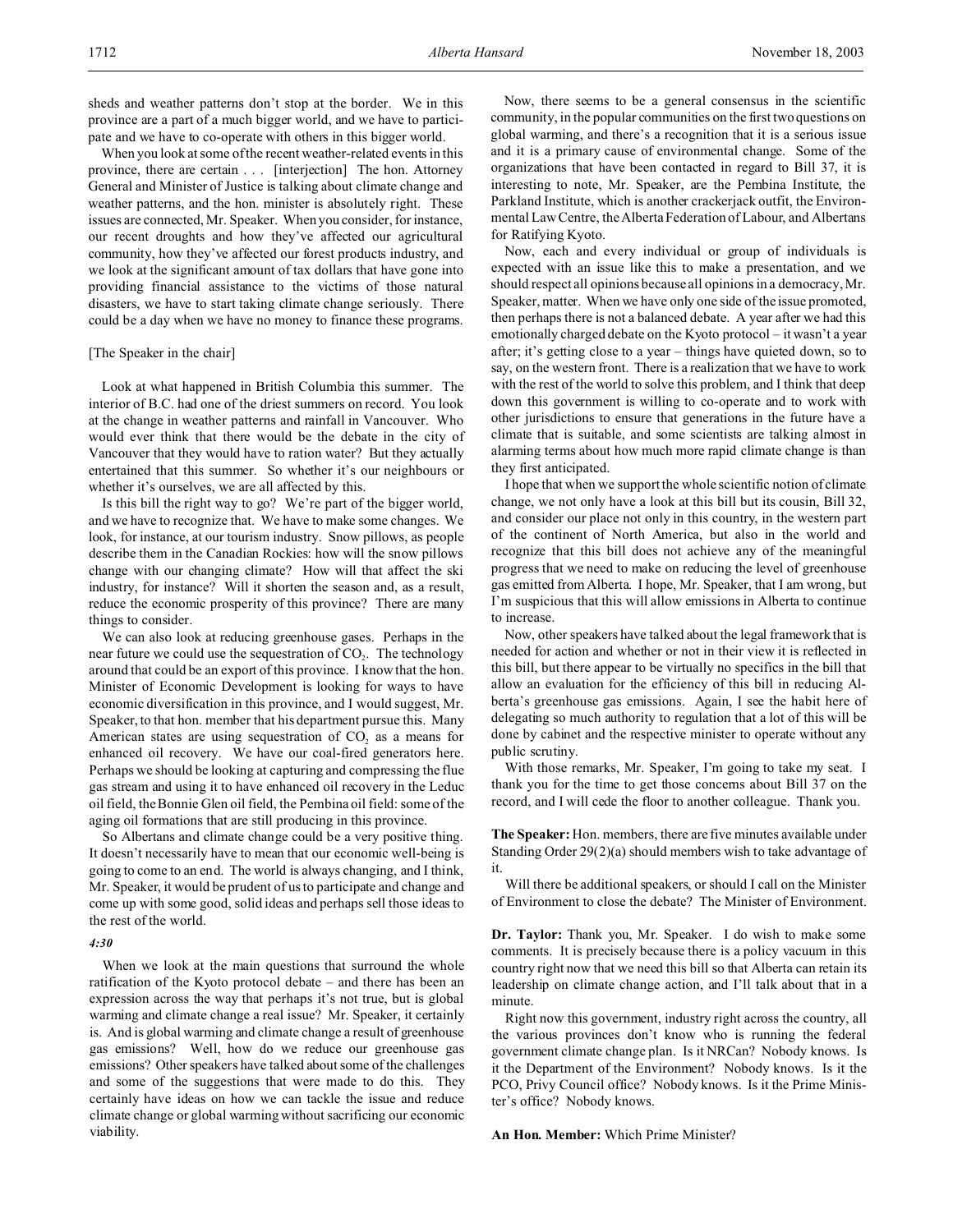**Dr. Taylor:** Well, the old Prime Minister, not the new Prime Minister. It's perhaps nice to have two Prime Ministers in the country, but hopefully we'll soon get to one. But nobody really knows.

Now, I hope that with the advent of the new Prime Minister this will all change and there will be a very clear direction – [interjection] well, it's Christmastime, member – that the direction will change and with the new Prime Minister there will be actually meaningful negotiations with the province. So that is why, Mr. Speaker, we need this bill.

I'll give you a couple of examples. In our climate change action plan we talked about an emission intensity target for industry, and originally that wasn't acceptable to the federal government. Now we hear the current Prime Minister and the second Prime Minister, the new Prime Minister, both talking about emission intensity as a reasonable measure. In our climate change action plan that we introduced in May of 2002, we talked about investments in technology. Now we hear the federal government and their various agencies talking about investments in technology. If you look at what the federal government and the various groups that are speaking – as I say, we're not sure who controls their plans in the current federal government, but if you look at what the various agencies are saying, you can almost take it word for word out of Alberta's action plan on climate change.

Mr. Speaker, as I say, there is this policy vacuum in Canada right now, so by us being the leader, once again we have the chance and the opportunity to influence the federal government. Particularly as there is a change in leadership coming, we have a real opportunity by going to Mr. Martin and his colleagues now and saying: "Look; Alberta is ahead on this. We've led the country not only on planning for climate change, but also we've led the country on actions." I'm hoping that Mr. Martin will pay attention and Mr. Martin will actually ask the provinces, all provinces, not just Alberta, to sit down with the federal government and have a meaningful discussion about climate change, to sit down with the industries involved and the federal government and have a meaningful discussion about action plans on how to reduce greenhouse gases.

#### *4:40*

We need to be very clear on this. If we look at the forestry industry for instance, the federal government recently signed an MOU with the Forest Products Association of Canada. Now, the Alberta Forest Products Association was opposed to it, but it was signed anyway. What happens, Mr. Speaker, is that the federal government has signed an agreement that affects provincial management of forest lands. I don't think they're going to let people cut in Banff national park.

#### **An Hon. Member:** You wouldn't think.

**Dr. Taylor:** You wouldn't think, so it obviously has to be related to the provincial lands, and who controls forest management agreements in this province? Not the federal government, not the department of energy, not the Department of the Environment in the federal government, not the PCO or the PMO, Mr. Speaker, but the government of Alberta. For them to sign an MOU without ever consulting the government of Alberta, whose land they're having an effect on or our forest management practices, is totally inappropriate, and I hope the members opposite will stand up and say that as well, that it is a totally inappropriate procedure.

Now, what we're asking for and what we're hoping for with the new Prime Minister is, as I've said, that he will include all provinces, not just Alberta but all provinces, on any future action and any future discussion on MOUs or agreements with industry.

So, Mr. Speaker, we are taking leadership. We are saying that we're the only government in the country that's thought this out. We're the only government in the country that's prepared not only to talk about leadership in forms of legislative action but take and commit financial resources to leadership. It's not well recognized perhaps even by the members opposite and not well recognized in the country that we have taken more action as a provincial government than any other government in the country. We are spending more money on climate change initiatives than any other government in the country, and that includes the federal government. The federal government has said that they're going to spend this, that they're going to spend that. They had one minor announcement where the federal Minister of the Environment announced like 10 programs. I think he had 5 million bucks to spend on 10 programs. So we are very clearly leaders.

I'll just give you some examples of how we are taking action. We have the municipal energy efficiency trust program, that was developed through the good graces of the Minister of Finance and Municipal Affairs and the Department of Environment, a \$100 million commitment to do exactly what my critic from the Liberal opposition has asked for. It allows for municipalities to upgrade or plan new buildings that are energy efficient.

Mr. Speaker, we've allowed a  $CO<sub>2</sub>$  royalty credit to energy companies – and this is out of the Department of Energy and the good graces and the wisdom and forward-looking Minister of Energy  $-$  that allows energy companies to have a CO<sub>2</sub> energy credit if they deal with  $CO<sub>2</sub>$ . We have allowed companies to invest. The good Minister of Innovation and Science, excellent minister that he is, has allowed and created the Alberta Energy Research Institute to look at reductions of  $CO<sub>2</sub>$ , to look at using it for enhanced oil recovery. The member obviously doesn't know that we, this government, and other organizations including the federal government are working in Weyburn, Saskatchewan, right now using  $CO<sub>2</sub>$  for enhanced oil recovery. So we are doing that.

Through Innovation and Science – and perhaps the Minister of Innovation and Science would like to speak about it – we are looking at clean coal technology, and in fact Don Lowry, the head of EPCOR, has said recently that they expect to have clean coal technology in Alberta plants within seven to 10 years. Mr. Speaker, we're part of a North American clean coal coalition, and what we will do is we will reduce greenhouse gases from thermal electrical generation through the clean coal coalition. This is because we are spending money in R and D, we are spending money in research, and we are partnering with jurisdictions and companies to do that.

Another thing I would point out, Mr. Speaker: green power. This government through the good vision of the Minister of Infrastructure has made the largest purchase of green power in North American history. It was hundreds of millions of dollars, and that comes into effect in 2005, not 2010, not 2020 but in 2005, the largest purchase of green power. We are 9 percent of the population. The federal government can't come close to our purchase of green power, not even close. In fact, our purchase of green power is so large . . .

#### **An Hon. Member:** How big is it?

**Dr. Taylor:** Hundreds of millions of dollars, Mr. Speaker. Two hundred and fifty thousand megawatt-hours. Ninety percent of the power that this government utilizes will be green power in 2005. Forty-five percent of that is wind power – and that has nothing to do with this Legislative Assembly. We are creating a huge wind farm in southwestern Alberta just to supply the province, our needs, with wind power. I believe it's 150 windmills.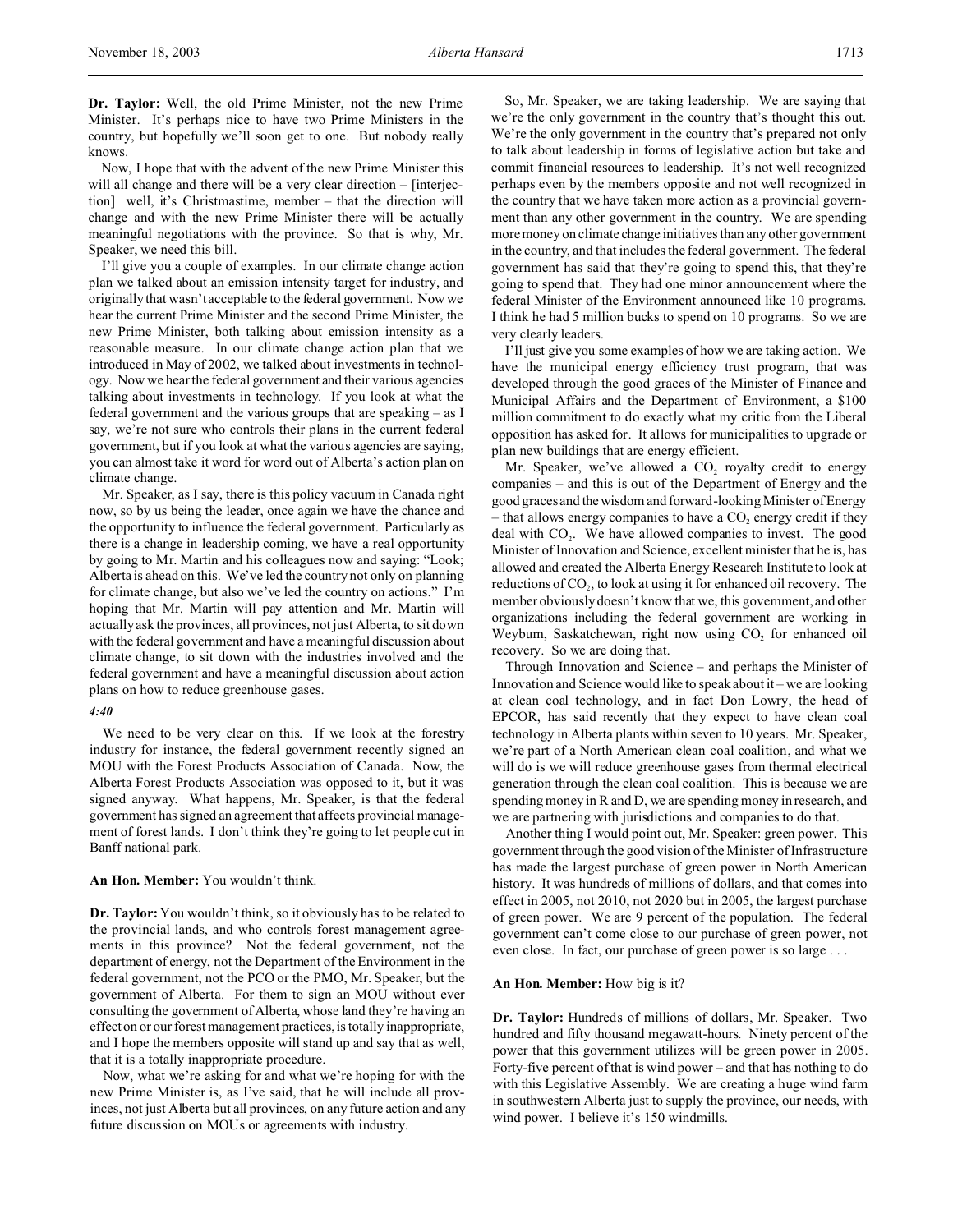**An Hon. Member:** You should see them. They're beautiful.

**Dr. Taylor:** A member on this side has recognized the beauty. It's like a work of art to drive out there, Mr. Speaker. I would encourage all of you from northern Alberta who haven't seen that work of art to come and see it. It's a wonderful thing to see.

Secondly, Mr. Speaker, 45 percent of the power is going to be biomass. We have created a biomass industry, the first one in Canada, in this province by this provincial government stepping up to the plate and saying: "Yes, we will be leaders. We will have green power in this province." The first biomass plant is being built as we speak in Grande Prairie, I believe, or the northern Alberta area. [interjection] I was just corrected: it is Grande Prairie.

Vegreville is coming as well. [interjection] Excellent. The minister from Vegreville just pointed out that the Hutterite colony in his area is using biomass to generate all their electricity. If one wants to see a creative product, a creative process, one can go out to the minister's riding. I'm sure he'll take them to  $-$  I'm not sure of the name of the Hutterite colony – the Viking Hutterite colony. He will take you out to that Viking Hutterite colony and show you how progressive and how we can work with biomass.

So, Mr. Speaker, this government is the leader. We're far ahead of any jurisdiction in the country, including the federal government, not only in planning, which we need to go for, but taking action. Also, monitoring. We continue to monitor the process and what companies are doing and asking companies to go forward with the reduction of greenhouse gases. In fact, about 18 months ago I asked CASA, the Clean Air Strategic Alliance, to generate new standards on coal-fired or thermoelectric generation as well as natural gas, and it's my understanding that within several weeks or perhaps a month at most I'm going to get a report from CASA which sets out those new standards. So once again the federal government has not set new standards on thermoelectric generation. Alberta is in the lead.

Now that I've enlightened them, I encourage the members opposite to support this bill, to stand up at Committee of the Whole and say: "Yes, the Minister of Environment has convinced us. Yes, we will support this bill."

Thank you, Mr. Speaker.

**The Speaker:** Well, this certainly is an interactive place.

[Motion carried; Bill 37 read a second time]

# *4:50* **Bill 38 Workers' Compensation Amendment Act, 2003**

**The Speaker:** The hon. Member for Clover Bar-Fort Saskatchewan.

**Mr. Lougheed:** Thank you, Mr. Speaker. I rise to move second reading of the Workers' Compensation Amendment Act, 2003.

The intent of this legislative amendment is to prevent potential adverse consequences for dependent children of a deceased worker. Under the Workers' Compensation Act as amended by the Adult Interdependent Relationships Act, both legal spouses and interdependent partners are eligible for pension benefits upon the death of a worker. The pension is payable to the spouse or partner for the benefit of the spouse or partner and the dependent children of the worker who were all living in the same household both prior to and after the death.

This is where the problem lies, Mr. Speaker. If for some reason the children do not live with the partner or spouse after the death but go live somewhere else, let's say with the grandparents, then it's the spouse or partner who gets all the benefits. That spouse or partner

may choose to share the pension benefits with these children, but the partner is not legally obliged to do so. There is a chance that the children will receive nothing.

In most instances children continue living with the spouse following the death of the worker, but this may not be the case with partners or with spouses who are nonbiological parents or stepparents. A partner or spouse may not retain custody of the children after the death, or the child may not want to live with his or her parent's partner or spouse. So if the children go to live elsewhere, they lose the benefit of the WCB pension. As it stands by law, that pension can only be guaranteed to benefit the children if they continue living with the surviving partner or spouse. This new amendment is similar to WCB's current authority to divert worker benefits to the spouse or children of a worker where that worker is not honouring the terms of an alimony or maintenance order.

This amendment also is intended to fix a potential problem. It will allow the WCB to divert some or all of the pension from partners or spouses to the children. It will ensure that the dependent children of a deceased worker are looked after financially.

Mr. Speaker, this is an opportunity to ensure financial protection for all dependent children of a deceased worker. Thank you.

**The Speaker:** The hon. Member for Edmonton-Gold Bar.

**Mr. MacDonald:** Thank you very much, Mr. Speaker. I rise at this time in regard to the debate on Bill 38, the Workers' Compensation Amendment Act, 2003.

First, I would like to express my gratitude to the hon. member and also to the minister and the department that are in charge of the WCB and the Appeals Commission, the Minister of Human Resources and Employment. We certainly were grateful for the opportunity to review this legislation, and after the review and the explanation by the minister it is certainly legislation that I think is very easy to support for the obvious reasons that were outlined by the hon. Member for Clover Bar-Fort Saskatchewan. Whenever we are looking at ensuring that dependent children of deceased workers will receive Workers' Compensation Board pension benefits, Bill 38 is certainly legislation that needs to be supported.

From this side of the Assembly in regard to Her Majesty's Official Opposition I would like to say at this time in conclusion that this is worthwhile legislation. I hope that all members of the Assembly endorse it. Thank you.

**The Speaker:** The hon. Member for Edmonton-Centre.

**Ms Blakeman:** Thanks very much, Mr. Speaker. Well, you know, some days it just pays to come to work in this place because good things happen, and Bill 38, the Workers' Compensation Amendment Act, is one of those things. So I'm glad that I came to work today so I could be here and participate in the passage of second reading of this act.

#### **Mr. Strang:** Question.

**Ms Blakeman:** You know, I'd actually like to hear the Member for West Yellowhead debate sometime instead of just commenting from the back row. Just being here isn't enough. You've got to engage.

But the point is that the world has moved on, and there were some assumptions in the existing legislation that assumed a sort of nuclear family that still exists, certainly, but not in the percentage numbers that it used to, and we have a variety of families now. This Legislature has passed the Adult Interdependent Relationships Act, which recognizes different kinds of families and partnerships, and this act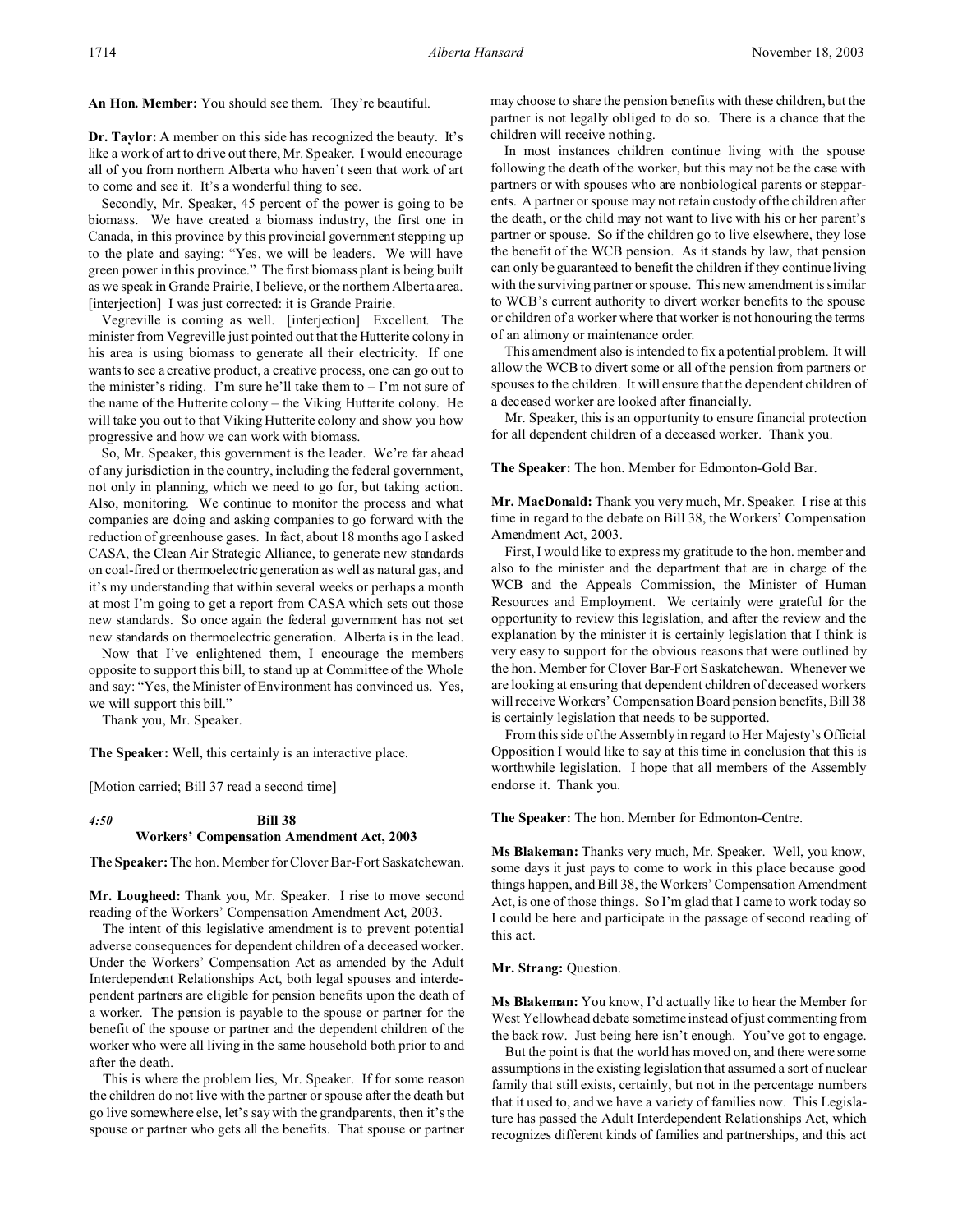incorporates that and updates the Workers' Compensation Act to take those other kinds of living arrangements into consideration.

Unfortunately, this is no longer a society where you're always going to have two parents that are together with the children. I mean, often the children are living with one parent or another. Occasionally you've got this joint parenting where they're with one parent for a week and another parent for a week. So this legislation, which is ensuring that if the children lived with a deceased worker prior to the death but don't live with a surviving spouse or partner or adult interdependent partner afterwards, the children are still going to be looked after, as will the spouse, which is excellent.

Now, one of the things I am interested in is that it indicates in the act that this amending act comes into force on the coming into force of Section 81 of the Adult Interdependent Relationships Act. If I could just get clarification: as soon as this act is passed, do we have this in place then? When the Adult Interdependent Relationships Act was proclaimed, there were a number of acts that were tagging behind where it wasn't possible to put them into play at the same time, mostly to do with situations that would come up when we passed through an election process or an income tax year-end, that sort of thing. It was waiting for other things to evolve in a natural process, and I'm just checking that this would come into effect as soon as it's passed, then, given the reference to the Adult Interdependent Relationships Act. So that's the only question that I have with this.

I'm pleased to see this kind of forward thinking. I don't see that from this government as much as I'd like to, so when I do see it, I think I should be encouraging the government to do it more often. So thank you for bringing this forward, and I'm pleased to support it in second reading.

Thank you.

**The Speaker:** Hon. members, Standing Order 29 is available.

Additional speakers? Shall I call on the hon. Member for Clover Bar-Fort Saskatchewan to conclude the debate at second reading?

**Mr. Lougheed:** Question, Mr. Speaker.

[Motion carried; Bill 38 read a second time]

*5:00*head: **Government Bills and Orders** head: **Committee of the Whole**

[Mr. Shariff in the chair]

**The Deputy Chair:** We'll call the committee to order.

#### **Bill 6**

# **Justice Statutes Amendment Act, 2003**

**The Deputy Chair:** Are there any comments, questions, or amendments to be offered with respect to this bill? The hon. Minister of Justice and Attorney General.

**Mr. Hancock:** Thank you, Mr. Chairman. I would like to move an amendment, which I believe you have at the table, with respect to Bill 6, Justice Statutes Amendment Act, and would be prepared to speak to it as it's circulated or after it's circulated, at your pleasure.

The Deputy Chair: Just hold for a minute while it gets circulated. Hon. minister, you may proceed now.

**Mr. Hancock:** Thank you, Mr. Chairman. I'm moving the amendment, which I presume would be amendment A1, to the Justice

Statutes Amendment Act, Bill 6. It essentially has two pieces to the amendment. The first piece would be to strike out section 1(2). Members will remember that in Bill 6 we had proposed to make an amendment to the Judicature Act to delete the requirement or the section which provides that "the Judicial Council may (a) consider proposed appointments of persons as masters, judges and justices of the peace."

In speaking to that, I'd indicated that I was hoping to consolidate the process where we have Provincial Court judges appointed from a list nominated by the Provincial Court Nominating Committee. The process as it currently stands is that people apply, they are screened by the Judicial Council, and they go onto a list. Then when we go to an appointment, we ask the Provincial Court Nominating Committee to review the list and to essentially shortlist and nominate six applicants, and then we choose from that list of six.

The only concern that has been raised over the three years that that committee has been in place has been that it's a dual process, with two interviews instead of one. The concept was to merge the two committees into one for the purposes of doing that nomination. In discussions with the courts – and they were supported by the Canadian Bar Association – there seems to be some concern about the so-called independence of the committee in that on the Judicial Council there are more members on the council who are there by reason of their position than by reason of appointment by the minister, and on the PCNC there would be more people there by reason of appointment by the minister than by reason of their position. That caused some concern.

Rather than engage in any concern of that nature, I've agreed to withdraw that amendment and to continue with the two-committee process rather than a one-committee process, and that is the rationale for the amendment that's being brought forward, to essentially leave the status quo. We will accomplish what we desire to accomplish in terms of having all of the viewpoints at the same table by expanding the membership of the Provincial Court Nominating Committee.

With respect to the second part of the amendment there are in the Justice Statutes Amendment Act amendments to the Petty Trespass Act and the Trespass to Premises Act. After circulating the bill, putting the bill on the table last spring, we had a number of consultations with police, with individual citizens who have taken the time to write and provide their viewpoints, and other reviews. So we're bringing in a couple of amendments to react to the consultations that we've had and to the input we've had from the community to increase the proposed penalty to \$2,000 from \$1,000, essentially to change the process and really the whole concept.

I won't go through the amendments in detail, but it's to change the whole concept so that an individual who knows or ought to know that they're trespassing on land is subject to a charge and a penalty under the Petty Trespass Act or under the Trespass to Premises Act and so that a landowner is entitled to have charges laid under the act with respect to that type of trespass.

Now, in order to make certain that people are aware that this is not intended to in any way change normal practices, there's an amending clause which provides for a person entering onto the land using a normal walkway for the purposes of gaining access to a house and those sorts of provisions, just to make it clear that we're not talking about the normal, everyday actions of normal people's lives. Really what we're trying to do is to strengthen the Petty Trespass Act and the Trespass to Premises Act so that landowners do not have to put up with people going on their land, perhaps cutting their fences or damaging crops or in some other way interfering with their normal use and enjoyment of the land, without having some recourse.

I would commend the amendments that we're proposing to the House. I think it clearly strengthens both of the those acts, makes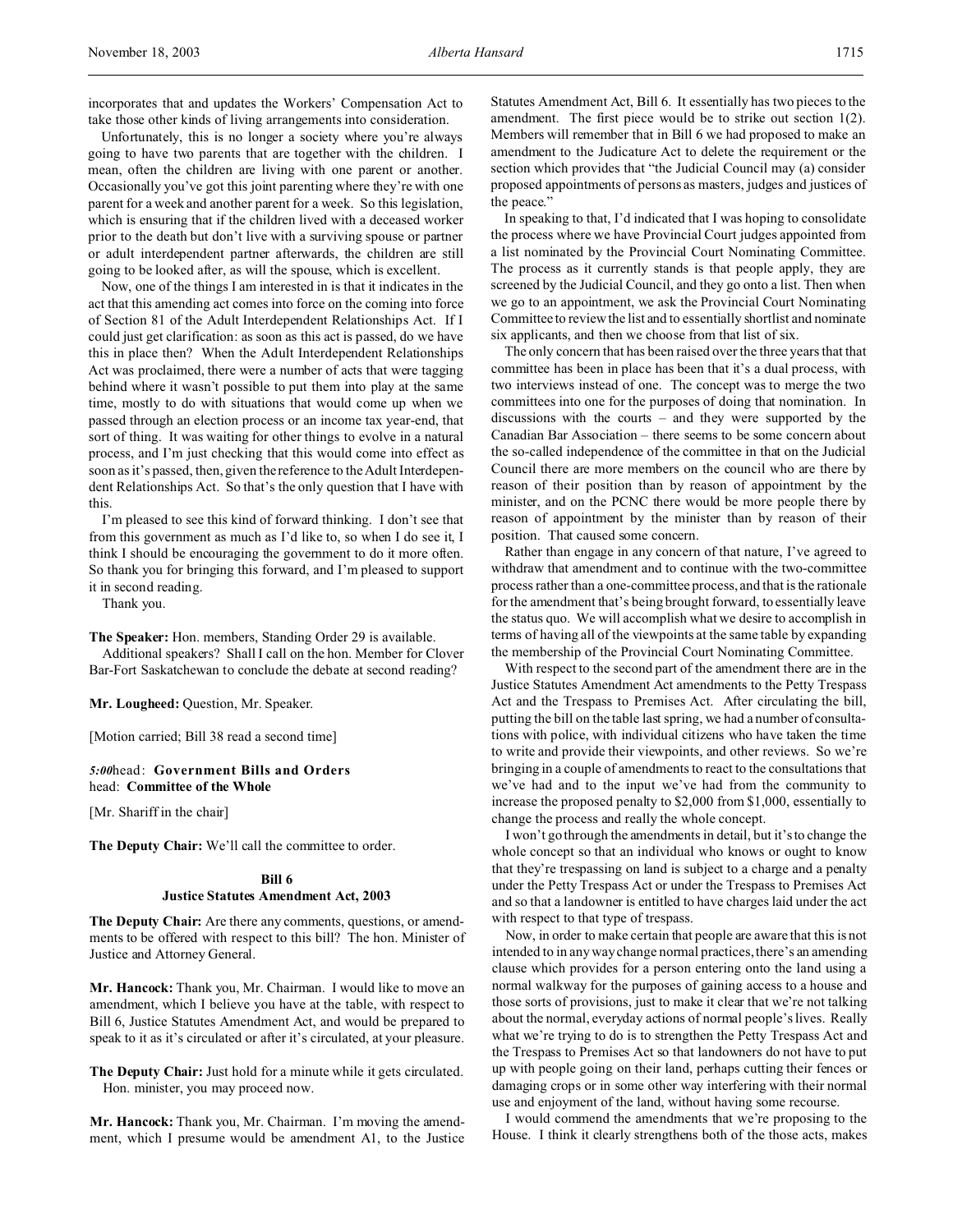them more accessible to the people who were intended to use them and I think will address the concerns that were raised by members of this Assembly with me last year, which we've attempted to remedy with Bill 6 and now are making yet better given the feedback that we've had.

Thank you, Mr. Chairman.

**The Deputy Chair:** The hon. Member for Edmonton-Centre.

**Ms Blakeman:** Thanks very much, Mr. Chairman. I'm pleased to be able to engage in this debate in Committee of the Whole on Bill 6, Justice Statutes Amendment Act. I noticed in reviewing my comments from second reading of this act way back in February that the very section that I had raised a concern about, the very item that I felt needed to be worked on or be subjected to a second thought or a second look is, in fact, the very one that is included in the amendment that the minister has brought before us today. So there you go. It's always worth while being an opposition person getting up and putting that on the record, because sometimes it happens.

I'm sure I can't take full credit for this. I'm sure there were many other people who were raising concerns about it. Nonetheless, it's part of my process to check with the stakeholders, and in fact that was the information that I'd been given, that there was a concern about removing the Judicial Council from the process for appointing Provincial Court judges and masters. I did raise that on February 25, and obviously while we have not been sitting in the House, the same points have been made to the minister. Congratulations to him for having understood the concern and for taking moves to correct it.

Oh, my goodness. That's twice in one day this government has done something good. Oh, my goodness. I hardly know what to say. They might be on a roll. We should sit all night. The legislation might get better. I live in hope.

Since we are in Committee of the Whole, I'm wondering if I can ask the minister who was driving the request to change the Petty Trespass Act. Is this just a long-standing irritation that has escalated or something that's been on the books to be addressed for a long period of time? I'm just wondering who drove this. I don't have any problems with the changes that have been made, and in fact I'm particularly supportive of increasing the fines for first offence to \$2,000 and for second offence to \$5,000. I think we have to get people to understand that privacy is very important to people and that if they contravene that, if they come onto their land, there are consequences for refusing to obey the law.

As a snowmobiler this will concern me. [interjections] My colleague the Member for Edmonton-Gold Bar is going to get up and talk about snowmobile fatalities later, I'm sure.

This is exactly the kind of situation that I would find myself in, and I've always been more than willing and felt it appropriate, actually, to approach a landowner and say: may we snowmobile on your land? You know, you have to understand that they have plans for that land. You don't know what's on it. You don't know if there's anything special about it. You need to go and ask their permission. That's just common courtesy at the most basic. But lots of people don't adhere to that, and that's why we need the law.

I think if you're going to have the law and you mean it, then you need to put in place both the carrot and the stick, and you need to have a big enough stick that it's worth while, that people understand it. So I'm quite happy to see the \$2,000 first offence and \$5,000 for a second offence brought in as an amendment.

#### *5:10*

The issue about understanding that something is private land I also think is worth while spelling out. That's an argument that I've heard used in the past: "Oh, well, it didn't look like it was private land, so we didn't look for anybody to ask permission of." But, you know, in this day and age I think there are a number of signals that you can pick up, if you pay attention, to understand that something is private land: it's under cultivation, it's being used as a woodlot, there's been some sort of construction on it, there are some roadways, there are fences, not to mention the posting of signs. So I don't have any problem with that.

As well, many different ways of posting it now. I'm thinking that, yes, there's another \$2,000 fine if someone removes, damages, or defaces any of the posted signage. Again, I think you've got to make it so that people understand you mean business. So that's a perfectly appropriate amendment to be bringing in.

I had spoken at length in second reading on the other bills that are included in this because in fact Bill 6 amends the Judicature Act, Petty Trespass Act, Trespass to Premises Act, Young Offenders Act, Youth Justice Act. I think that was all that was in here originally. I had spoken at length then, and as I say, the only real issues I had were around the removal of the Judicial Council from the process. I think good arguments have been made, the minister has listened: enough said.

Thank you very much.

**Mr. Hancock:** Just briefly, one of the questions that I heard in the member's debate was how this was brought forward on the Petty Trespass Act, and I'm delighted to say it was in response to requests from members. In particular, the Member for Little Bow approached me a little over a year ago, I think, or perhaps a little longer, indicating that there was a problem that a constituent had brought forward and was having trouble figuring out how to deal with with respect to people trespassing on land. In that case, I think it was relative to picking up material off the land and perhaps removing it. Other members had raised issues about it, so when we took a look at the act, it made sense to make changes because it was clear that the act was not effective in its present form. So I would have to give credit to the Member for Little Bow for initiating it. Then as we circulated it, it was obvious that other members had concerns as well, so we were able to respond.

[Motion on amendment A1 carried]

**The Deputy Chair:** On the bill itself, any further debate?

[The clauses of Bill 6 as amended agreed to]

[Title and preamble agreed to]

**The Deputy Chair:** Shall the bill be reported? Are you agreed?

**Hon. Members:** Agreed.

**The Deputy Chair:** Opposed? Carried.

**Mr. Hancock:** Mr. Chair, I'd move that the committee rise and report.

[Motion carried]

[Mr. Shariff in the chair]

**Mr. Lougheed:** Mr. Speaker, the Committee of the Whole has had under consideration and reports the following with some amendments: Bill 6. I wish to table copies of all amendments considered